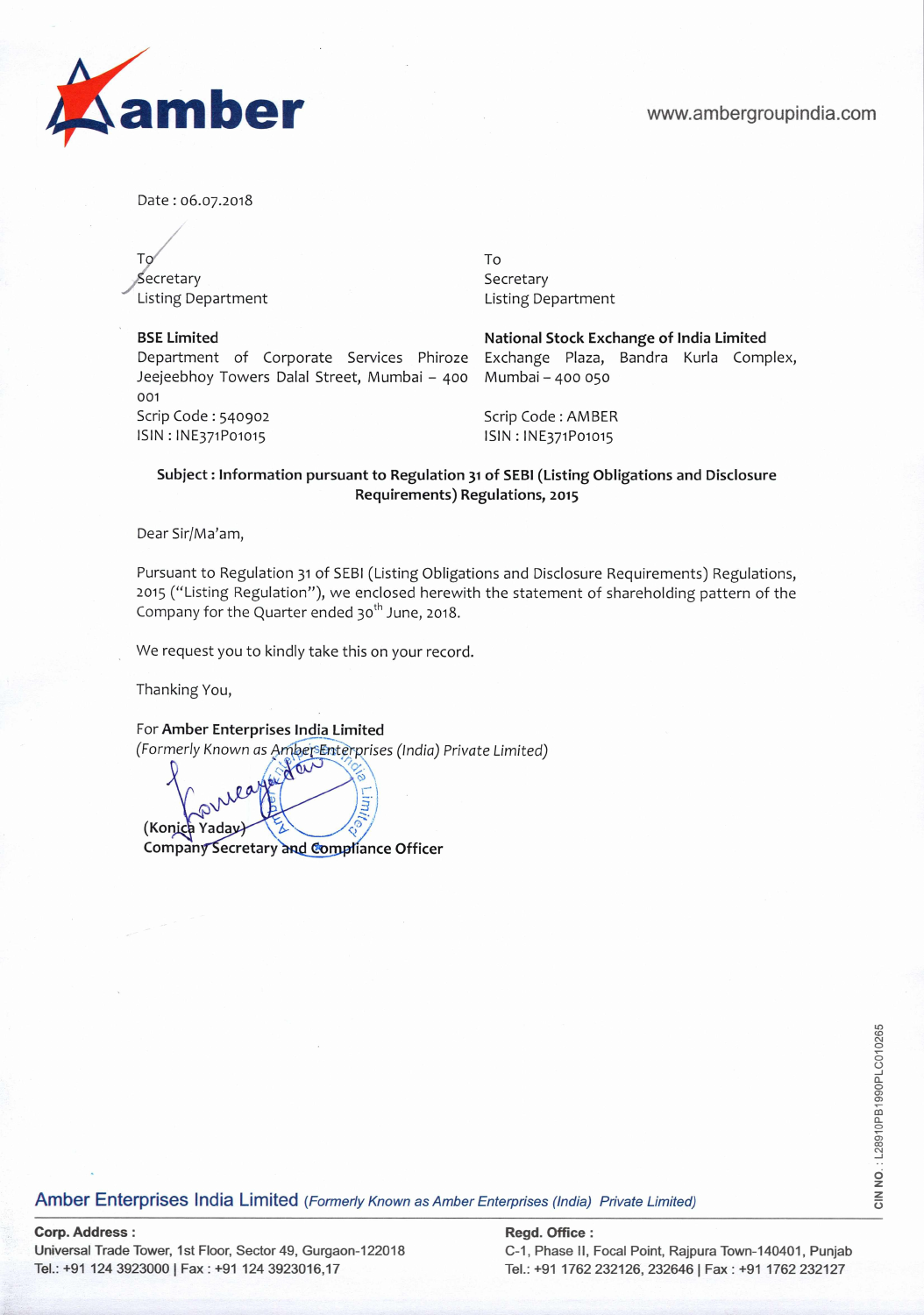| <b>General information about company</b>                                                   |                                 |
|--------------------------------------------------------------------------------------------|---------------------------------|
| Scrip code                                                                                 | 540902                          |
| NSE Symbol                                                                                 | <b>AMBER</b>                    |
| <b>MSEI</b> Symbol                                                                         |                                 |
| <b>ISIN</b>                                                                                | INE371P01015                    |
| Name of the company                                                                        | AMBER ENTERPRISES INDIA LIMITED |
| Whether company is SME                                                                     | N <sub>0</sub>                  |
| Class of Security                                                                          | <b>Equity Shares</b>            |
| Type of report                                                                             | Quarterly                       |
| Quarter Ended / Half year ended/Date of Report (For Prelisting / Allotment)                | 30-06-2018                      |
| Date of allotment / extinguishment (in case Capital Restructuring selected) / Listing Date |                                 |
| Shareholding pattern filed under                                                           | Regulation $31(1)(b)$           |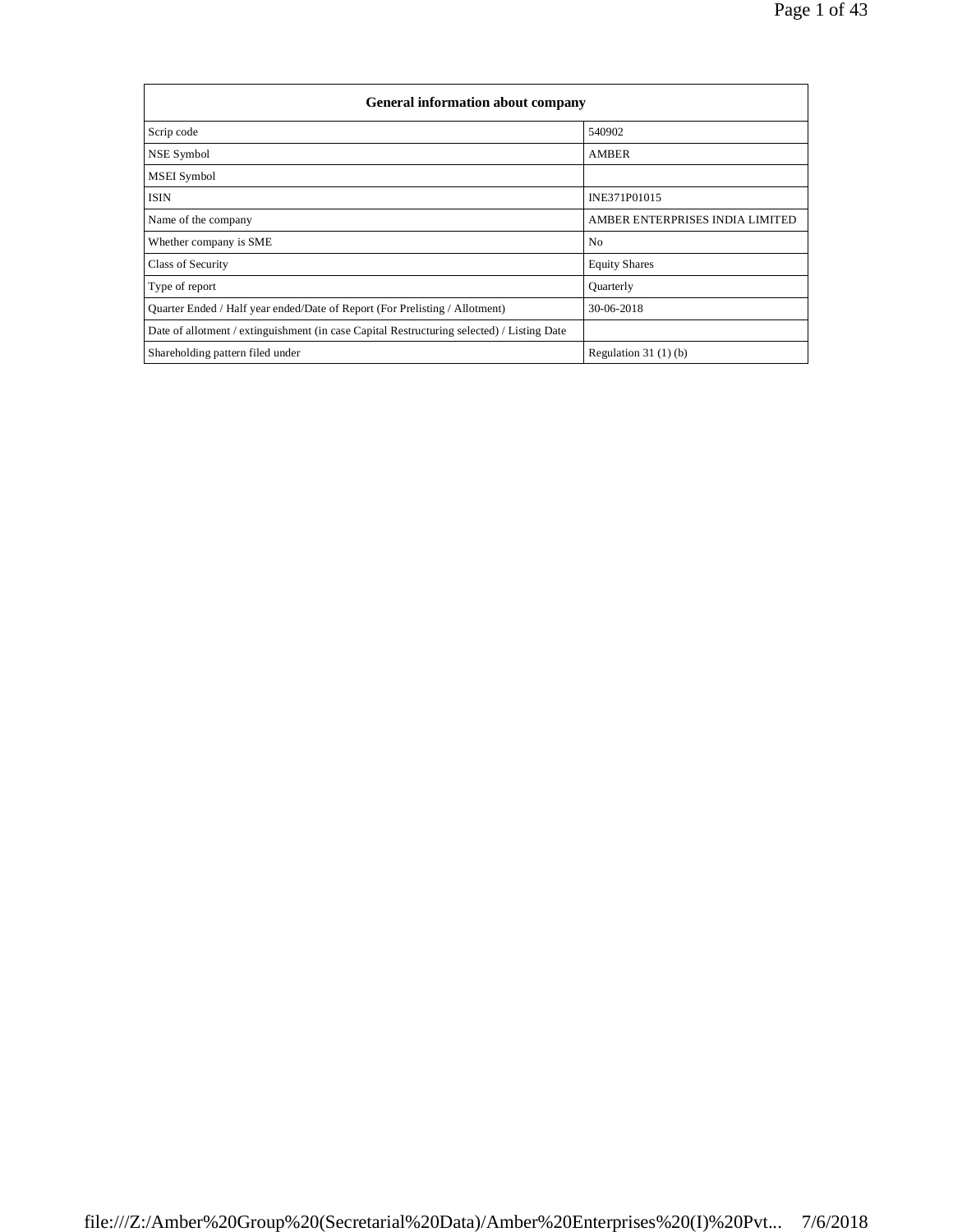|                | <b>Declaration</b>                                                                        |                |                                |                       |                            |  |  |  |
|----------------|-------------------------------------------------------------------------------------------|----------------|--------------------------------|-----------------------|----------------------------|--|--|--|
| Sr.<br>No.     | Particular                                                                                | Yes/No         | Promoter and<br>Promoter Group | Public<br>shareholder | Non Promoter-Non<br>Public |  |  |  |
|                | Whether the Listed Entity has issued any partly paid up<br>shares?                        | N <sub>o</sub> | N <sub>o</sub>                 | N <sub>0</sub>        | N <sub>0</sub>             |  |  |  |
| $\overline{2}$ | Whether the Listed Entity has issued any Convertible<br>Securities?                       | N <sub>0</sub> | N <sub>0</sub>                 | N <sub>0</sub>        | N <sub>0</sub>             |  |  |  |
| 3              | Whether the Listed Entity has issued any Warrants?                                        | N <sub>0</sub> | N <sub>0</sub>                 | N <sub>0</sub>        | No                         |  |  |  |
| 4              | Whether the Listed Entity has any shares against which<br>depository receipts are issued? | N <sub>o</sub> | N <sub>0</sub>                 | N <sub>0</sub>        | N <sub>0</sub>             |  |  |  |
| 5              | Whether the Listed Entity has any shares in locked-in?                                    | Yes            | Yes                            | Yes                   | N <sub>0</sub>             |  |  |  |
| 6              | Whether any shares held by promoters are pledge or<br>otherwise encumbered?               | N <sub>o</sub> | N <sub>o</sub>                 |                       |                            |  |  |  |
| 7              | Whether company has equity shares with differential<br>voting rights?                     | N <sub>0</sub> | N <sub>0</sub>                 | N <sub>0</sub>        | N <sub>0</sub>             |  |  |  |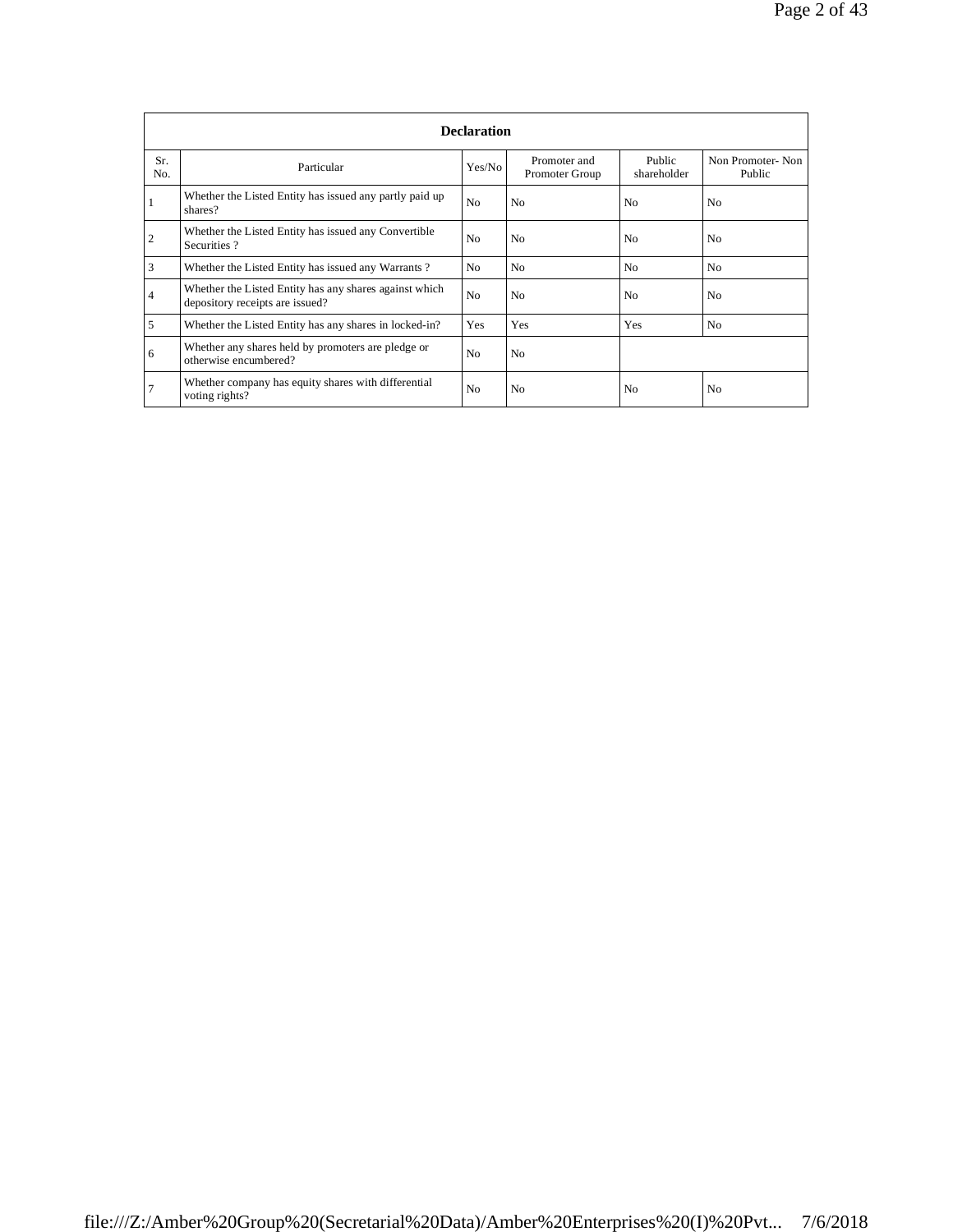|                 |                                                |                         |                         |                           |                          |                          | <b>Table I - Summary Statement holding of specified securities</b> |                           |               |                                      |                     |
|-----------------|------------------------------------------------|-------------------------|-------------------------|---------------------------|--------------------------|--------------------------|--------------------------------------------------------------------|---------------------------|---------------|--------------------------------------|---------------------|
|                 |                                                |                         | No. of                  | No. Of<br>Partly<br>paid- | No. Of<br>shares         | Total nos.               | Shareholding<br>as a % of total<br>no. of shares                   | class of securities (IX)  |               | Number of Voting Rights held in each |                     |
| Category<br>(1) | Category of<br>shareholder                     | Nos. Of<br>shareholders | fully paid<br>up equity | up<br>equity              | underlying<br>Depository | shares<br>held (VII)     | (calculated as<br>per SCRR,                                        | No of Voting (XIV) Rights |               |                                      | Total as a          |
|                 | (II)                                           | (III)                   | shares<br>held $(IV)$   | shares<br>held<br>(V)     | Receipts<br>(VI)         | $= (IV) +$<br>$(V)+(VI)$ | 1957) (VIII) As<br>a % of<br>$(A+B+C2)$                            | Class eg:<br>X            | Class<br>eg:y | Total                                | $%$ of<br>$(A+B+C)$ |
| (A)             | Promoter &<br>Promoter<br>Group                | 5                       | 13835427                |                           |                          | 13835427                 | 44                                                                 | 13835427                  |               | 13835427                             | 44                  |
| (B)             | Public                                         | 41002                   | 17611113                |                           |                          | 17611113                 | 56                                                                 | 17611113                  |               | 17611113                             | 56                  |
| (C)             | Non<br>Promoter-<br>Non Public                 |                         |                         |                           |                          |                          |                                                                    |                           |               |                                      |                     |
| (C1)            | <b>Shares</b><br>underlying<br><b>DRs</b>      |                         |                         |                           |                          |                          |                                                                    |                           |               |                                      |                     |
| (C2)            | Shares held<br>by<br>Employee<br><b>Trusts</b> |                         |                         |                           |                          |                          |                                                                    |                           |               |                                      |                     |
|                 | Total                                          | 41007                   | 31446540                |                           |                          | 31446540                 | 100                                                                | 31446540                  |               | 31446540   100                       |                     |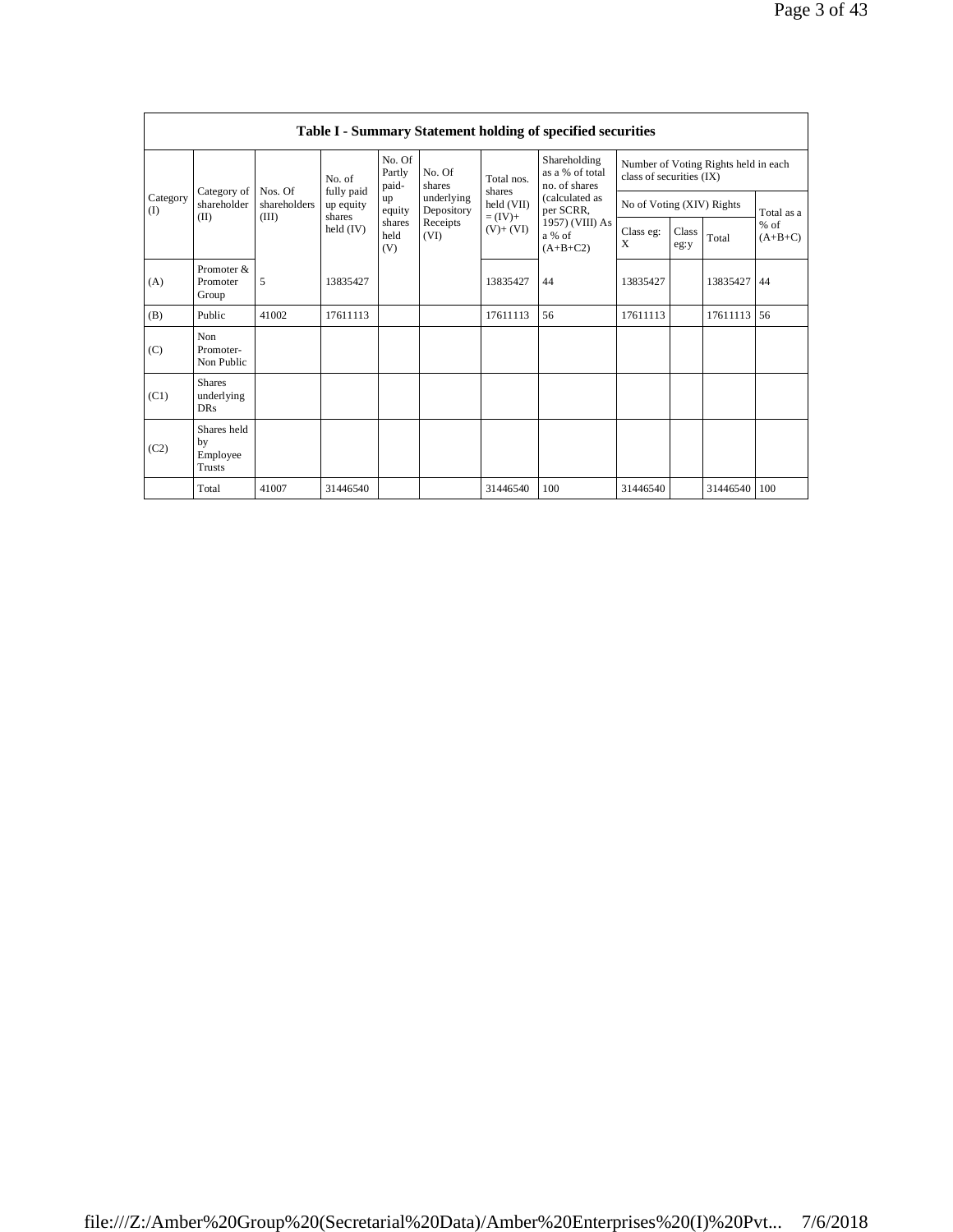|          |                                                |                                                      |                                       |                                                                     | Table I - Summary Statement holding of specified securities                                |                                        |                                                           |                         |                                                    |                                       |
|----------|------------------------------------------------|------------------------------------------------------|---------------------------------------|---------------------------------------------------------------------|--------------------------------------------------------------------------------------------|----------------------------------------|-----------------------------------------------------------|-------------------------|----------------------------------------------------|---------------------------------------|
| Category | Category of<br>shareholder                     | No. Of<br><b>Shares</b><br>Underlying<br>Outstanding | No. of<br><b>Shares</b><br>Underlying | No. Of<br><b>Shares</b><br>Underlying<br>Outstanding<br>convertible | Shareholding,<br>as a % assuming<br>full conversion<br>of convertible<br>securities (as a  | Number of<br>Locked in shares<br>(XII) |                                                           | <b>Shares</b><br>(XIII) | Number of<br>pledged or<br>otherwise<br>encumbered | Number of<br>equity shares<br>held in |
| (I)      | (II)                                           | convertible<br>securities<br>(X)                     | Outstanding<br>Warrants<br>$(X_i)$    | securities<br>and No. Of<br>Warrants<br>(Xi)(a)                     | percentage of<br>diluted share<br>capital) $(XI)$ =<br>$(VII)+(X)$ As a<br>% of $(A+B+C2)$ | No. (a)                                | As $a$<br>$%$ of<br>total<br><b>Shares</b><br>held<br>(b) | No.<br>(a)              | As a %<br>of total<br><b>Shares</b><br>held<br>(b) | dematerialized<br>form $(XIV)$        |
| (A)      | Promoter &<br>Promoter<br>Group                |                                                      |                                       |                                                                     | 44                                                                                         | 13835427                               | 100                                                       |                         |                                                    | 13835427                              |
| (B)      | Public                                         |                                                      |                                       |                                                                     | 56                                                                                         | 10626248                               | 60.34                                                     |                         |                                                    | 17611107                              |
| (C)      | Non<br>Promoter-<br>Non Public                 |                                                      |                                       |                                                                     |                                                                                            |                                        |                                                           |                         |                                                    |                                       |
| (C1)     | <b>Shares</b><br>underlying<br><b>DRs</b>      |                                                      |                                       |                                                                     |                                                                                            |                                        |                                                           |                         |                                                    |                                       |
| (C2)     | Shares held<br>by<br>Employee<br><b>Trusts</b> |                                                      |                                       |                                                                     |                                                                                            |                                        |                                                           |                         |                                                    |                                       |
|          | Total                                          |                                                      |                                       |                                                                     | 100                                                                                        | 24461675                               | 77.79                                                     |                         |                                                    | 31446534                              |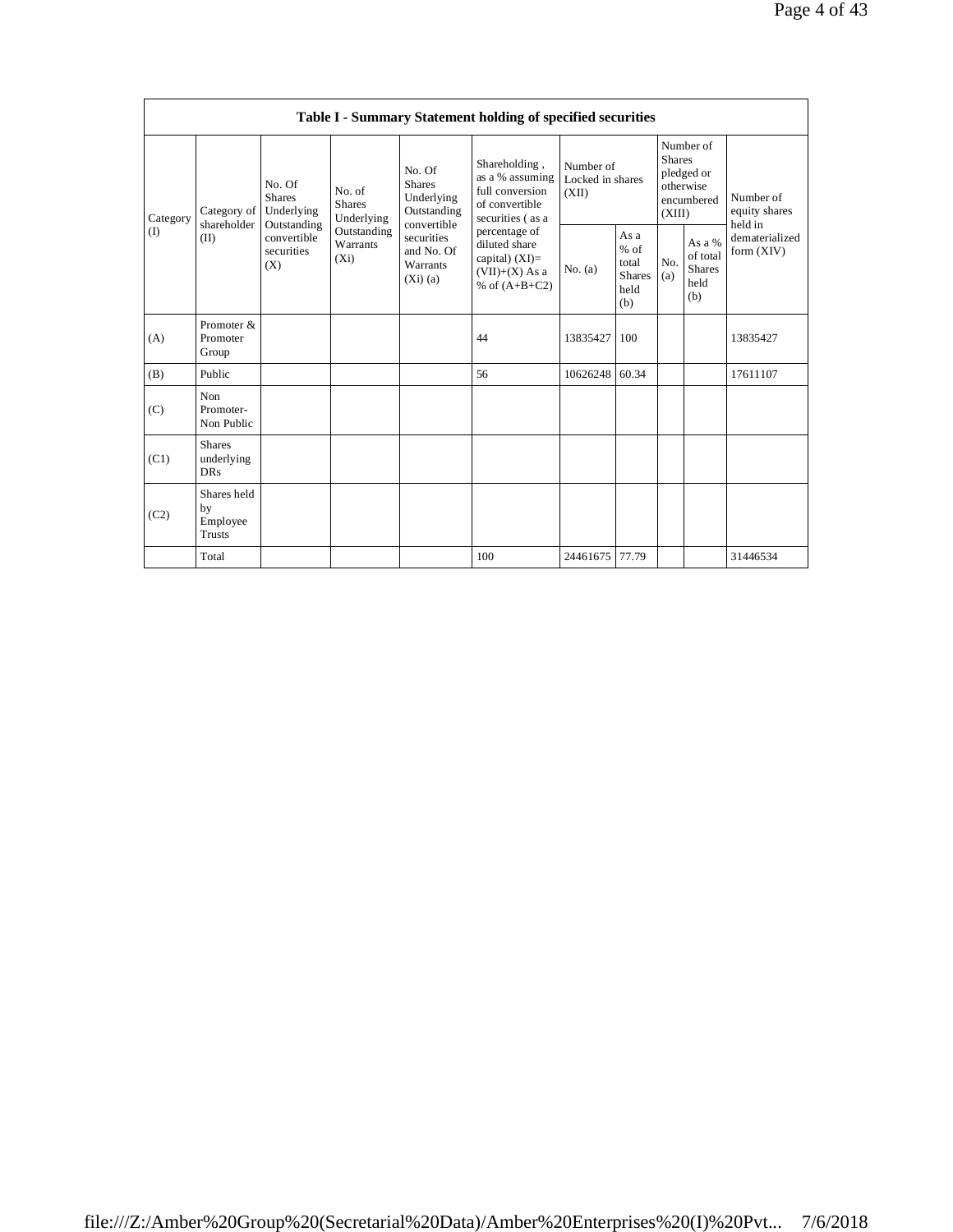|                                                                                                | Category & Name Nos. Of                                                              |                       | No. of<br>fully paid                      | No.<br>Of<br>Partly<br>paid-          | No. Of<br>shares<br>underlying | Total nos.<br>shares                 | Shareholding<br>as a % of<br>total no. of<br>shares<br>(calculated | each class of securities (IX)<br>No of Voting (XIV) Rights |               | Number of Voting Rights held in | Total                                     |
|------------------------------------------------------------------------------------------------|--------------------------------------------------------------------------------------|-----------------------|-------------------------------------------|---------------------------------------|--------------------------------|--------------------------------------|--------------------------------------------------------------------|------------------------------------------------------------|---------------|---------------------------------|-------------------------------------------|
| Sr.                                                                                            | of the<br>Shareholders (I)                                                           | shareholders<br>(III) | up equity<br>shares<br>$\text{held (IV)}$ | up<br>equity<br>shares<br>held<br>(V) | Depository<br>Receipts<br>(VI) | held (VII)<br>$=(IV)+$<br>$(V)+(VI)$ | as per<br>SCRR, 1957)<br>(VIII) As a<br>% of                       | Class eg:<br>$\mathbf X$                                   | Class<br>eg:y | Total                           | as a %<br>of<br>Total<br>Voting<br>rights |
| $\boldsymbol{\mathsf{A}}$                                                                      | Table II - Statement showing shareholding pattern of the Promoter and Promoter Group |                       |                                           |                                       |                                |                                      |                                                                    |                                                            |               |                                 |                                           |
| (1)                                                                                            | Indian                                                                               |                       |                                           |                                       |                                |                                      |                                                                    |                                                            |               |                                 |                                           |
| (a)                                                                                            | Individuals/Hindu<br>undivided Family                                                | 5                     | 13835427                                  |                                       |                                | 13835427                             | 44                                                                 | 13835427                                                   |               | 13835427                        | 44                                        |
| (b)                                                                                            | Central<br>Government/<br><b>State Government</b><br>(s)                             | $\boldsymbol{0}$      | $\boldsymbol{0}$                          |                                       |                                | $\boldsymbol{0}$                     | $\boldsymbol{0}$                                                   | $\boldsymbol{0}$                                           |               | $\boldsymbol{0}$                | $\boldsymbol{0}$                          |
| (c)                                                                                            | Financial<br>Institutions/<br><b>Banks</b>                                           | $\boldsymbol{0}$      | $\boldsymbol{0}$                          |                                       |                                | $\boldsymbol{0}$                     | $\boldsymbol{0}$                                                   | $\mathbf{0}$                                               |               | $\boldsymbol{0}$                | $\mathbf{0}$                              |
| (d)                                                                                            | Any Other<br>(specify)                                                               | $\overline{0}$        | $\mathbf{0}$                              |                                       |                                | $\boldsymbol{0}$                     | $\boldsymbol{0}$                                                   | $\mathbf{0}$                                               |               | $\boldsymbol{0}$                | $\boldsymbol{0}$                          |
| Sub-Total<br>(A)(1)                                                                            |                                                                                      | 5                     | 13835427                                  |                                       |                                | 13835427                             | 44                                                                 | 13835427                                                   |               | 13835427                        | 44                                        |
| (2)                                                                                            | Foreign                                                                              |                       |                                           |                                       |                                |                                      |                                                                    |                                                            |               |                                 |                                           |
| (a)                                                                                            | Individuals<br>(NonResident<br>Individuals/<br>Foreign<br>Individuals)               | $\boldsymbol{0}$      | $\boldsymbol{0}$                          |                                       |                                | $\boldsymbol{0}$                     | $\boldsymbol{0}$                                                   | $\boldsymbol{0}$                                           |               | $\boldsymbol{0}$                | $\boldsymbol{0}$                          |
| (b)                                                                                            | Government                                                                           | $\mathbf 0$           | $\overline{0}$                            |                                       |                                | $\mathbf{0}$                         | $\boldsymbol{0}$                                                   | $\overline{0}$                                             |               | $\boldsymbol{0}$                | $\boldsymbol{0}$                          |
| (c)                                                                                            | Institutions                                                                         | $\boldsymbol{0}$      | $\boldsymbol{0}$                          |                                       |                                | $\boldsymbol{0}$                     | $\boldsymbol{0}$                                                   | $\boldsymbol{0}$                                           |               | $\boldsymbol{0}$                | $\boldsymbol{0}$                          |
| (d)                                                                                            | Foreign Portfolio<br>Investor                                                        | $\overline{0}$        | $\mathbf{0}$                              |                                       |                                | $\boldsymbol{0}$                     | $\boldsymbol{0}$                                                   | $\mathbf{0}$                                               |               | $\boldsymbol{0}$                | $\boldsymbol{0}$                          |
| (e)                                                                                            | Any Other<br>(specify)                                                               | $\overline{0}$        | $\boldsymbol{0}$                          |                                       |                                | $\boldsymbol{0}$                     | $\boldsymbol{0}$                                                   | $\boldsymbol{0}$                                           |               | $\boldsymbol{0}$                | $\boldsymbol{0}$                          |
| Sub-Total<br>(A)(2)                                                                            |                                                                                      |                       | $\boldsymbol{0}$                          |                                       |                                | $\boldsymbol{0}$                     | $\boldsymbol{0}$                                                   | $\boldsymbol{0}$                                           |               | $\boldsymbol{0}$                | $\boldsymbol{0}$                          |
| Total<br>Shareholding<br>of Promoter<br>and<br>Promoter<br>Group $(A)=$<br>$(A)(1)+(A)$<br>(2) |                                                                                      | 5                     | 13835427                                  |                                       |                                | 13835427                             | 44                                                                 | 13835427                                                   |               | 13835427                        | 44                                        |
| В                                                                                              | Table III - Statement showing shareholding pattern of the Public shareholder         |                       |                                           |                                       |                                |                                      |                                                                    |                                                            |               |                                 |                                           |
| (1)                                                                                            | Institutions                                                                         |                       |                                           |                                       |                                |                                      |                                                                    |                                                            |               |                                 |                                           |
| (a)                                                                                            | <b>Mutual Funds</b>                                                                  | 12                    | 1342675                                   |                                       |                                | 1342675                              | 4.27                                                               | 1342675                                                    |               | 1342675                         | 4.27                                      |
| (e)                                                                                            | Foreign Portfolio<br>Investors                                                       | 24                    | 3404923                                   |                                       |                                | 3404923                              | 10.83                                                              | 3404923                                                    |               | 3404923                         | 10.83                                     |
| (f)                                                                                            | Financial<br>Institutions/<br><b>Banks</b>                                           | 5                     | 147814                                    |                                       |                                | 147814                               | 0.47                                                               | 147814                                                     |               | 147814                          | 0.47                                      |
| (i)                                                                                            | Any Other<br>(specify)                                                               | $\sqrt{2}$            | 999197                                    |                                       |                                | 999197                               | 3.18                                                               | 999197                                                     |               | 999197                          | 3.18                                      |
| Sub-Total<br>(B)(1)                                                                            |                                                                                      | 43                    | 5894609                                   |                                       |                                | 5894609                              | 18.74                                                              | 5894609                                                    |               | 5894609                         | 18.74                                     |
| (3)                                                                                            | Non-institutions                                                                     |                       |                                           |                                       |                                |                                      |                                                                    |                                                            |               |                                 |                                           |
| (a(i))                                                                                         | Individuals -<br>i.Individual<br>shareholders<br>holding nominal                     | 40453                 | 1311961                                   |                                       |                                | 1311961                              | 4.17                                                               | 1311961                                                    |               | 1311961                         | 4.17                                      |

**Table II - Statement showing shareholding pattern of the Promoter and Promoter Group**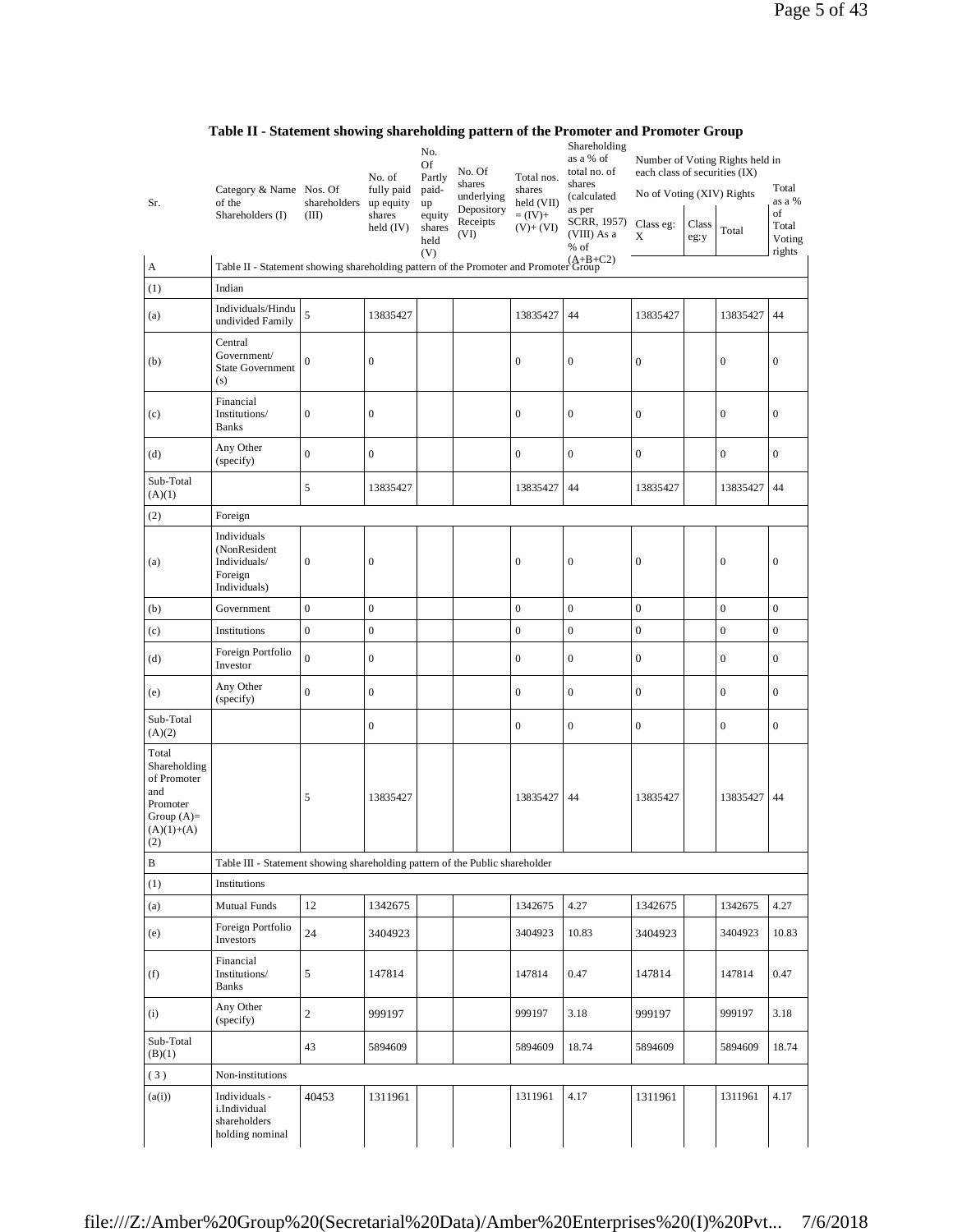|                                                                             | share capital up to<br>Rs. 2 lakhs.                                                                                 |       |          |  |          |                  |          |          |              |
|-----------------------------------------------------------------------------|---------------------------------------------------------------------------------------------------------------------|-------|----------|--|----------|------------------|----------|----------|--------------|
| (a(ii))                                                                     | Individuals - ii.<br>Individual<br>shareholders<br>holding nominal<br>share capital in<br>excess of Rs. 2<br>lakhs. | 11    | 1218463  |  | 1218463  | 3.87             | 1218463  | 1218463  | 3.87         |
| (b)                                                                         | NBFCs registered<br>with RBI                                                                                        | 1     | 17       |  | 17       | $\boldsymbol{0}$ | 17       | 17       | $\mathbf{0}$ |
| (e)                                                                         | Any Other<br>(specify)                                                                                              | 494   | 9186063  |  | 9186063  | 29.21            | 9186063  | 9186063  | 29.21        |
| Sub-Total<br>(B)(3)                                                         |                                                                                                                     | 40959 | 11716504 |  | 11716504 | 37.26            | 11716504 | 11716504 | 37.26        |
| <b>Total Public</b><br>Shareholding<br>$(B)=(B)(1)+$<br>$(B)(2)+(B)$<br>(3) |                                                                                                                     | 41002 | 17611113 |  | 17611113 | 56               | 17611113 | 17611113 | 56           |
| $\overline{C}$                                                              | Table IV - Statement showing shareholding pattern of the Non Promoter- Non Public shareholder                       |       |          |  |          |                  |          |          |              |
| Total<br>$(A+B+C2)$                                                         |                                                                                                                     | 41007 | 31446540 |  | 31446540 | 100              | 31446540 | 31446540 | 100          |
| Total<br>$(A+B+C)$                                                          |                                                                                                                     | 41007 | 31446540 |  | 31446540 | 100              | 31446540 | 31446540 | 100          |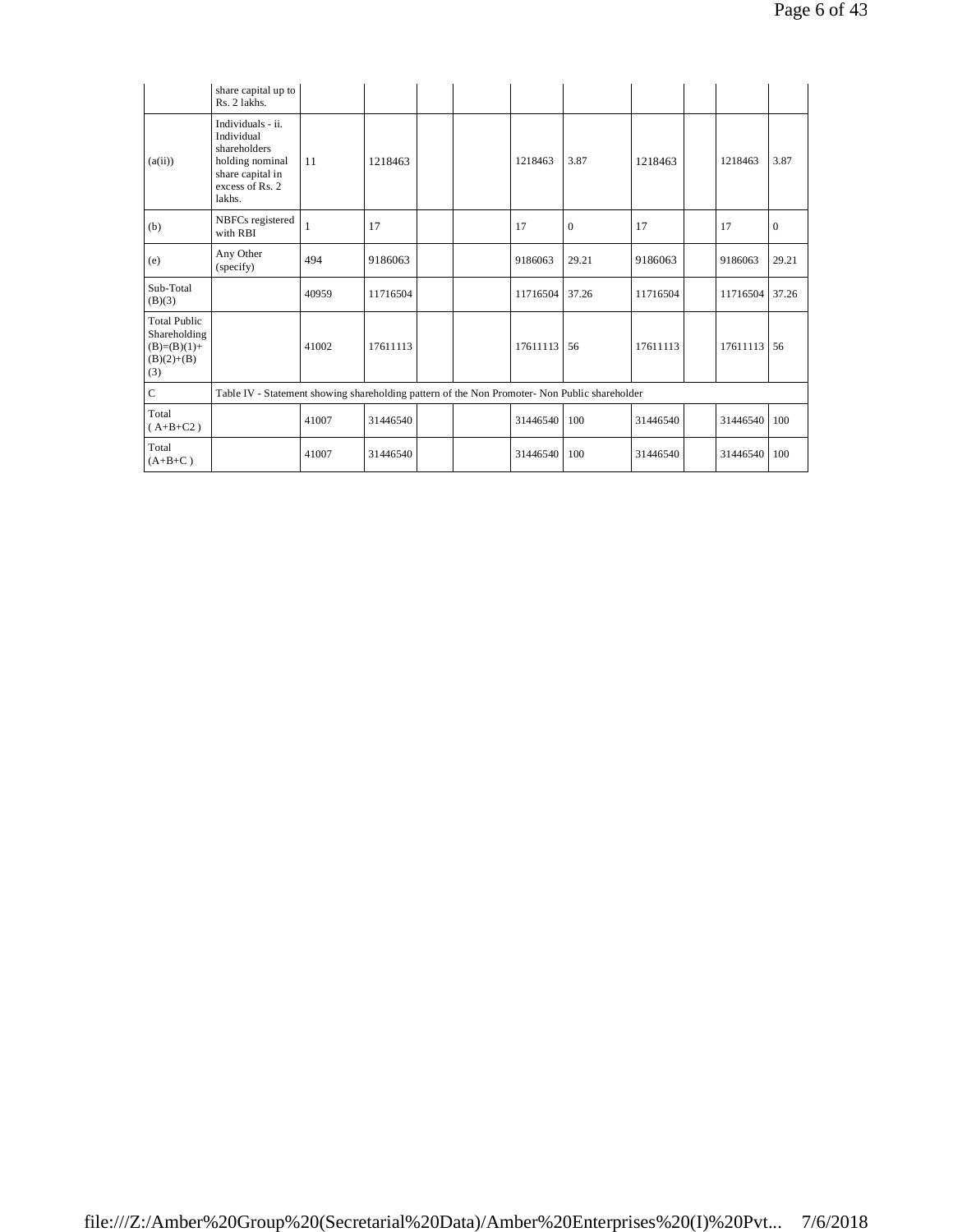|  |  |  |  | Table II - Statement showing shareholding pattern of the Promoter and Promoter Group |  |
|--|--|--|--|--------------------------------------------------------------------------------------|--|
|--|--|--|--|--------------------------------------------------------------------------------------|--|

| Sr.                                                                                     | No. Of<br><b>Shares</b><br>Underlying<br>Outstanding<br>convertible<br>securities $(X)$ | No. of<br><b>Shares</b><br>Underlying<br>Outstanding<br>Warrants<br>$(X_i)$ | No. Of Shares<br>Underlying<br>Outstanding<br>convertible<br>securities and<br>No. Of<br>Warrants (Xi)<br>(a) | Shareholding, as a<br>% assuming full<br>conversion of<br>convertible<br>securities (as a<br>percentage of<br>diluted share<br>capital) $(XI)=$<br>$(VII)+(X)$ As a %<br>of $(A+B+C2)$ | Number of Locked<br>in shares (XII)<br>No. (a) | As a %<br>of total<br><b>Shares</b><br>held<br>(b) | <b>Shares</b><br>(XIII)<br>No.<br>(a) | Number of<br>pledged or<br>otherwise<br>encumbered<br>As a %<br>of total<br><b>Shares</b><br>held(b) | Number of<br>equity shares<br>held in<br>dematerialized<br>form $(XIV)$ |
|-----------------------------------------------------------------------------------------|-----------------------------------------------------------------------------------------|-----------------------------------------------------------------------------|---------------------------------------------------------------------------------------------------------------|----------------------------------------------------------------------------------------------------------------------------------------------------------------------------------------|------------------------------------------------|----------------------------------------------------|---------------------------------------|------------------------------------------------------------------------------------------------------|-------------------------------------------------------------------------|
| A                                                                                       |                                                                                         |                                                                             |                                                                                                               | Table II - Statement showing shareholding pattern of the Promoter and Promoter Group                                                                                                   |                                                |                                                    |                                       |                                                                                                      |                                                                         |
| (1)                                                                                     | Indian                                                                                  |                                                                             |                                                                                                               |                                                                                                                                                                                        |                                                |                                                    |                                       |                                                                                                      |                                                                         |
| (a)                                                                                     |                                                                                         |                                                                             |                                                                                                               | 44                                                                                                                                                                                     | 13835427                                       | 100                                                |                                       |                                                                                                      | 13835427                                                                |
| (b)                                                                                     |                                                                                         |                                                                             |                                                                                                               | $\boldsymbol{0}$                                                                                                                                                                       | $\boldsymbol{0}$                               | $\boldsymbol{0}$                                   |                                       |                                                                                                      | $\boldsymbol{0}$                                                        |
| (c)                                                                                     |                                                                                         |                                                                             |                                                                                                               | $\boldsymbol{0}$                                                                                                                                                                       | $\boldsymbol{0}$                               | $\boldsymbol{0}$                                   |                                       |                                                                                                      | $\boldsymbol{0}$                                                        |
| (d)                                                                                     |                                                                                         |                                                                             |                                                                                                               | $\boldsymbol{0}$                                                                                                                                                                       | $\boldsymbol{0}$                               | $\boldsymbol{0}$                                   |                                       |                                                                                                      | $\boldsymbol{0}$                                                        |
| Sub-Total (A)<br>(1)                                                                    |                                                                                         |                                                                             |                                                                                                               | 44                                                                                                                                                                                     | 13835427                                       | 100                                                |                                       |                                                                                                      | 13835427                                                                |
| (2)                                                                                     | Foreign                                                                                 |                                                                             |                                                                                                               |                                                                                                                                                                                        |                                                |                                                    |                                       |                                                                                                      |                                                                         |
| (a)                                                                                     |                                                                                         |                                                                             |                                                                                                               | $\boldsymbol{0}$                                                                                                                                                                       | $\boldsymbol{0}$                               | $\boldsymbol{0}$                                   |                                       |                                                                                                      | $\boldsymbol{0}$                                                        |
| (b)                                                                                     |                                                                                         |                                                                             |                                                                                                               | $\boldsymbol{0}$                                                                                                                                                                       | $\boldsymbol{0}$                               | $\boldsymbol{0}$                                   |                                       |                                                                                                      | $\mathbf{0}$                                                            |
| (c)                                                                                     |                                                                                         |                                                                             |                                                                                                               | $\boldsymbol{0}$                                                                                                                                                                       | $\mathbf{0}$                                   | $\boldsymbol{0}$                                   |                                       |                                                                                                      | $\boldsymbol{0}$                                                        |
| (d)                                                                                     |                                                                                         |                                                                             |                                                                                                               | $\boldsymbol{0}$                                                                                                                                                                       | $\mathbf{0}$                                   | $\boldsymbol{0}$                                   |                                       |                                                                                                      | $\boldsymbol{0}$                                                        |
| (e)                                                                                     |                                                                                         |                                                                             |                                                                                                               | $\boldsymbol{0}$                                                                                                                                                                       | $\boldsymbol{0}$                               | $\boldsymbol{0}$                                   |                                       |                                                                                                      | $\boldsymbol{0}$                                                        |
| Sub-Total (A)<br>(2)                                                                    |                                                                                         |                                                                             |                                                                                                               | $\boldsymbol{0}$                                                                                                                                                                       | $\boldsymbol{0}$                               | $\boldsymbol{0}$                                   |                                       |                                                                                                      | $\boldsymbol{0}$                                                        |
| Total<br>Shareholding<br>of Promoter<br>and Promoter<br>Group $(A)=(A)$<br>$(1)+(A)(2)$ |                                                                                         |                                                                             |                                                                                                               | 44                                                                                                                                                                                     | 13835427                                       | 100                                                |                                       |                                                                                                      | 13835427                                                                |
| B                                                                                       |                                                                                         |                                                                             |                                                                                                               | Table III - Statement showing shareholding pattern of the Public shareholder                                                                                                           |                                                |                                                    |                                       |                                                                                                      |                                                                         |
| (1)                                                                                     | Institutions                                                                            |                                                                             |                                                                                                               |                                                                                                                                                                                        |                                                |                                                    |                                       |                                                                                                      |                                                                         |
| (a)                                                                                     |                                                                                         |                                                                             |                                                                                                               | 4.27                                                                                                                                                                                   | $\boldsymbol{0}$                               | $\boldsymbol{0}$                                   |                                       |                                                                                                      | 1342675                                                                 |
| (e)                                                                                     |                                                                                         |                                                                             |                                                                                                               | 10.83                                                                                                                                                                                  | $\mathbf{0}$                                   | $\boldsymbol{0}$                                   |                                       |                                                                                                      | 3404923                                                                 |
| (f)                                                                                     |                                                                                         |                                                                             |                                                                                                               | 0.47                                                                                                                                                                                   | $\boldsymbol{0}$                               | $\boldsymbol{0}$                                   |                                       |                                                                                                      | 147814                                                                  |
| (i)                                                                                     |                                                                                         |                                                                             |                                                                                                               | 3.18                                                                                                                                                                                   | 999197                                         | 100                                                |                                       |                                                                                                      | 999197                                                                  |
| Sub-Total (B)<br>(1)                                                                    |                                                                                         |                                                                             |                                                                                                               | 18.74                                                                                                                                                                                  | 999197                                         | 16.95                                              |                                       |                                                                                                      | 5894609                                                                 |
| (3)                                                                                     | Non-institutions                                                                        |                                                                             |                                                                                                               |                                                                                                                                                                                        |                                                |                                                    |                                       |                                                                                                      |                                                                         |
| (a(i))                                                                                  |                                                                                         |                                                                             |                                                                                                               | 4.17                                                                                                                                                                                   | 188565                                         | 14.37                                              |                                       |                                                                                                      | 1311955                                                                 |
| (a(ii))                                                                                 |                                                                                         |                                                                             |                                                                                                               | 3.87                                                                                                                                                                                   | 1217834                                        | 99.95                                              |                                       |                                                                                                      | 1218463                                                                 |
| (b)                                                                                     |                                                                                         |                                                                             |                                                                                                               | $\overline{0}$                                                                                                                                                                         | $\mathbf{0}$                                   | $\overline{0}$                                     |                                       |                                                                                                      | 17                                                                      |
| (e)                                                                                     |                                                                                         |                                                                             |                                                                                                               | 29.21                                                                                                                                                                                  | 8220652                                        | 89.49                                              |                                       |                                                                                                      | 9186063                                                                 |
| $Sub-Total(B)$<br>(3)                                                                   |                                                                                         |                                                                             |                                                                                                               | 37.26                                                                                                                                                                                  | 9627051                                        | 82.17                                              |                                       |                                                                                                      | 11716498                                                                |
| <b>Total Public</b><br>Shareholding<br>$(B)=(B)(1)+$<br>$(B)(2)+(B)(3)$                 |                                                                                         |                                                                             |                                                                                                               | 56                                                                                                                                                                                     | 10626248                                       | 60.34                                              |                                       |                                                                                                      | 17611107                                                                |
| C                                                                                       |                                                                                         |                                                                             |                                                                                                               | Table IV - Statement showing shareholding pattern of the Non Promoter- Non Public shareholder                                                                                          |                                                |                                                    |                                       |                                                                                                      |                                                                         |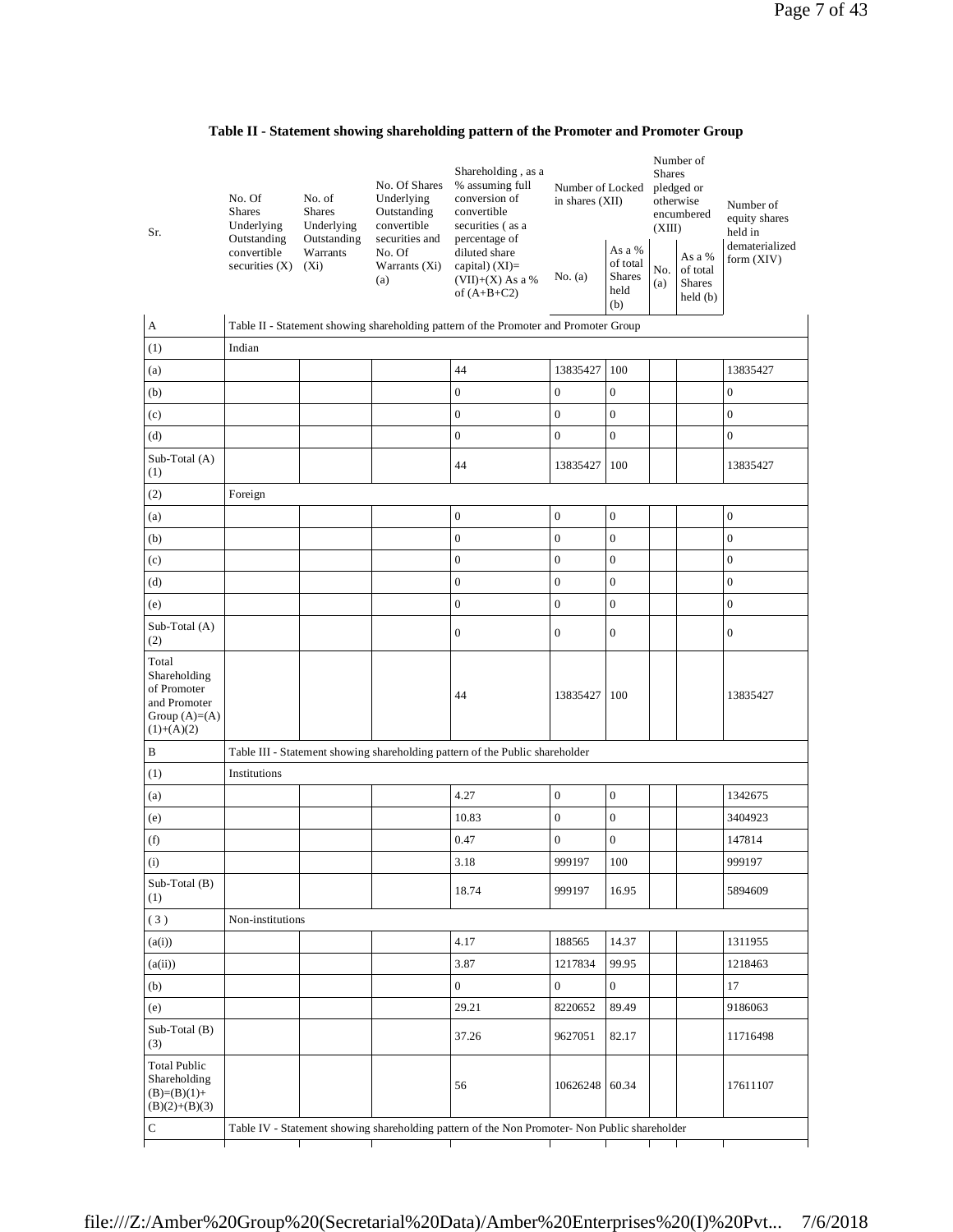| Total<br>$(A+B+C2)$ |  | 100 | 24461675 77.79   |  | 31446534 |
|---------------------|--|-----|------------------|--|----------|
| Total<br>$(A+B+C)$  |  | 100 | 24461675   77.79 |  | 31446534 |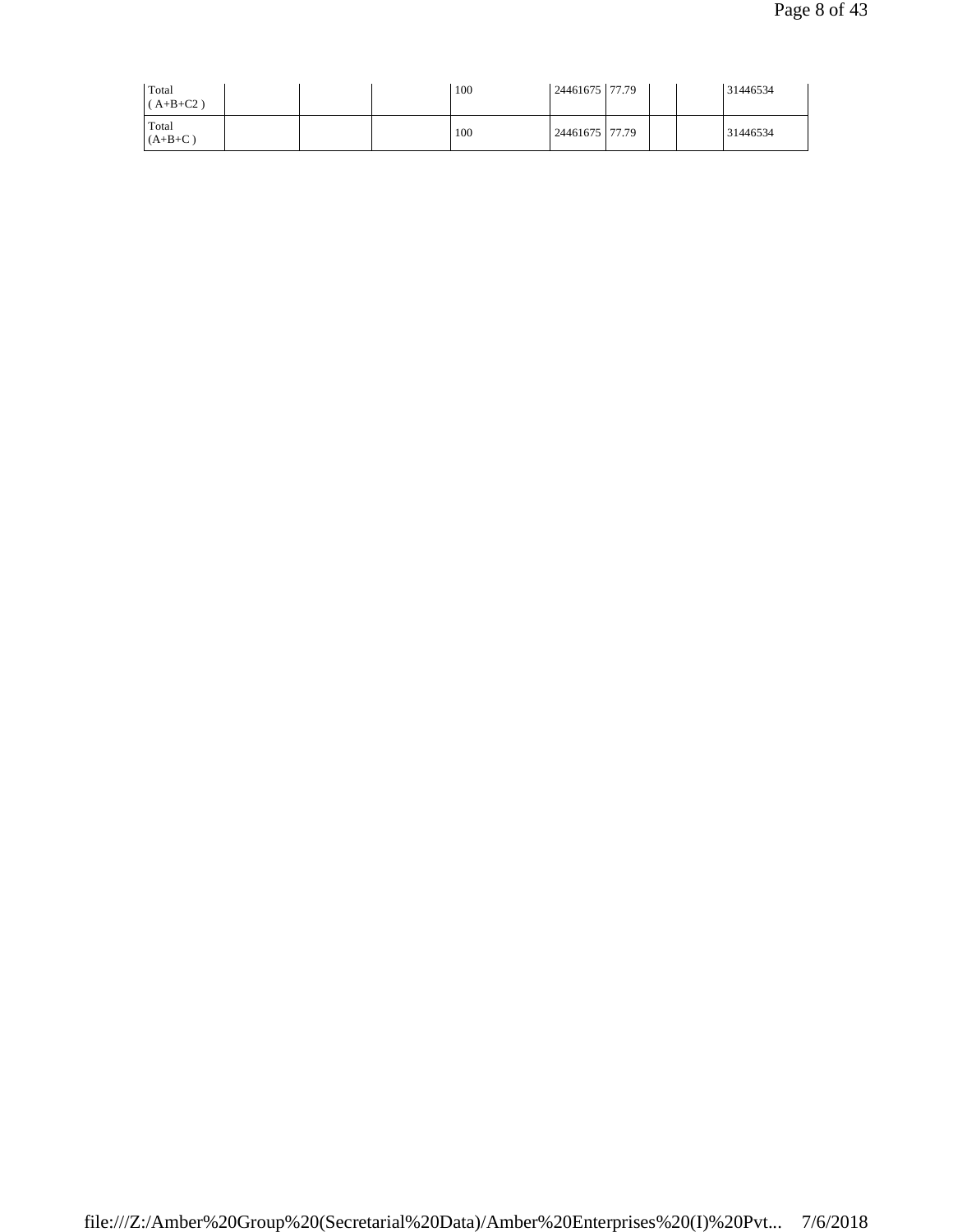|                                                                                                                                                                                           |                        |                                                               | Individuals/Hindu undivided Family |                                |                               |                          |
|-------------------------------------------------------------------------------------------------------------------------------------------------------------------------------------------|------------------------|---------------------------------------------------------------|------------------------------------|--------------------------------|-------------------------------|--------------------------|
| Searial No.                                                                                                                                                                               | $\mathbf{1}$           | $\sqrt{2}$                                                    | 3                                  | $\overline{4}$                 | 5                             |                          |
| Name of the<br>Shareholders (I)                                                                                                                                                           | KARTAR<br><b>SINGH</b> | <b>SUKHMANI</b><br>LAKHAT                                     | <b>JASBIR</b><br><b>SINGH</b>      | <b>AMANDEEP</b><br><b>KAUR</b> | <b>DALJIT</b><br><b>SINGH</b> | Click here to go<br>back |
| PAN(II)                                                                                                                                                                                   | ADCPS2269O             | ADRPL0169P                                                    | AMWPS9504P                         | AUOPK8418J                     | BTFPS8409E                    | Total                    |
| No. of fully paid<br>up equity shares<br>held (IV)                                                                                                                                        | 708667                 | 100                                                           | 7055760                            | 100                            | 6070800                       | 13835427                 |
| No. Of Partly paid-<br>up equity shares<br>held(V)                                                                                                                                        |                        |                                                               |                                    |                                |                               |                          |
| No. Of shares<br>underlying<br>Depository<br>Receipts (VI)                                                                                                                                |                        |                                                               |                                    |                                |                               |                          |
| Total nos. shares<br>held $(VII) = (IV) +$<br>$(V)$ + $(VI)$                                                                                                                              | 708667                 | 100                                                           | 7055760                            | 100                            | 6070800                       | 13835427                 |
| Shareholding as a<br>% of total no. of<br>shares (calculated<br>as per SCRR,<br>1957) (VIII) As a<br>% of $(A+B+C2)$                                                                      | 2.25                   | $\mathbf{0}$                                                  | 22.44                              | $\mathbf{0}$                   | 19.31                         | 44                       |
|                                                                                                                                                                                           |                        | Number of Voting Rights held in each class of securities (IX) |                                    |                                |                               |                          |
| Class eg:X                                                                                                                                                                                | 708667                 | 100                                                           | 7055760                            | 100                            | 6070800                       | 13835427                 |
| Class eg:y                                                                                                                                                                                |                        |                                                               |                                    |                                |                               |                          |
| Total                                                                                                                                                                                     | 708667                 | 100                                                           | 7055760                            | 100                            | 6070800                       | 13835427                 |
| Total as a % of<br><b>Total Voting rights</b>                                                                                                                                             | 2.25                   | $\mathbf{0}$                                                  | 22.44                              | $\boldsymbol{0}$               | 19.31                         | 44                       |
| No. Of Shares<br>Underlying<br>Outstanding<br>convertible<br>securities $(X)$                                                                                                             |                        |                                                               |                                    |                                |                               |                          |
| No. of Shares<br>Underlying<br>Outstanding<br>Warrants (Xi)                                                                                                                               |                        |                                                               |                                    |                                |                               |                          |
| No. Of Shares<br>Underlying<br>Outstanding<br>convertible<br>securities and No.<br>Of Warrants (Xi)<br>(a)                                                                                |                        |                                                               |                                    |                                |                               |                          |
| Shareholding, as a<br>% assuming full<br>conversion of<br>convertible<br>securities (as a<br>percentage of<br>diluted share<br>capital) (XI)= (VII)<br>$+(Xi)(a)$ As a % of<br>$(A+B+C2)$ | 2.25                   | $\boldsymbol{0}$                                              | 22.44                              | $\boldsymbol{0}$               | 19.31                         | 44                       |
| Number of Locked in shares (XII)                                                                                                                                                          |                        |                                                               |                                    |                                |                               |                          |
| No. (a)                                                                                                                                                                                   | 708667                 | 100                                                           | 7055760                            | 100                            | 6070800                       | 13835427                 |
| As a % of total<br>Shares held (b)                                                                                                                                                        | 100                    | 100                                                           | 100                                | 100                            | 100                           | 100                      |
|                                                                                                                                                                                           |                        | Number of Shares pledged or otherwise encumbered (XIII)       |                                    |                                |                               |                          |
| No. $(a)$                                                                                                                                                                                 |                        |                                                               |                                    |                                |                               |                          |
| As a % of total<br>Shares held (b)                                                                                                                                                        |                        |                                                               |                                    |                                |                               |                          |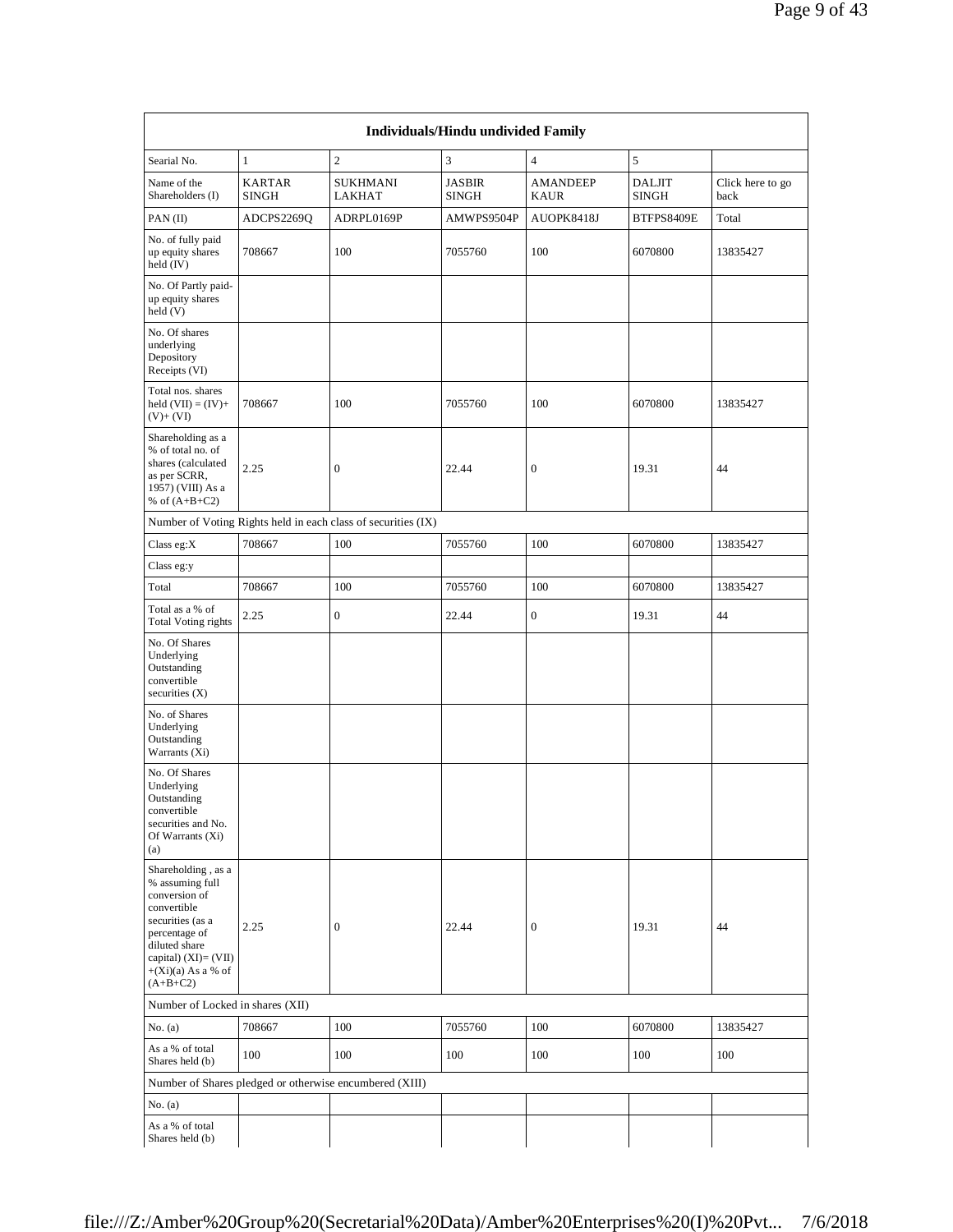| Number of equity<br>shares held in<br>dematerialized<br>form $(XIV)$ | 708667         | 100            | 7055760  | 100            | 6070800  | 13835427 |
|----------------------------------------------------------------------|----------------|----------------|----------|----------------|----------|----------|
| Reason for not providing PAN                                         |                |                |          |                |          |          |
| Reason for not<br>providing PAN                                      |                |                |          |                |          |          |
| Shareholder type                                                     | Promoter Group | Promoter Group | Promoter | Promoter Group | Promoter |          |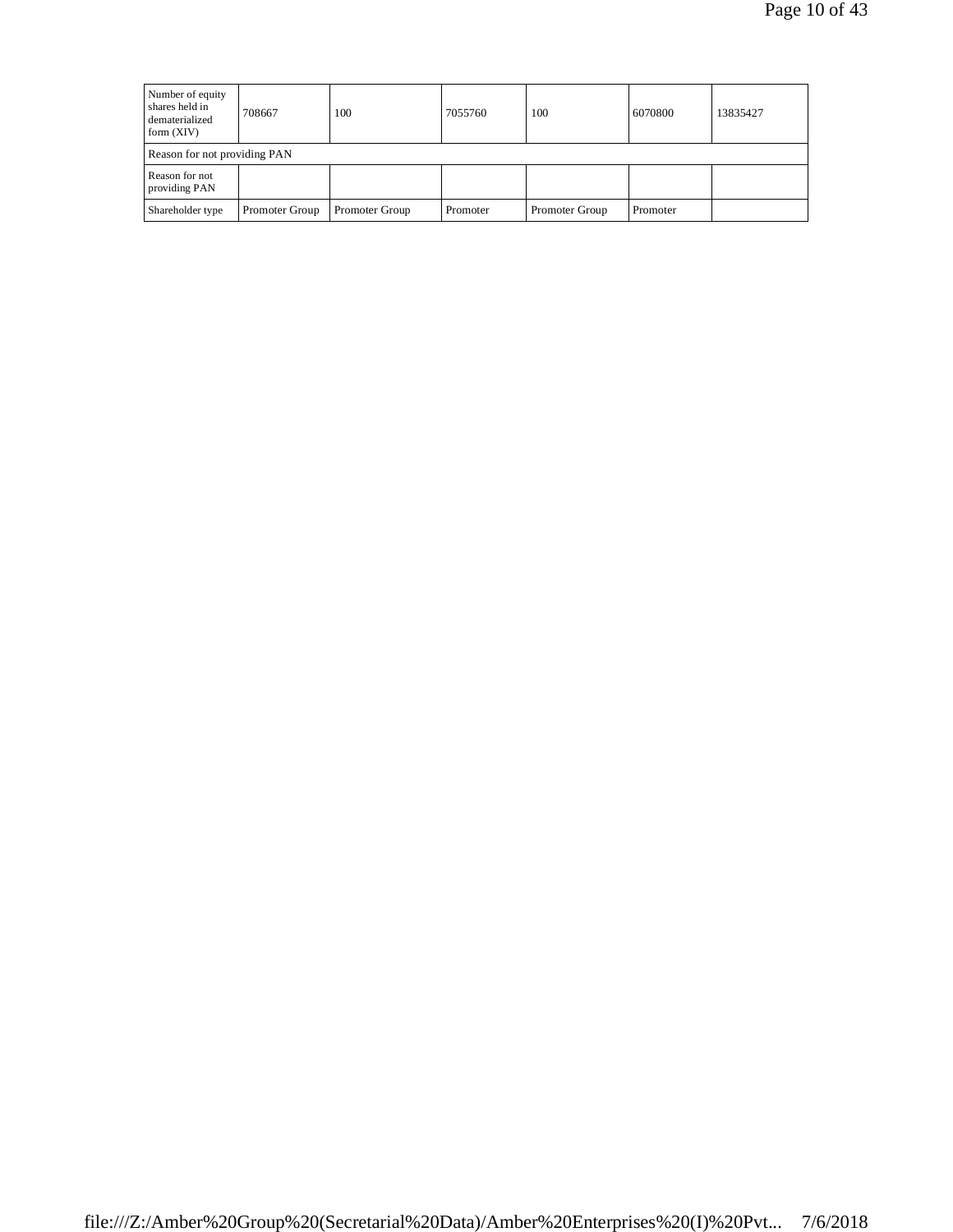| Searial No.                                                                                                                                                                               | $\mathbf{1}$                                                  |                       |
|-------------------------------------------------------------------------------------------------------------------------------------------------------------------------------------------|---------------------------------------------------------------|-----------------------|
| Name of the<br>Shareholders (I)                                                                                                                                                           | NA                                                            | Click here to go back |
| PAN(II)                                                                                                                                                                                   |                                                               | Total                 |
| No. of fully paid<br>up equity shares<br>held (IV)                                                                                                                                        | $\boldsymbol{0}$                                              | $\boldsymbol{0}$      |
| No. Of Partly paid-<br>up equity shares<br>held (V)                                                                                                                                       |                                                               |                       |
| No. Of shares<br>underlying<br>Depository<br>Receipts (VI)                                                                                                                                |                                                               |                       |
| Total nos. shares<br>held $(VII) = (IV) +$<br>$(V)+(VI)$                                                                                                                                  | $\mathbf{0}$                                                  | $\mathbf{0}$          |
| Shareholding as a<br>% of total no. of<br>shares (calculated<br>as per SCRR,<br>1957) (VIII) As a<br>% of $(A+B+C2)$                                                                      | $\boldsymbol{0}$                                              | $\mathbf{0}$          |
|                                                                                                                                                                                           | Number of Voting Rights held in each class of securities (IX) |                       |
| Class eg: $\mathbf X$                                                                                                                                                                     | $\boldsymbol{0}$                                              | $\mathbf{0}$          |
| Class eg:y                                                                                                                                                                                |                                                               |                       |
| Total                                                                                                                                                                                     | $\boldsymbol{0}$                                              | $\mathbf{0}$          |
| Total as a % of<br><b>Total Voting rights</b>                                                                                                                                             | $\mathbf{0}$                                                  | $\mathbf{0}$          |
| No. Of Shares<br>Underlying<br>Outstanding<br>convertible<br>securities $(X)$                                                                                                             |                                                               |                       |
| No. of Shares<br>Underlying<br>Outstanding<br>Warrants (Xi)                                                                                                                               |                                                               |                       |
| No. Of Shares<br>Underlying<br>Outstanding<br>convertible<br>securities and<br>warrants $(X)$                                                                                             |                                                               |                       |
| Shareholding , as a<br>% assuming full<br>conversion of<br>convertible<br>securities (as a<br>percentage of<br>diluted share<br>capital) $(XI) = (VII)$<br>$+(X)$ As a % of<br>$(A+B+C2)$ | $\overline{0}$                                                | $\mathbf{0}$          |
| Number of Locked in shares (XII)                                                                                                                                                          |                                                               |                       |
| No. $(a)$                                                                                                                                                                                 | $\boldsymbol{0}$                                              | $\mathbf{0}$          |
| As a % of total<br>Shares held (b)                                                                                                                                                        | $\boldsymbol{0}$                                              | $\mathbf{0}$          |
|                                                                                                                                                                                           | Number of Shares pledged or otherwise encumbered (XIII)       |                       |
| No. $(a)$                                                                                                                                                                                 |                                                               |                       |
| As a % of total<br>Shares held (b)                                                                                                                                                        |                                                               |                       |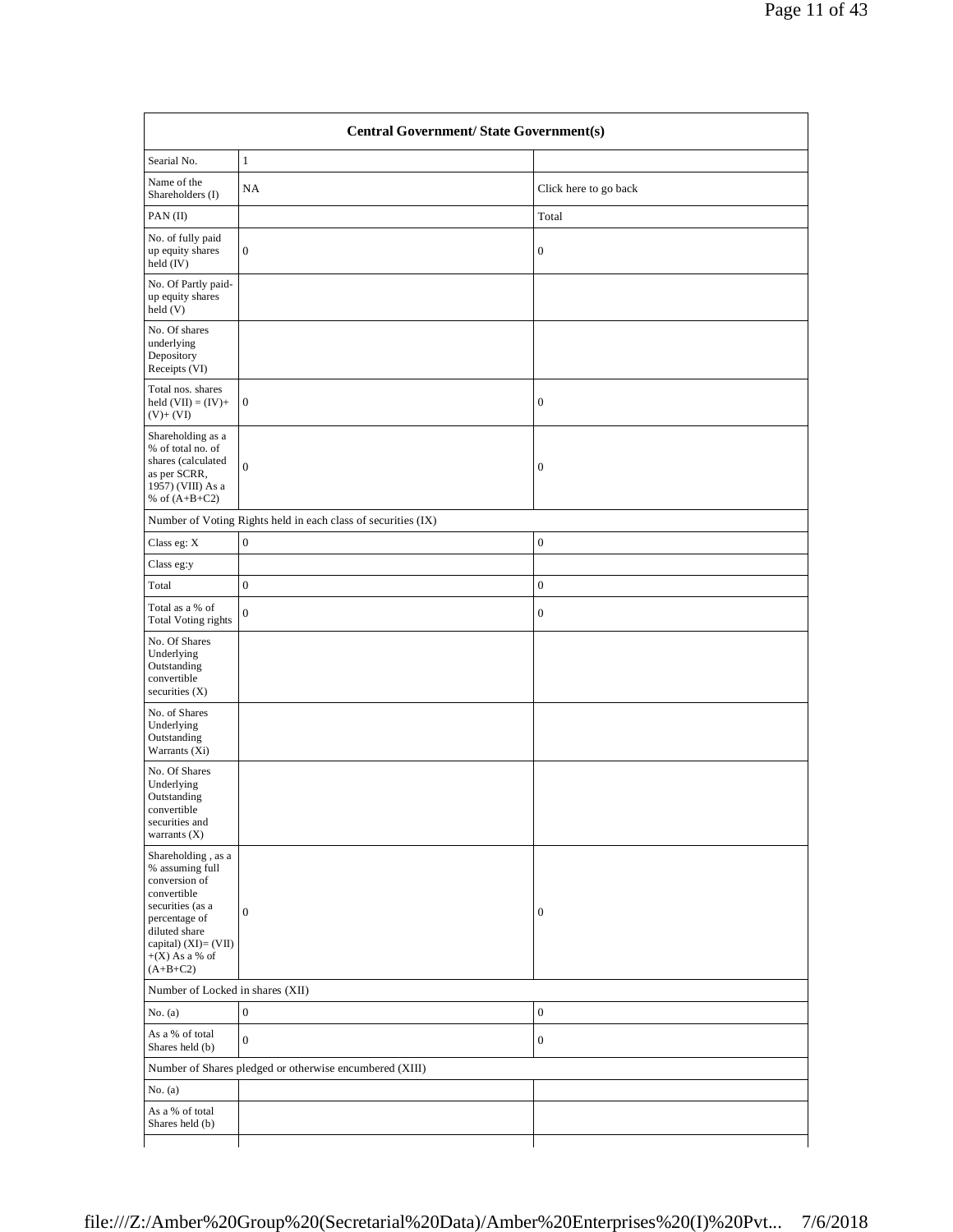| Number of equity<br>shares held in<br>dematerialized<br>form $(XIV)$ | $\overline{0}$         | 0 |
|----------------------------------------------------------------------|------------------------|---|
| Reason for not providing PAN                                         |                        |   |
| Reason for not<br>providing PAN                                      | Textual Information(1) |   |
| Shareholder type                                                     |                        |   |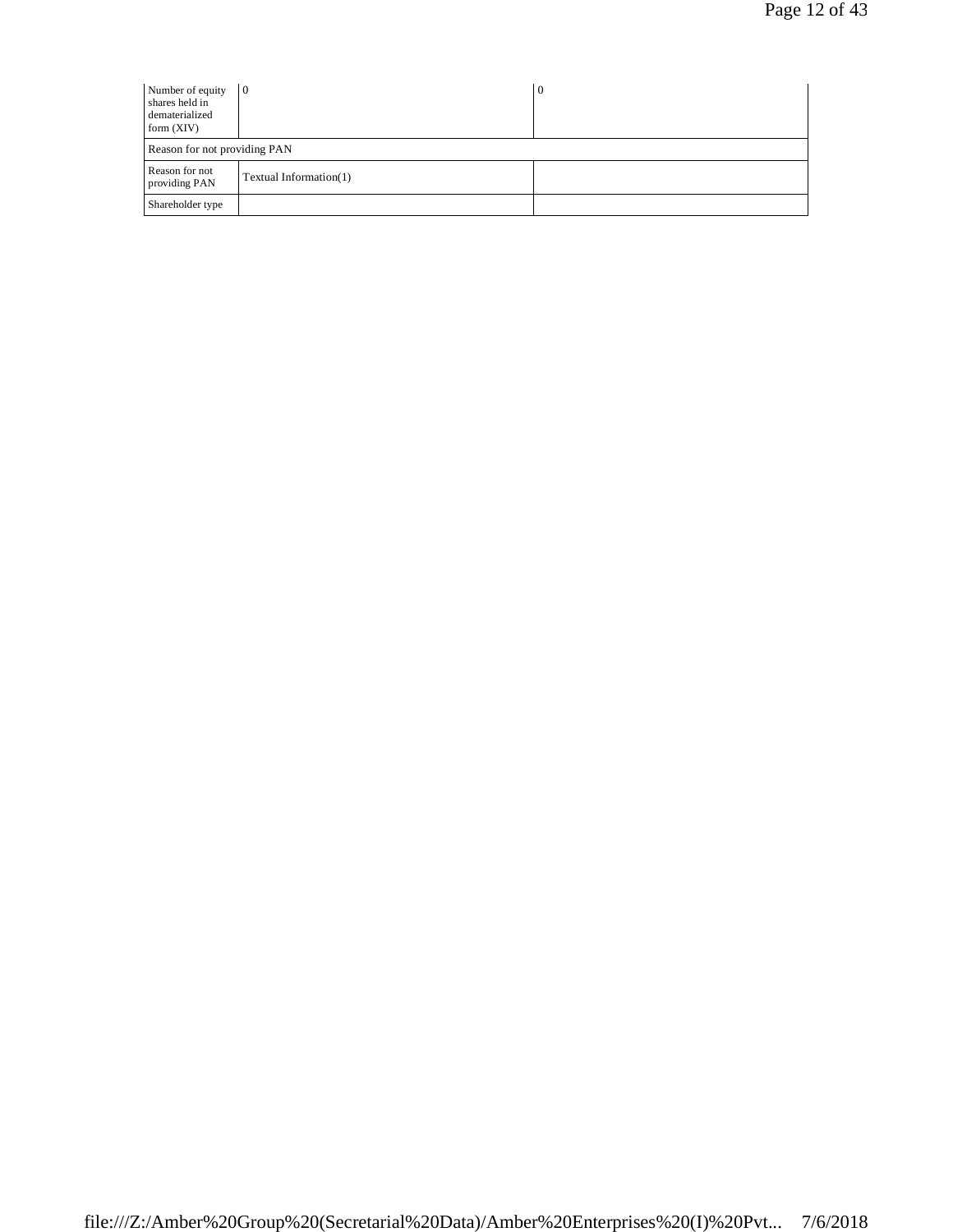|                        | <b>Text Block</b> |
|------------------------|-------------------|
| Textual Information(1) | <b>NA</b>         |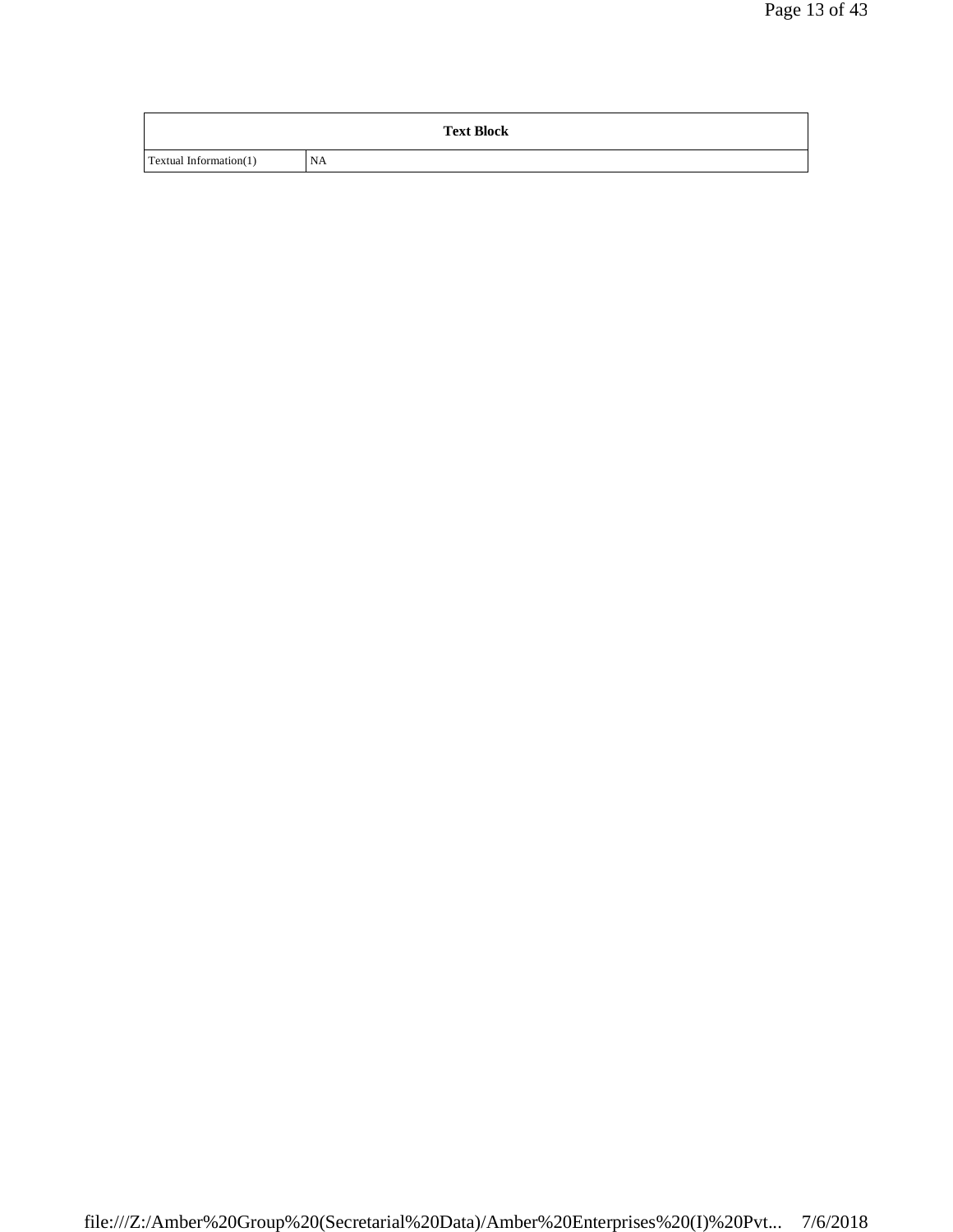| <b>Financial Institutions/Banks</b>                                                                                                                                                       |                                                               |                       |
|-------------------------------------------------------------------------------------------------------------------------------------------------------------------------------------------|---------------------------------------------------------------|-----------------------|
| Searial No.                                                                                                                                                                               | $\mathbf{1}$                                                  |                       |
| Name of the<br>Shareholders (I)                                                                                                                                                           | NA                                                            | Click here to go back |
| PAN(II)                                                                                                                                                                                   |                                                               | Total                 |
| No. of fully paid<br>up equity shares<br>held (IV)                                                                                                                                        | $\mathbf{0}$                                                  | $\boldsymbol{0}$      |
| No. Of Partly paid-<br>up equity shares<br>held(V)                                                                                                                                        |                                                               |                       |
| No. Of shares<br>underlying<br>Depository<br>Receipts (VI)                                                                                                                                |                                                               |                       |
| Total nos. shares<br>held $(VII) = (IV) +$<br>$(V)+(VI)$                                                                                                                                  | $\mathbf{0}$                                                  | $\boldsymbol{0}$      |
| Shareholding as a<br>% of total no. of<br>shares (calculated<br>as per SCRR,<br>1957) (VIII) As a<br>% of $(A+B+C2)$                                                                      | $\boldsymbol{0}$                                              | $\boldsymbol{0}$      |
|                                                                                                                                                                                           | Number of Voting Rights held in each class of securities (IX) |                       |
| Class eg: X                                                                                                                                                                               | $\boldsymbol{0}$                                              | $\boldsymbol{0}$      |
| Class eg:y                                                                                                                                                                                |                                                               |                       |
| Total                                                                                                                                                                                     | $\boldsymbol{0}$                                              | $\boldsymbol{0}$      |
| Total as a % of<br><b>Total Voting rights</b>                                                                                                                                             | $\mathbf{0}$                                                  | $\boldsymbol{0}$      |
| No. Of Shares<br>Underlying<br>Outstanding<br>convertible<br>securities $(X)$                                                                                                             |                                                               |                       |
| No. of Shares<br>Underlying<br>Outstanding<br>Warrants $(X_i)$                                                                                                                            |                                                               |                       |
| No. Of Shares<br>Underlying<br>Outstanding<br>convertible<br>securities and No.<br>Of Warrants (Xi)<br>(a)                                                                                |                                                               |                       |
| Shareholding, as a<br>% assuming full<br>conversion of<br>convertible<br>securities (as a<br>percentage of<br>diluted share<br>capital) (XI)= (VII)<br>$+(X)$ As a % of<br>$(A + B + C2)$ | $\boldsymbol{0}$                                              | $\boldsymbol{0}$      |
|                                                                                                                                                                                           | Number of Locked in shares (XII)                              |                       |
| No. $(a)$                                                                                                                                                                                 | $\boldsymbol{0}$                                              | $\boldsymbol{0}$      |
| As a % of total<br>Shares held (b)                                                                                                                                                        | $\boldsymbol{0}$                                              | $\boldsymbol{0}$      |
| Number of Shares pledged or otherwise encumbered (XIII)                                                                                                                                   |                                                               |                       |
| No. (a)                                                                                                                                                                                   |                                                               |                       |
|                                                                                                                                                                                           |                                                               |                       |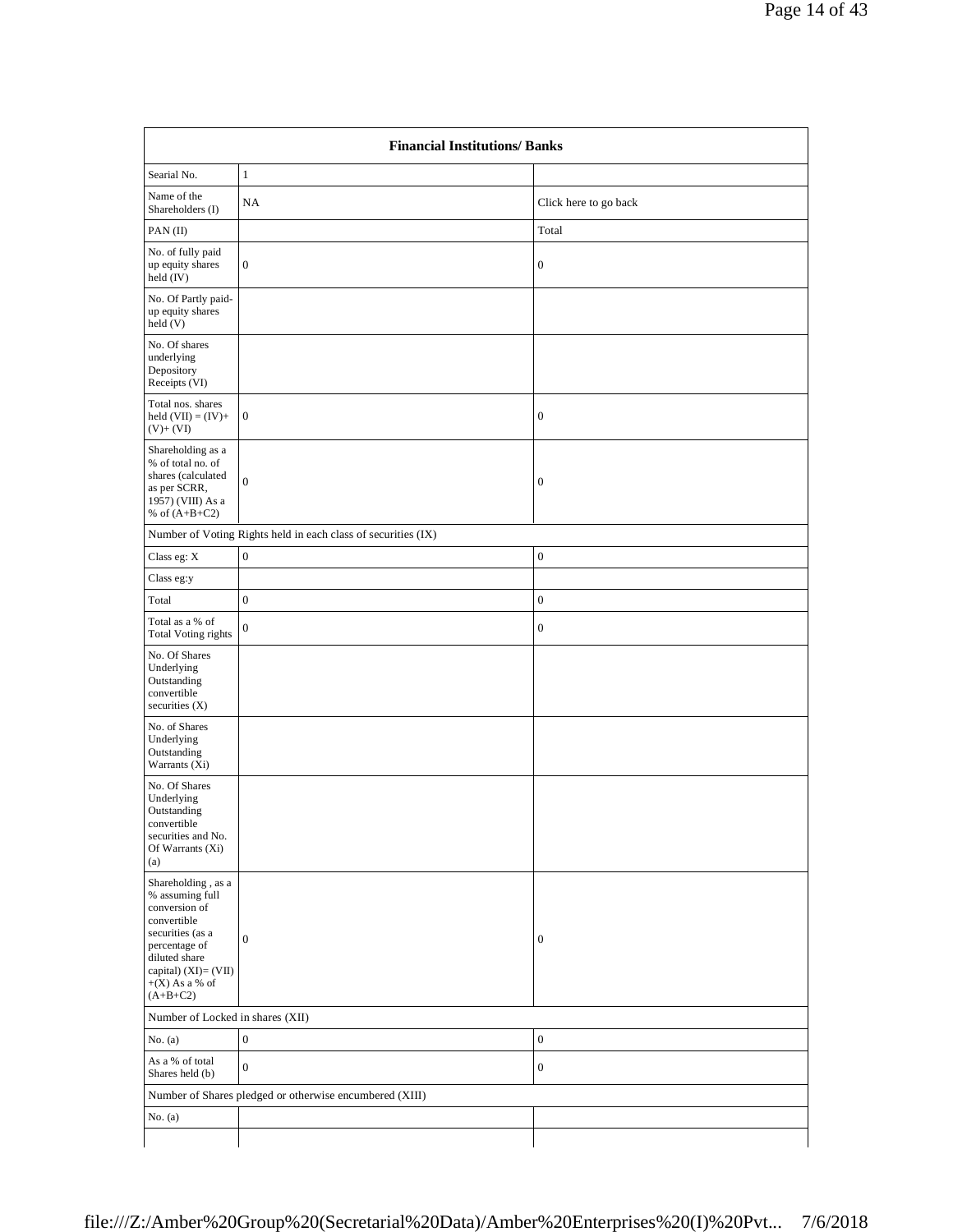| As a % of total<br>Shares held (b)                                   |                              |   |  |
|----------------------------------------------------------------------|------------------------------|---|--|
| Number of equity<br>shares held in<br>dematerialized<br>form $(XIV)$ | $\theta$                     | 0 |  |
|                                                                      | Reason for not providing PAN |   |  |
| Reason for not<br>providing PAN                                      | Textual Information(1)       |   |  |
| Shareholder type                                                     |                              |   |  |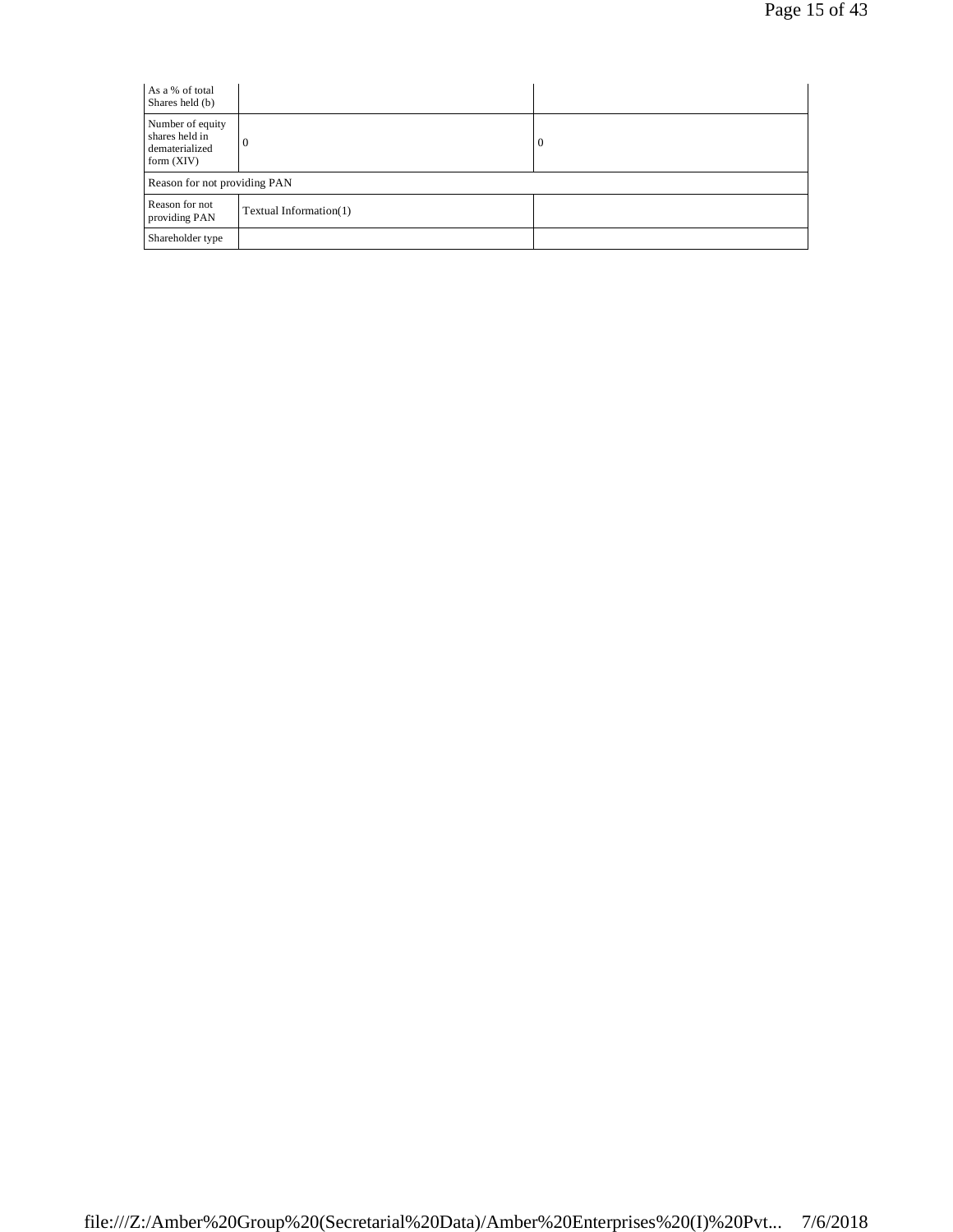|                        | <b>Text Block</b> |
|------------------------|-------------------|
| Textual Information(1) | <b>NA</b>         |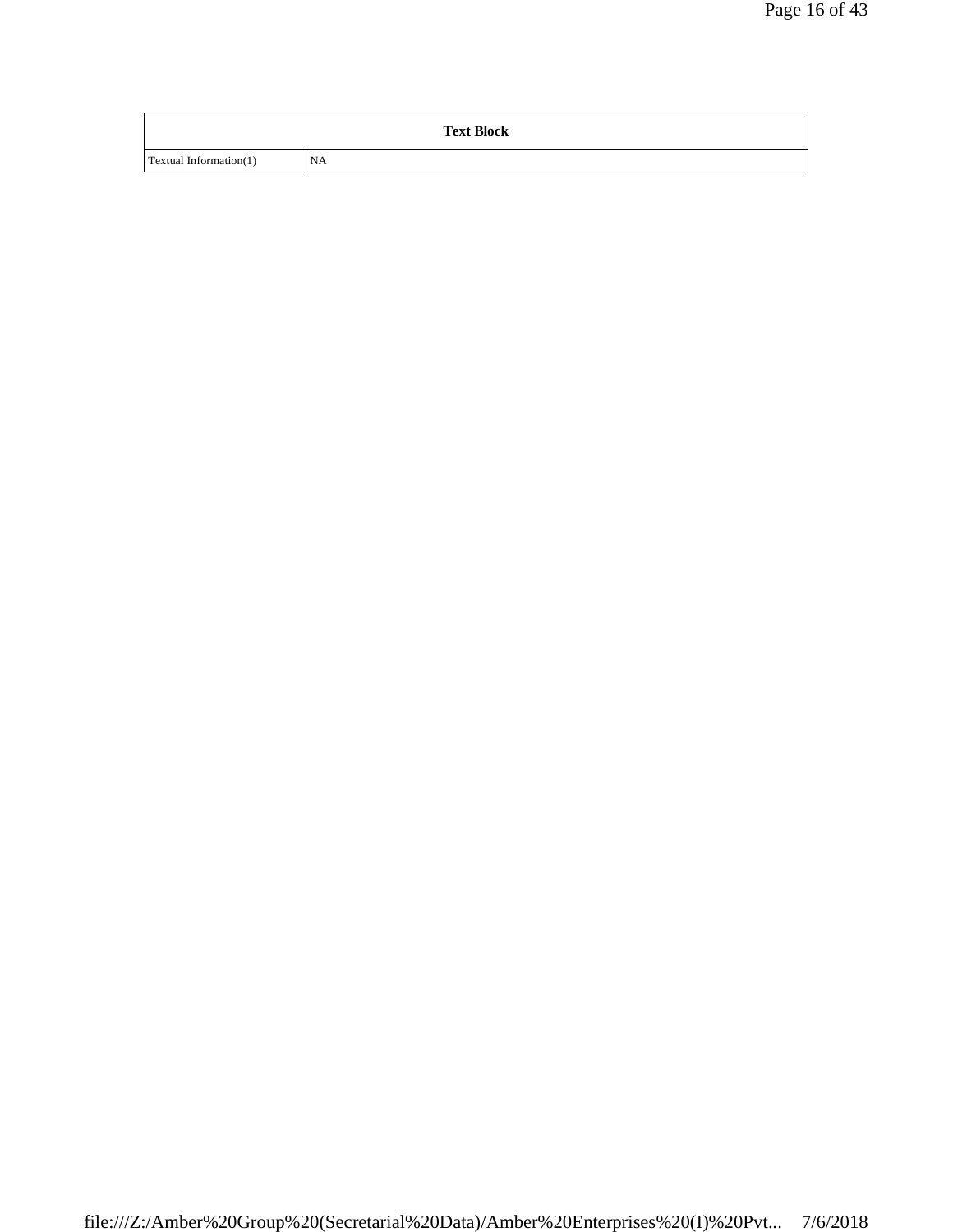| Any Other (specify)                                                                                                                                                                    |                                                               |                       |  |
|----------------------------------------------------------------------------------------------------------------------------------------------------------------------------------------|---------------------------------------------------------------|-----------------------|--|
| Searial No.                                                                                                                                                                            | $\mathbf{1}$                                                  |                       |  |
| Category                                                                                                                                                                               | Other                                                         | Click here to go back |  |
| Name of the<br>Shareholders (I)                                                                                                                                                        | NA                                                            |                       |  |
| PAN(II)                                                                                                                                                                                |                                                               | Total                 |  |
| No. of the<br>Shareholders (I)                                                                                                                                                         | $\boldsymbol{0}$                                              | $\boldsymbol{0}$      |  |
| No. of fully paid<br>up equity shares<br>held (IV)                                                                                                                                     | $\boldsymbol{0}$                                              | $\boldsymbol{0}$      |  |
| No. Of Partly paid-<br>up equity shares<br>held (V)                                                                                                                                    |                                                               |                       |  |
| No. Of shares<br>underlying<br>Depository<br>Receipts (VI)                                                                                                                             |                                                               |                       |  |
| Total nos. shares<br>held $(VII) = (IV) +$<br>$(V)+(VI)$                                                                                                                               | $\boldsymbol{0}$                                              | $\boldsymbol{0}$      |  |
| Shareholding as a<br>% of total no. of<br>shares (calculated<br>as per SCRR,<br>1957) (VIII) As a<br>% of $(A+B+C2)$                                                                   | $\boldsymbol{0}$                                              | $\boldsymbol{0}$      |  |
|                                                                                                                                                                                        | Number of Voting Rights held in each class of securities (IX) |                       |  |
| Class eg: X                                                                                                                                                                            | $\boldsymbol{0}$                                              | $\boldsymbol{0}$      |  |
| Class eg:y                                                                                                                                                                             |                                                               |                       |  |
| Total                                                                                                                                                                                  | $\boldsymbol{0}$                                              | $\boldsymbol{0}$      |  |
| Total as a % of<br><b>Total Voting rights</b>                                                                                                                                          | $\boldsymbol{0}$                                              | $\boldsymbol{0}$      |  |
| No. Of Shares<br>Underlying<br>Outstanding<br>convertible<br>securities (X)                                                                                                            |                                                               |                       |  |
| No. of Shares<br>Underlying<br>Outstanding<br>Warrants (Xi)                                                                                                                            |                                                               |                       |  |
| No. Of Shares<br>Underlying<br>Outstanding<br>convertible<br>securities and No.<br>Of Warrants (Xi)<br>(a)                                                                             |                                                               |                       |  |
| Shareholding , as a<br>% assuming full<br>conversion of<br>convertible<br>securities (as a<br>percentage of<br>diluted share<br>capital) (XI)= (VII)<br>$+(X)$ As a % of<br>$(A+B+C2)$ | $\boldsymbol{0}$                                              | $\boldsymbol{0}$      |  |

As a % of total Shares held (b)

Number of Locked in shares (XII)

No. (a)  $\begin{array}{c|c} \hline \end{array}$  0

 $\begin{array}{c|c} 0 \end{array}$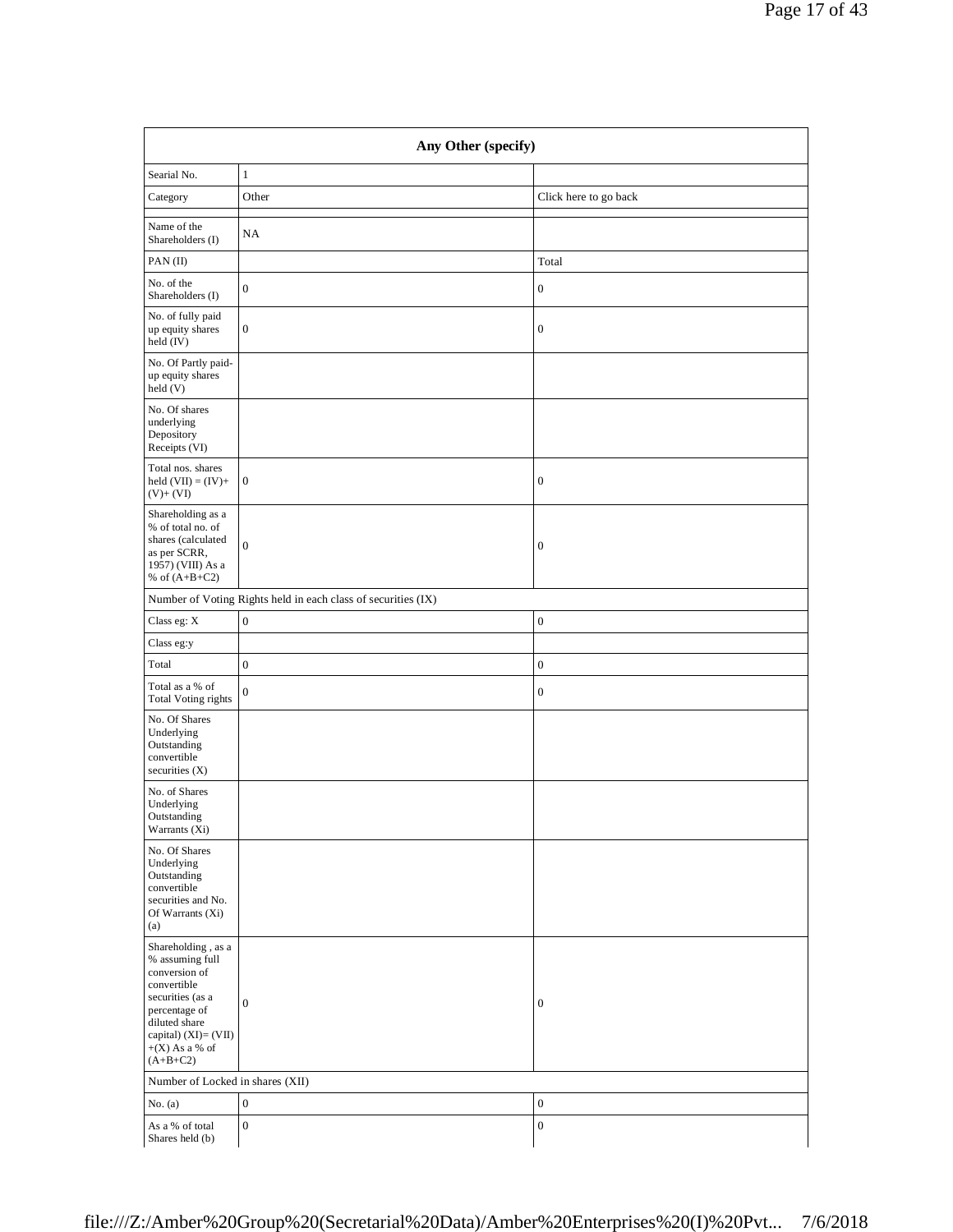| Number of Shares pledged or otherwise encumbered (XIII)              |                        |          |
|----------------------------------------------------------------------|------------------------|----------|
| No. (a)                                                              |                        |          |
| As a % of total<br>Shares held (b)                                   |                        |          |
| Number of equity<br>shares held in<br>dematerialized<br>form $(XIV)$ | $\Omega$               | $\bf{0}$ |
| Reason for not providing PAN                                         |                        |          |
| Reason for not<br>providing PAN                                      | Textual Information(1) |          |
| Shareholder type                                                     |                        |          |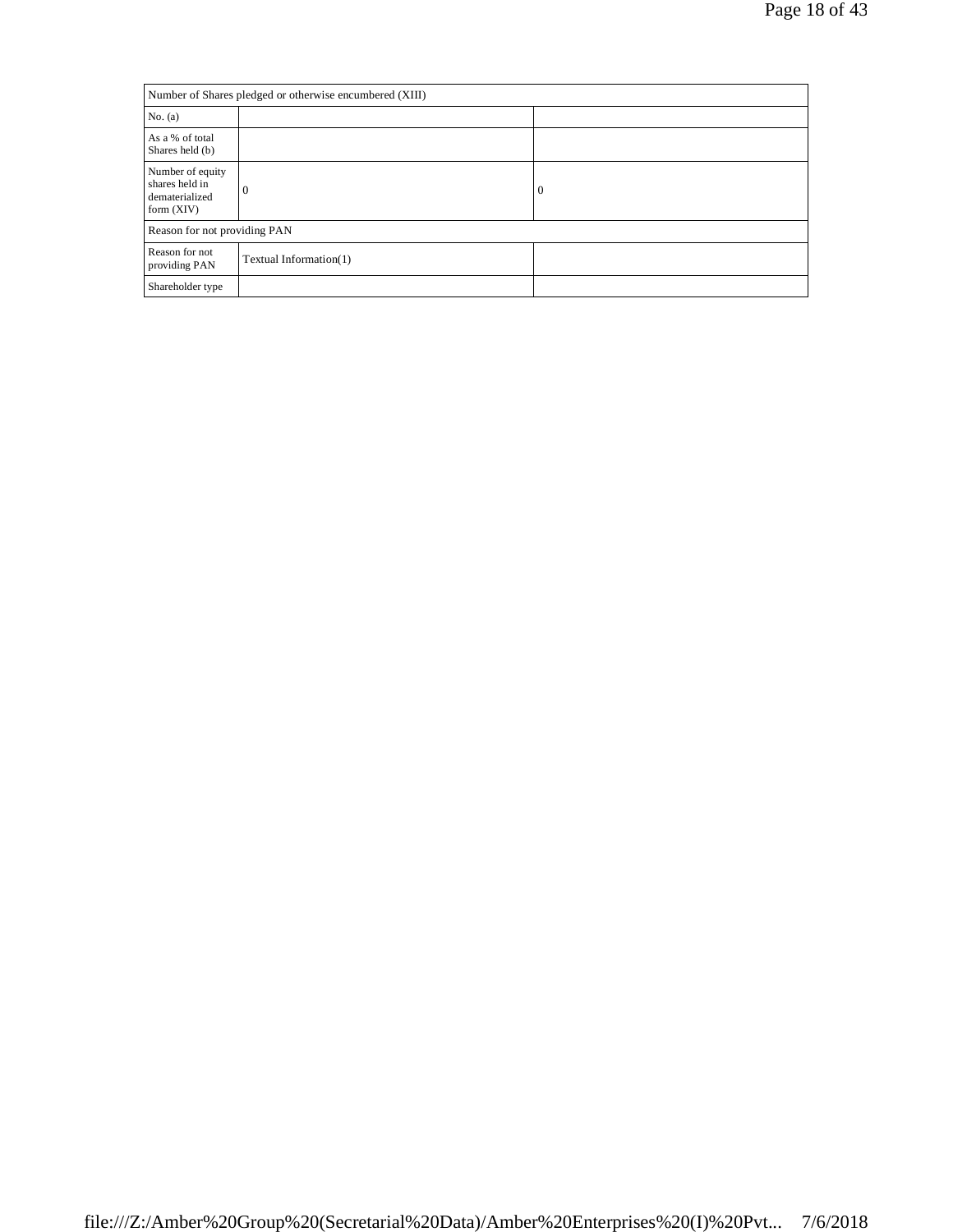|                        | <b>Text Block</b> |
|------------------------|-------------------|
| Textual Information(1) | <b>NA</b>         |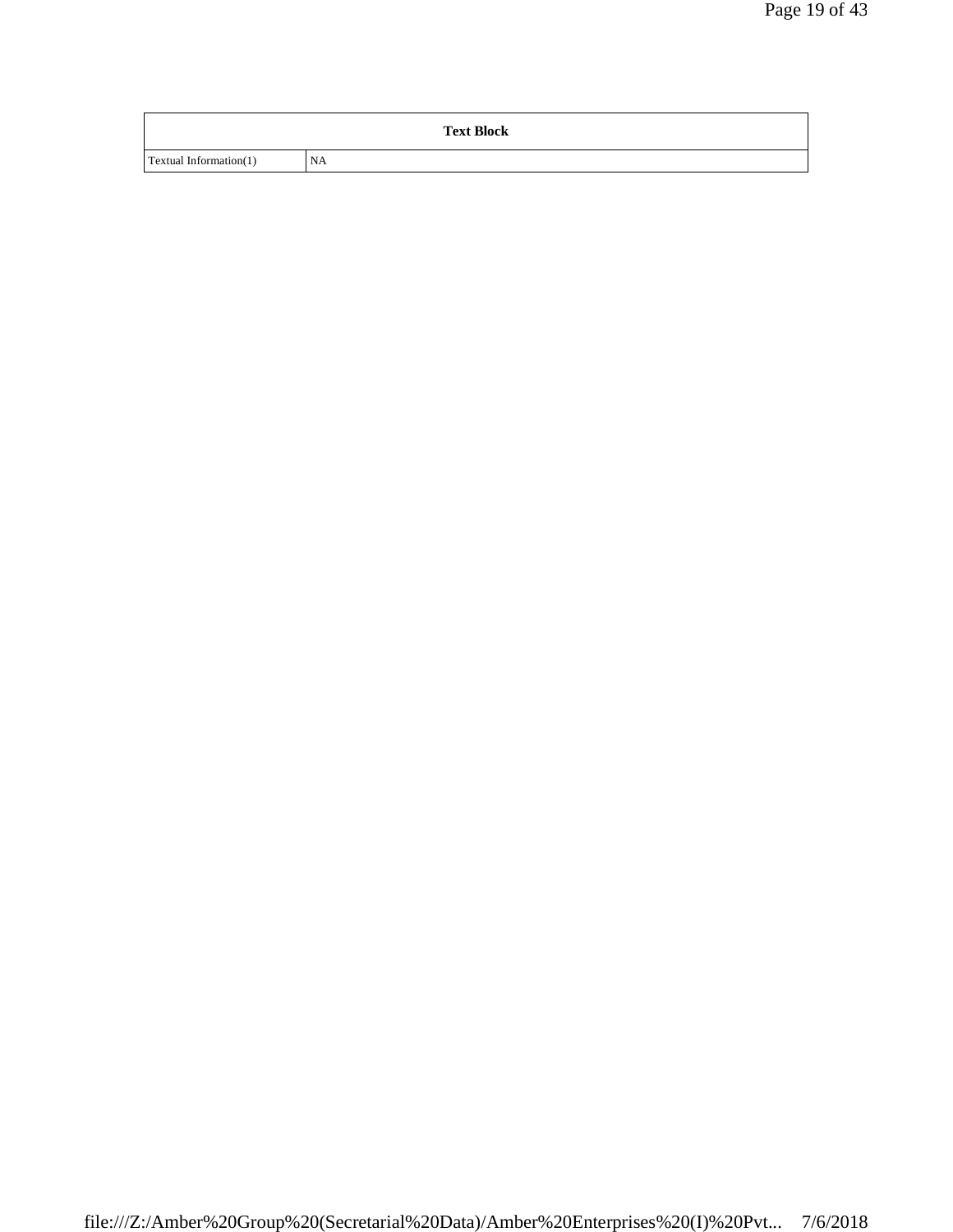| Name of the<br>NA<br>Click here to go back<br>Shareholders (I)<br>Total<br>PAN(II)<br>No. of fully paid<br>up equity shares<br>$\mathbf{0}$<br>$\boldsymbol{0}$<br>held (IV)<br>No. Of Partly paid-<br>up equity shares<br>held(V)<br>No. Of shares<br>underlying<br>Depository<br>Receipts (VI)<br>Total nos. shares<br>$\mathbf{0}$<br>held $(VII) = (IV) +$<br>$\boldsymbol{0}$<br>$(V)+(VI)$<br>Shareholding as a<br>% of total no. of<br>shares (calculated<br>$\overline{0}$<br>$\boldsymbol{0}$<br>as per SCRR,<br>1957) (VIII) As a<br>% of $(A+B+C2)$<br>Number of Voting Rights held in each class of securities (IX)<br>Class eg: $\mathbf X$<br>$\boldsymbol{0}$<br>$\boldsymbol{0}$<br>Class eg:y<br>$\boldsymbol{0}$<br>$\boldsymbol{0}$<br>Total<br>Total as a % of<br>$\mathbf{0}$<br>$\boldsymbol{0}$<br><b>Total Voting rights</b><br>No. Of Shares<br>Underlying<br>Outstanding<br>convertible<br>securities (X)<br>No. of Shares<br>Underlying<br>Outstanding<br>Warrants $(X_i)$<br>No. Of Shares<br>Underlying<br>Outstanding<br>convertible<br>securities and No.<br>Of Warrants (Xi)<br>(a)<br>Shareholding , as a<br>% assuming full<br>conversion of<br>convertible<br>securities (as a<br>$\mathbf{0}$<br>$\boldsymbol{0}$<br>percentage of<br>diluted share<br>capital) (XI)= (VII)<br>$+(X)$ As a % of<br>$(A+B+C2)$<br>Number of Locked in shares (XII)<br>$\mathbf{0}$<br>$\boldsymbol{0}$<br>No. (a)<br>As a % of total<br>$\mathbf{0}$<br>$\boldsymbol{0}$<br>Shares held (b) | Searial No. | $\,1\,$ |  |
|----------------------------------------------------------------------------------------------------------------------------------------------------------------------------------------------------------------------------------------------------------------------------------------------------------------------------------------------------------------------------------------------------------------------------------------------------------------------------------------------------------------------------------------------------------------------------------------------------------------------------------------------------------------------------------------------------------------------------------------------------------------------------------------------------------------------------------------------------------------------------------------------------------------------------------------------------------------------------------------------------------------------------------------------------------------------------------------------------------------------------------------------------------------------------------------------------------------------------------------------------------------------------------------------------------------------------------------------------------------------------------------------------------------------------------------------------------------------------------------------------------------|-------------|---------|--|
|                                                                                                                                                                                                                                                                                                                                                                                                                                                                                                                                                                                                                                                                                                                                                                                                                                                                                                                                                                                                                                                                                                                                                                                                                                                                                                                                                                                                                                                                                                                |             |         |  |
|                                                                                                                                                                                                                                                                                                                                                                                                                                                                                                                                                                                                                                                                                                                                                                                                                                                                                                                                                                                                                                                                                                                                                                                                                                                                                                                                                                                                                                                                                                                |             |         |  |
|                                                                                                                                                                                                                                                                                                                                                                                                                                                                                                                                                                                                                                                                                                                                                                                                                                                                                                                                                                                                                                                                                                                                                                                                                                                                                                                                                                                                                                                                                                                |             |         |  |
|                                                                                                                                                                                                                                                                                                                                                                                                                                                                                                                                                                                                                                                                                                                                                                                                                                                                                                                                                                                                                                                                                                                                                                                                                                                                                                                                                                                                                                                                                                                |             |         |  |
|                                                                                                                                                                                                                                                                                                                                                                                                                                                                                                                                                                                                                                                                                                                                                                                                                                                                                                                                                                                                                                                                                                                                                                                                                                                                                                                                                                                                                                                                                                                |             |         |  |
|                                                                                                                                                                                                                                                                                                                                                                                                                                                                                                                                                                                                                                                                                                                                                                                                                                                                                                                                                                                                                                                                                                                                                                                                                                                                                                                                                                                                                                                                                                                |             |         |  |
|                                                                                                                                                                                                                                                                                                                                                                                                                                                                                                                                                                                                                                                                                                                                                                                                                                                                                                                                                                                                                                                                                                                                                                                                                                                                                                                                                                                                                                                                                                                |             |         |  |
|                                                                                                                                                                                                                                                                                                                                                                                                                                                                                                                                                                                                                                                                                                                                                                                                                                                                                                                                                                                                                                                                                                                                                                                                                                                                                                                                                                                                                                                                                                                |             |         |  |
|                                                                                                                                                                                                                                                                                                                                                                                                                                                                                                                                                                                                                                                                                                                                                                                                                                                                                                                                                                                                                                                                                                                                                                                                                                                                                                                                                                                                                                                                                                                |             |         |  |
|                                                                                                                                                                                                                                                                                                                                                                                                                                                                                                                                                                                                                                                                                                                                                                                                                                                                                                                                                                                                                                                                                                                                                                                                                                                                                                                                                                                                                                                                                                                |             |         |  |
|                                                                                                                                                                                                                                                                                                                                                                                                                                                                                                                                                                                                                                                                                                                                                                                                                                                                                                                                                                                                                                                                                                                                                                                                                                                                                                                                                                                                                                                                                                                |             |         |  |
|                                                                                                                                                                                                                                                                                                                                                                                                                                                                                                                                                                                                                                                                                                                                                                                                                                                                                                                                                                                                                                                                                                                                                                                                                                                                                                                                                                                                                                                                                                                |             |         |  |
|                                                                                                                                                                                                                                                                                                                                                                                                                                                                                                                                                                                                                                                                                                                                                                                                                                                                                                                                                                                                                                                                                                                                                                                                                                                                                                                                                                                                                                                                                                                |             |         |  |
|                                                                                                                                                                                                                                                                                                                                                                                                                                                                                                                                                                                                                                                                                                                                                                                                                                                                                                                                                                                                                                                                                                                                                                                                                                                                                                                                                                                                                                                                                                                |             |         |  |
|                                                                                                                                                                                                                                                                                                                                                                                                                                                                                                                                                                                                                                                                                                                                                                                                                                                                                                                                                                                                                                                                                                                                                                                                                                                                                                                                                                                                                                                                                                                |             |         |  |
|                                                                                                                                                                                                                                                                                                                                                                                                                                                                                                                                                                                                                                                                                                                                                                                                                                                                                                                                                                                                                                                                                                                                                                                                                                                                                                                                                                                                                                                                                                                |             |         |  |
|                                                                                                                                                                                                                                                                                                                                                                                                                                                                                                                                                                                                                                                                                                                                                                                                                                                                                                                                                                                                                                                                                                                                                                                                                                                                                                                                                                                                                                                                                                                |             |         |  |
|                                                                                                                                                                                                                                                                                                                                                                                                                                                                                                                                                                                                                                                                                                                                                                                                                                                                                                                                                                                                                                                                                                                                                                                                                                                                                                                                                                                                                                                                                                                |             |         |  |
|                                                                                                                                                                                                                                                                                                                                                                                                                                                                                                                                                                                                                                                                                                                                                                                                                                                                                                                                                                                                                                                                                                                                                                                                                                                                                                                                                                                                                                                                                                                |             |         |  |
| Number of Shares pledged or otherwise encumbered (XIII)                                                                                                                                                                                                                                                                                                                                                                                                                                                                                                                                                                                                                                                                                                                                                                                                                                                                                                                                                                                                                                                                                                                                                                                                                                                                                                                                                                                                                                                        |             |         |  |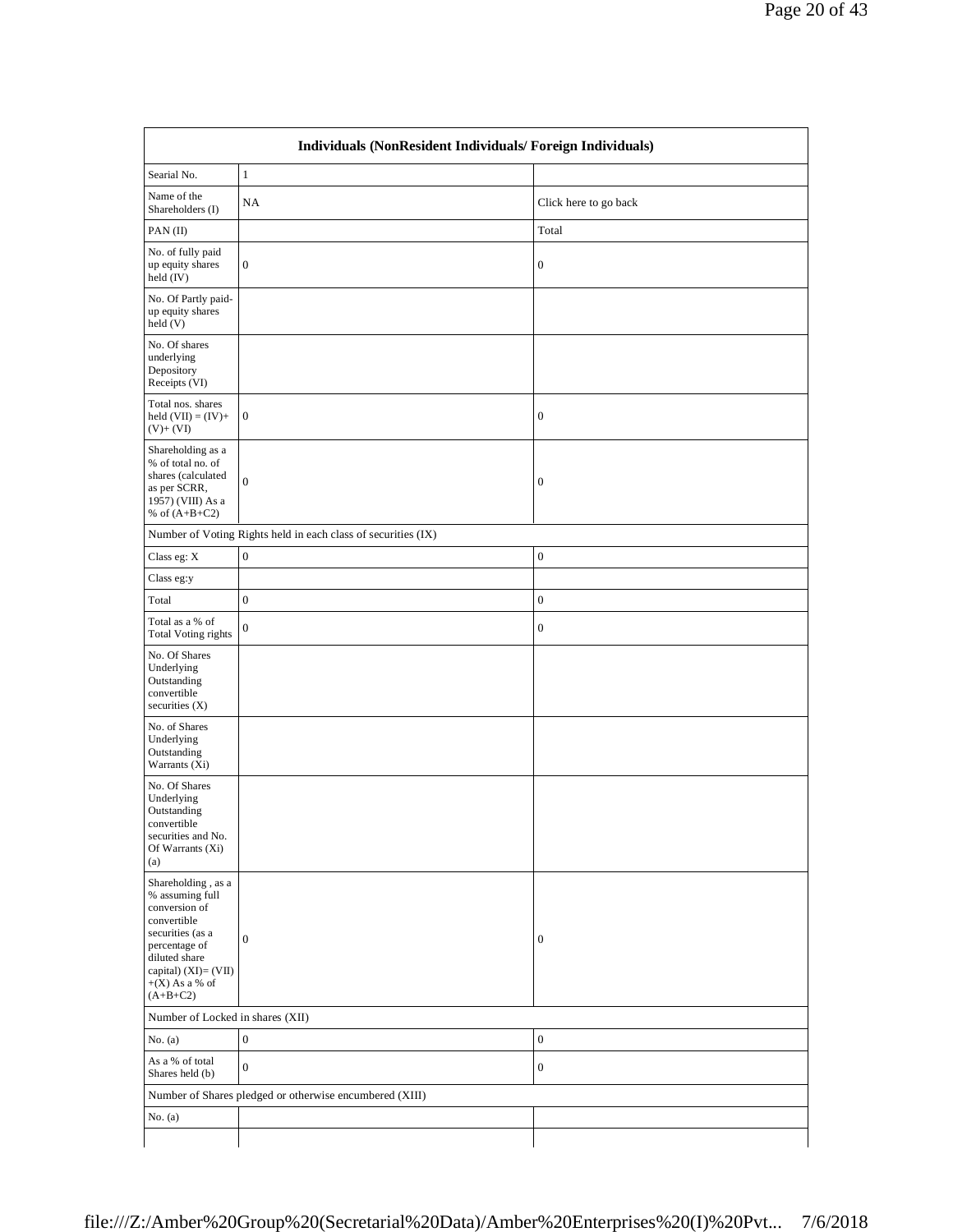| As a % of total<br>Shares held (b)                                   |                              |   |  |
|----------------------------------------------------------------------|------------------------------|---|--|
| Number of equity<br>shares held in<br>dematerialized<br>form $(XIV)$ | $\theta$                     | 0 |  |
|                                                                      | Reason for not providing PAN |   |  |
| Reason for not<br>providing PAN                                      | Textual Information(1)       |   |  |
| Shareholder type                                                     |                              |   |  |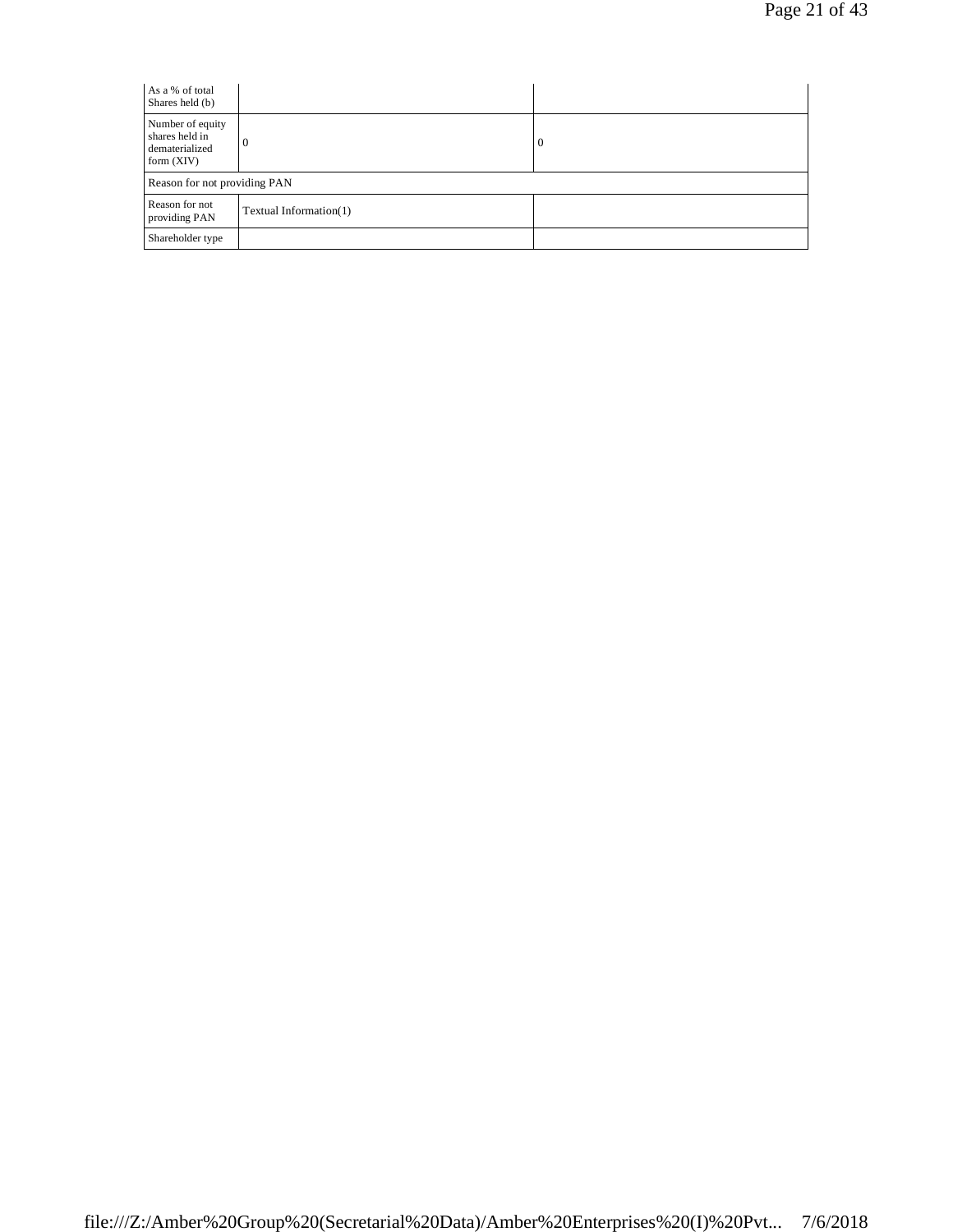|                        | <b>Text Block</b> |
|------------------------|-------------------|
| Textual Information(1) | <b>NA</b>         |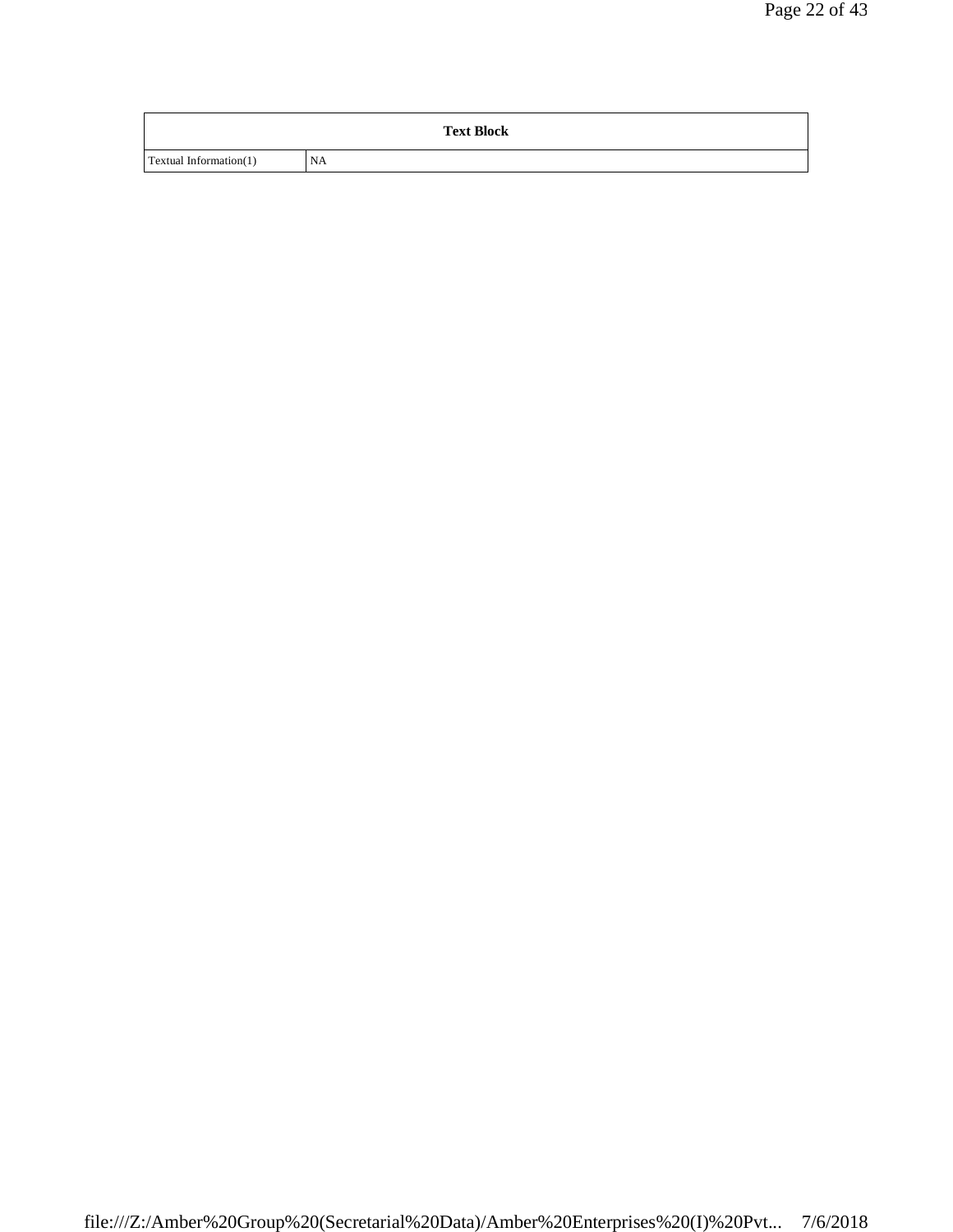| Government                                                                                                                                                                            |                                                               |                       |
|---------------------------------------------------------------------------------------------------------------------------------------------------------------------------------------|---------------------------------------------------------------|-----------------------|
| Searial No.                                                                                                                                                                           | $\mathbf{1}$                                                  |                       |
| Name of the<br>Shareholders (I)                                                                                                                                                       | NA                                                            | Click here to go back |
| PAN(II)                                                                                                                                                                               |                                                               | Total                 |
| No. of fully paid<br>up equity shares<br>held (IV)                                                                                                                                    | $\boldsymbol{0}$                                              | $\boldsymbol{0}$      |
| No. Of Partly paid-<br>up equity shares<br>held(V)                                                                                                                                    |                                                               |                       |
| No. Of shares<br>underlying<br>Depository<br>Receipts (VI)                                                                                                                            |                                                               |                       |
| Total nos. shares<br>held $(VII) = (IV) +$<br>$(V)+(VI)$                                                                                                                              | $\boldsymbol{0}$                                              | $\boldsymbol{0}$      |
| Shareholding as a<br>% of total no. of<br>shares (calculated<br>as per SCRR,<br>1957) (VIII) As a<br>% of $(A+B+C2)$                                                                  | $\boldsymbol{0}$                                              | $\boldsymbol{0}$      |
|                                                                                                                                                                                       | Number of Voting Rights held in each class of securities (IX) |                       |
| Class eg: X                                                                                                                                                                           | $\boldsymbol{0}$                                              | $\boldsymbol{0}$      |
| Class eg:y                                                                                                                                                                            |                                                               |                       |
| Total                                                                                                                                                                                 | $\boldsymbol{0}$                                              | $\boldsymbol{0}$      |
| Total as a % of<br><b>Total Voting rights</b>                                                                                                                                         | $\boldsymbol{0}$                                              | $\boldsymbol{0}$      |
| No. Of Shares<br>Underlying<br>Outstanding<br>convertible<br>securities (X)                                                                                                           |                                                               |                       |
| No. of Shares<br>Underlying<br>Outstanding<br>Warrants (Xi)                                                                                                                           |                                                               |                       |
| No. Of Shares<br>Underlying<br>Outstanding<br>convertible<br>securities and No.<br>Of Warrants (Xi)<br>(a)                                                                            |                                                               |                       |
| Shareholding, as a<br>% assuming full<br>conversion of<br>convertible<br>securities (as a<br>percentage of<br>diluted share<br>capital) (XI)= (VII)<br>$+(X)$ As a % of<br>$(A+B+C2)$ | $\boldsymbol{0}$                                              | $\boldsymbol{0}$      |
| Number of Locked in shares (XII)                                                                                                                                                      |                                                               |                       |
| No. $(a)$                                                                                                                                                                             | $\boldsymbol{0}$                                              | $\boldsymbol{0}$      |
| As a % of total<br>Shares held (b)                                                                                                                                                    | $\boldsymbol{0}$                                              | $\boldsymbol{0}$      |
| Number of Shares pledged or otherwise encumbered (XIII)                                                                                                                               |                                                               |                       |
| No. $(a)$                                                                                                                                                                             |                                                               |                       |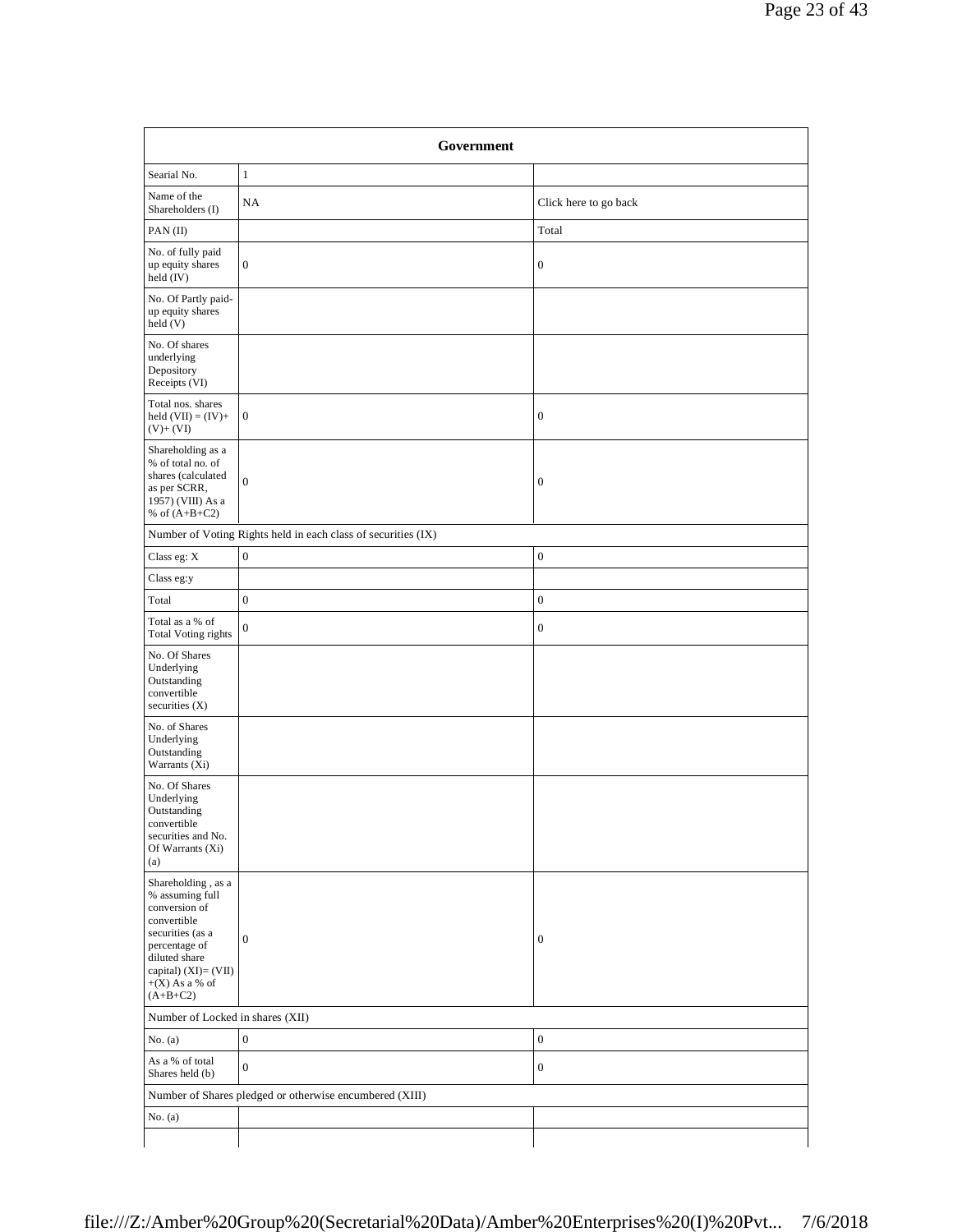| As a % of total<br>Shares held (b)                                   |                        |   |
|----------------------------------------------------------------------|------------------------|---|
| Number of equity<br>shares held in<br>dematerialized<br>form $(XIV)$ | $\theta$               | 0 |
| Reason for not providing PAN                                         |                        |   |
| Reason for not<br>providing PAN                                      | Textual Information(1) |   |
| Shareholder type                                                     |                        |   |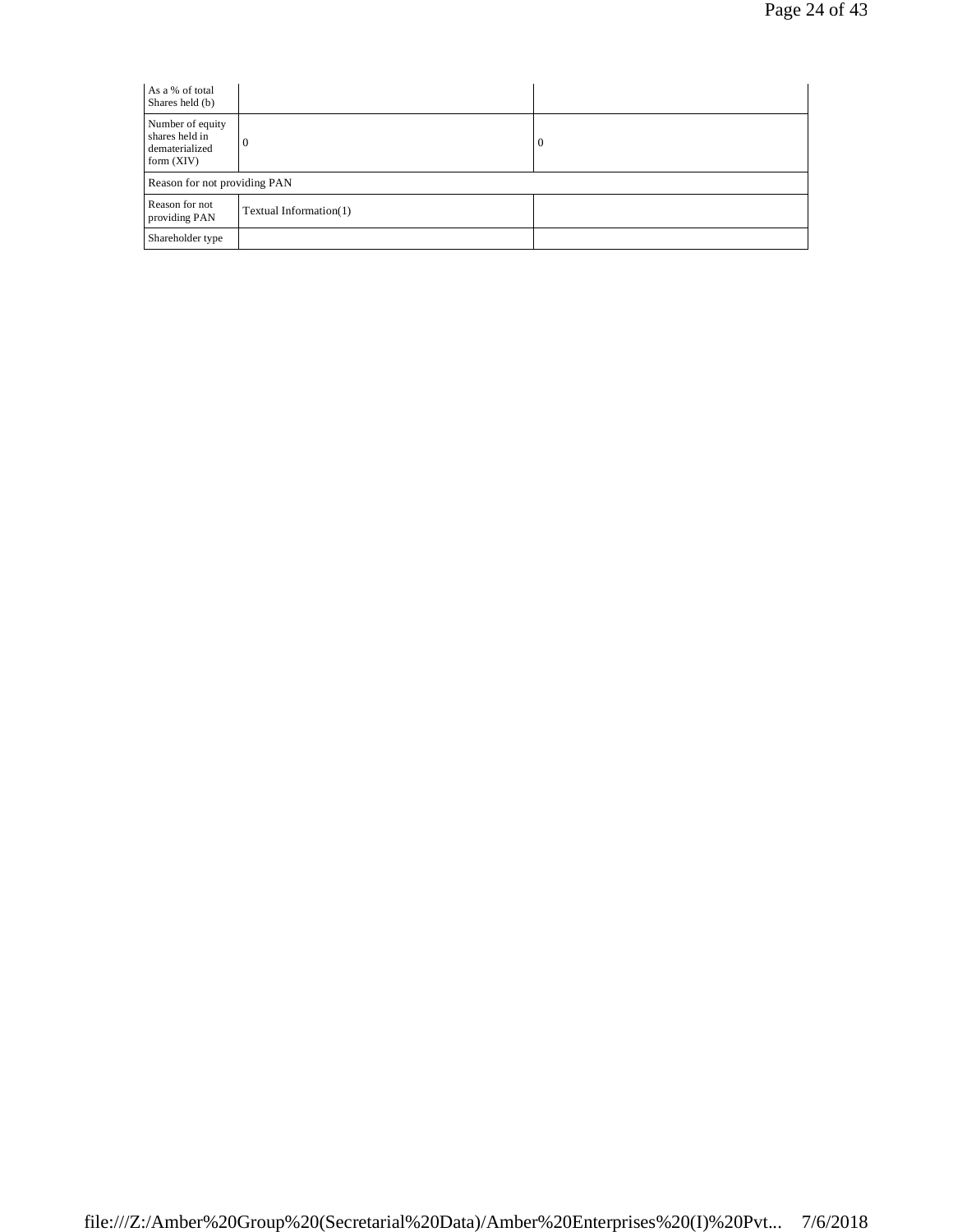|                        | <b>Text Block</b> |
|------------------------|-------------------|
| Textual Information(1) | <b>NA</b>         |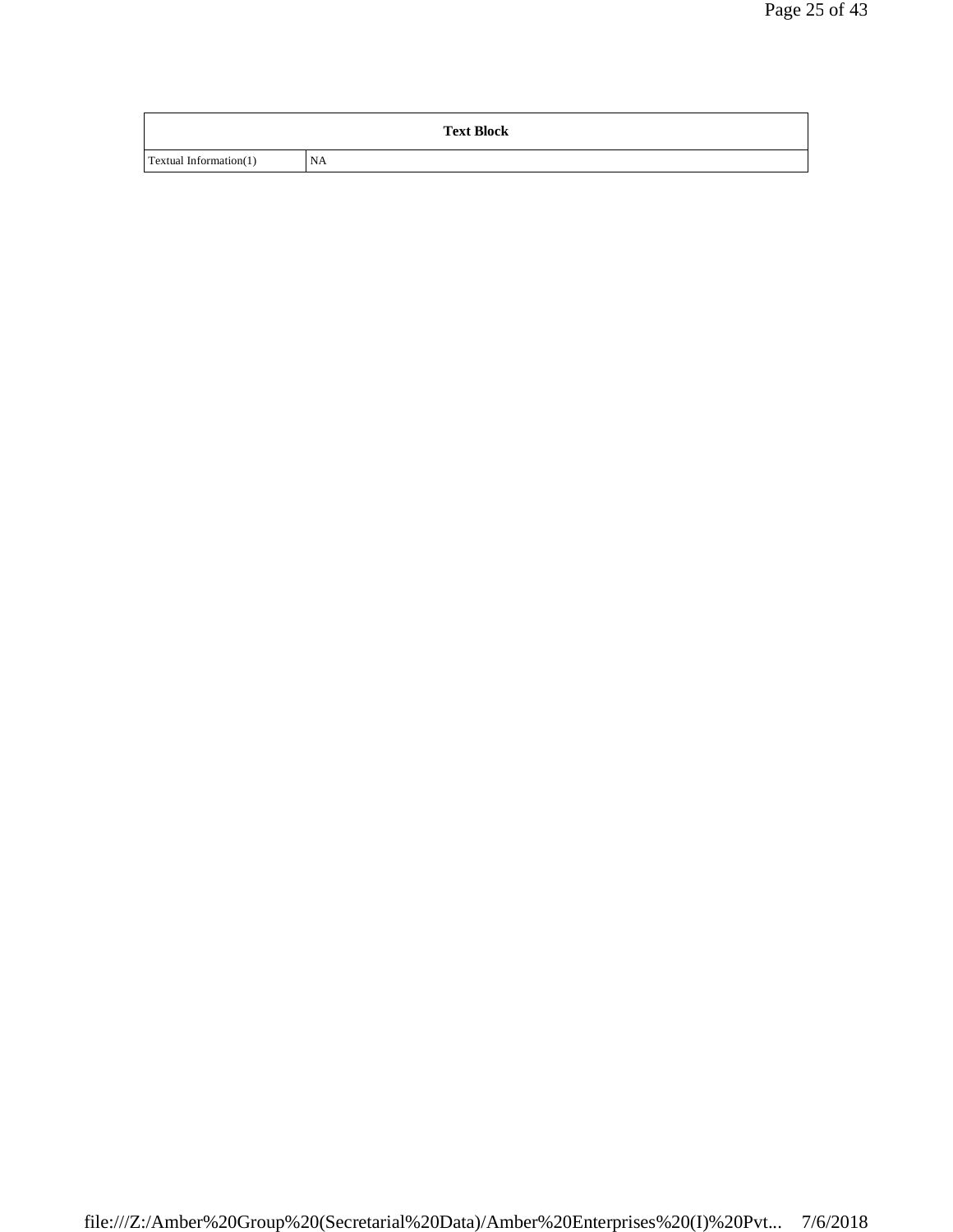| <b>Institutions</b>                                                                                                                                                                                 |                                                               |                       |
|-----------------------------------------------------------------------------------------------------------------------------------------------------------------------------------------------------|---------------------------------------------------------------|-----------------------|
| Searial No.                                                                                                                                                                                         | $\mathbf{1}$                                                  |                       |
| Name of the<br>Shareholders (I)                                                                                                                                                                     | NA                                                            | Click here to go back |
| PAN(II)                                                                                                                                                                                             |                                                               | Total                 |
| No. of fully paid<br>up equity shares<br>held (IV)                                                                                                                                                  | $\boldsymbol{0}$                                              | $\boldsymbol{0}$      |
| No. Of Partly paid-<br>up equity shares<br>held (V)                                                                                                                                                 |                                                               |                       |
| No. Of shares<br>underlying<br>Depository<br>Receipts (VI)                                                                                                                                          |                                                               |                       |
| Total nos. shares<br>held $(VII) = (IV) +$<br>$(V)+(VI)$                                                                                                                                            | $\boldsymbol{0}$                                              | $\boldsymbol{0}$      |
| Shareholding as a<br>% of total no. of<br>shares (calculated<br>as per SCRR,<br>1957) (VIII) As a<br>% of $(A+B+C2)$                                                                                | $\boldsymbol{0}$                                              | $\boldsymbol{0}$      |
|                                                                                                                                                                                                     | Number of Voting Rights held in each class of securities (IX) |                       |
| Class eg: X                                                                                                                                                                                         | $\boldsymbol{0}$                                              | $\boldsymbol{0}$      |
| Class eg:y                                                                                                                                                                                          |                                                               |                       |
| Total                                                                                                                                                                                               | $\boldsymbol{0}$                                              | $\boldsymbol{0}$      |
| Total as a % of<br><b>Total Voting rights</b>                                                                                                                                                       | $\boldsymbol{0}$                                              | $\boldsymbol{0}$      |
| No. Of Shares<br>Underlying<br>Outstanding<br>convertible<br>securities (X)                                                                                                                         |                                                               |                       |
| No. of Shares<br>Underlying<br>Outstanding<br>Warrants $(X_i)$                                                                                                                                      |                                                               |                       |
| No. Of Shares<br>Underlying<br>Outstanding<br>convertible<br>securities and No.<br>Of Warrants (Xi)<br>(a)                                                                                          |                                                               |                       |
| Shareholding , as $\mathbf a$<br>% assuming full<br>conversion of<br>convertible<br>securities (as a<br>percentage of<br>diluted share<br>capital) $(XI) = (VII)$<br>$+(X)$ As a % of<br>$(A+B+C2)$ | $\boldsymbol{0}$                                              | $\boldsymbol{0}$      |
| Number of Locked in shares (XII)                                                                                                                                                                    |                                                               |                       |
| No. $(a)$                                                                                                                                                                                           | $\boldsymbol{0}$                                              | $\boldsymbol{0}$      |
| As a % of total<br>Shares held (b)                                                                                                                                                                  | $\boldsymbol{0}$                                              | $\boldsymbol{0}$      |
|                                                                                                                                                                                                     | Number of Shares pledged or otherwise encumbered (XIII)       |                       |
| No. $(a)$                                                                                                                                                                                           |                                                               |                       |
|                                                                                                                                                                                                     |                                                               |                       |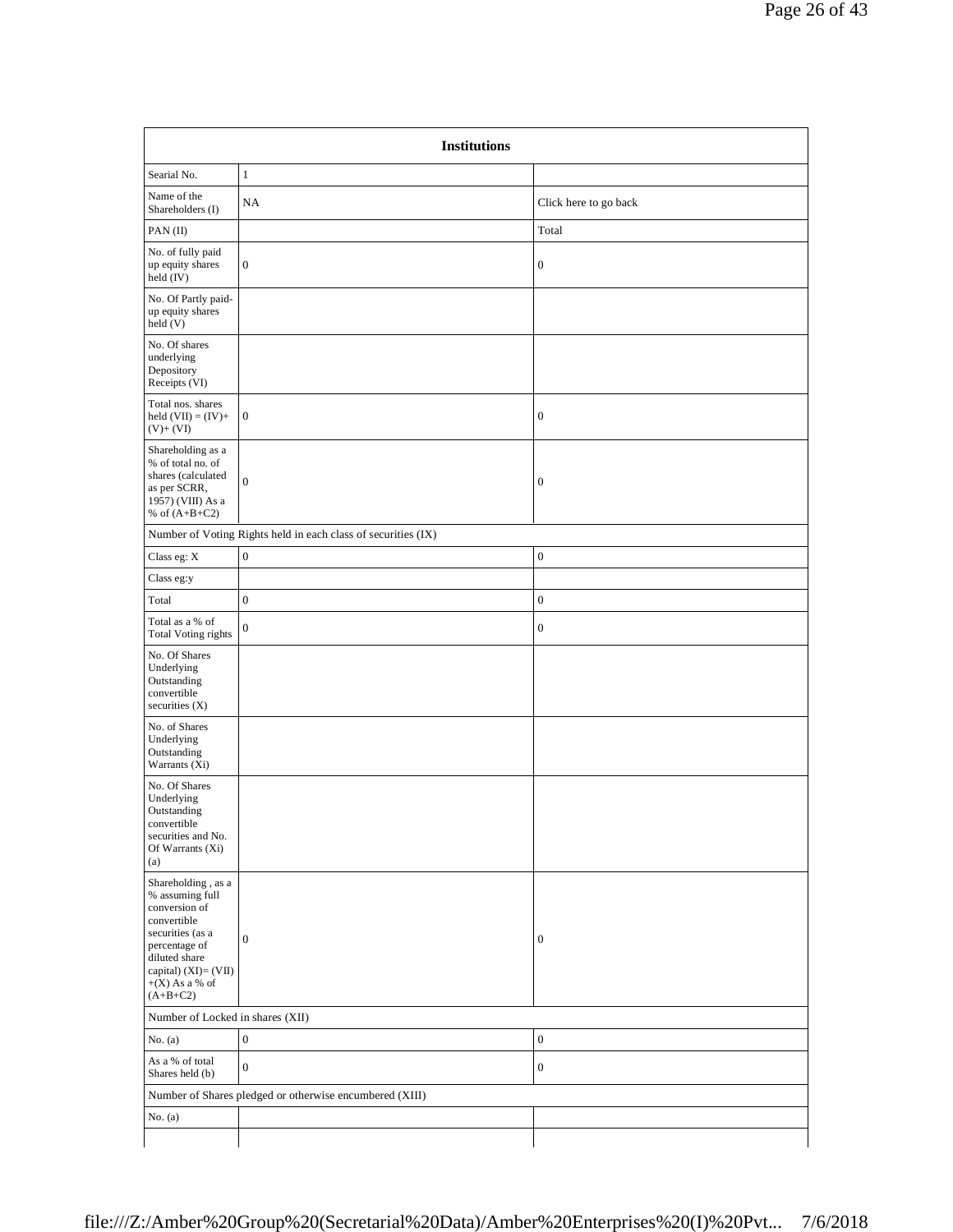| As a % of total<br>Shares held (b)                                   |                        |   |
|----------------------------------------------------------------------|------------------------|---|
| Number of equity<br>shares held in<br>dematerialized<br>form $(XIV)$ | $\theta$               | 0 |
| Reason for not providing PAN                                         |                        |   |
| Reason for not<br>providing PAN                                      | Textual Information(1) |   |
| Shareholder type                                                     |                        |   |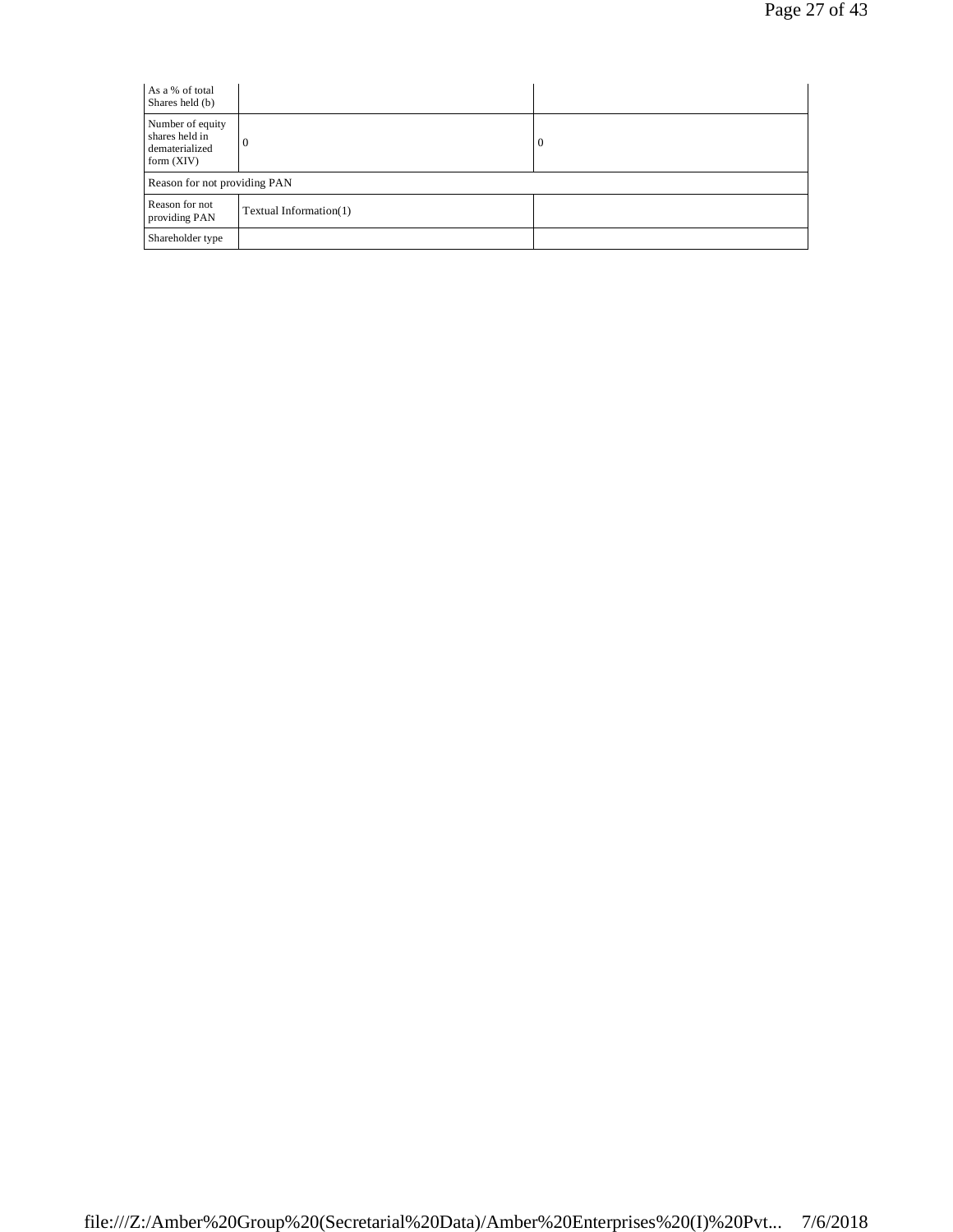|                        | <b>Text Block</b> |
|------------------------|-------------------|
| Textual Information(1) | <b>NA</b>         |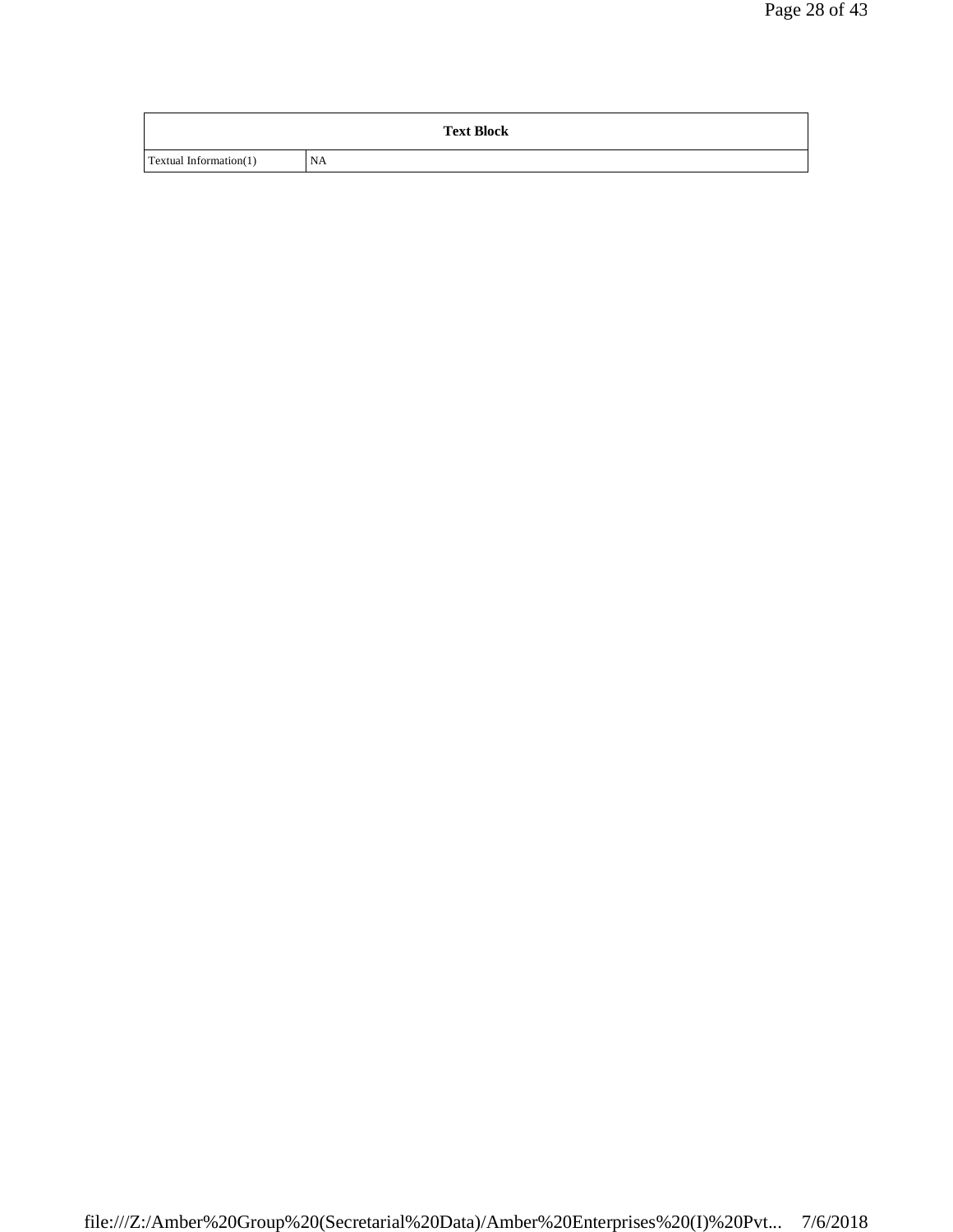| <b>Foreign Portfolio Investor</b>                                                                                                                                                        |                                                               |                       |
|------------------------------------------------------------------------------------------------------------------------------------------------------------------------------------------|---------------------------------------------------------------|-----------------------|
| Searial No.                                                                                                                                                                              | $\mathbf{1}$                                                  |                       |
| Name of the<br>Shareholders (I)                                                                                                                                                          | NA                                                            | Click here to go back |
| PAN(II)                                                                                                                                                                                  |                                                               | Total                 |
| No. of fully paid<br>up equity shares<br>held (IV)                                                                                                                                       | $\mathbf{0}$                                                  | $\boldsymbol{0}$      |
| No. Of Partly paid-<br>up equity shares<br>held (V)                                                                                                                                      |                                                               |                       |
| No. Of shares<br>underlying<br>Depository<br>Receipts (VI)                                                                                                                               |                                                               |                       |
| Total nos. shares<br>held $(VII) = (IV) +$<br>$(V)+(VI)$                                                                                                                                 | $\boldsymbol{0}$                                              | $\boldsymbol{0}$      |
| Shareholding as a<br>% of total no. of<br>shares (calculated<br>as per SCRR,<br>1957) (VIII) As a<br>% of $(A+B+C2)$                                                                     | $\boldsymbol{0}$                                              | $\boldsymbol{0}$      |
|                                                                                                                                                                                          | Number of Voting Rights held in each class of securities (IX) |                       |
| Class eg: X                                                                                                                                                                              | $\boldsymbol{0}$                                              | $\boldsymbol{0}$      |
| Class eg:y                                                                                                                                                                               |                                                               |                       |
| Total                                                                                                                                                                                    | $\boldsymbol{0}$                                              | $\boldsymbol{0}$      |
| Total as a % of<br><b>Total Voting rights</b>                                                                                                                                            | $\boldsymbol{0}$                                              | $\boldsymbol{0}$      |
| No. Of Shares<br>Underlying<br>Outstanding<br>convertible<br>securities $(X)$                                                                                                            |                                                               |                       |
| No. of Shares<br>Underlying<br>Outstanding<br>Warrants $(X_i)$                                                                                                                           |                                                               |                       |
| No. Of Shares<br>Underlying<br>Outstanding<br>convertible<br>securities and No.<br>Of Warrants (Xi)<br>(a)                                                                               |                                                               |                       |
| Shareholding, as a<br>% assuming full<br>conversion of<br>convertible<br>securities (as a<br>percentage of<br>diluted share<br>capital) $(XI) = (VII)$<br>$+(X)$ As a % of<br>$(A+B+C2)$ | $\boldsymbol{0}$                                              | $\boldsymbol{0}$      |
| Number of Locked in shares (XII)                                                                                                                                                         |                                                               |                       |
| No. $(a)$                                                                                                                                                                                | $\boldsymbol{0}$                                              | $\boldsymbol{0}$      |
| As a % of total<br>Shares held (b)                                                                                                                                                       | $\boldsymbol{0}$                                              | $\boldsymbol{0}$      |
|                                                                                                                                                                                          | Number of Shares pledged or otherwise encumbered (XIII)       |                       |
| No. $(a)$                                                                                                                                                                                |                                                               |                       |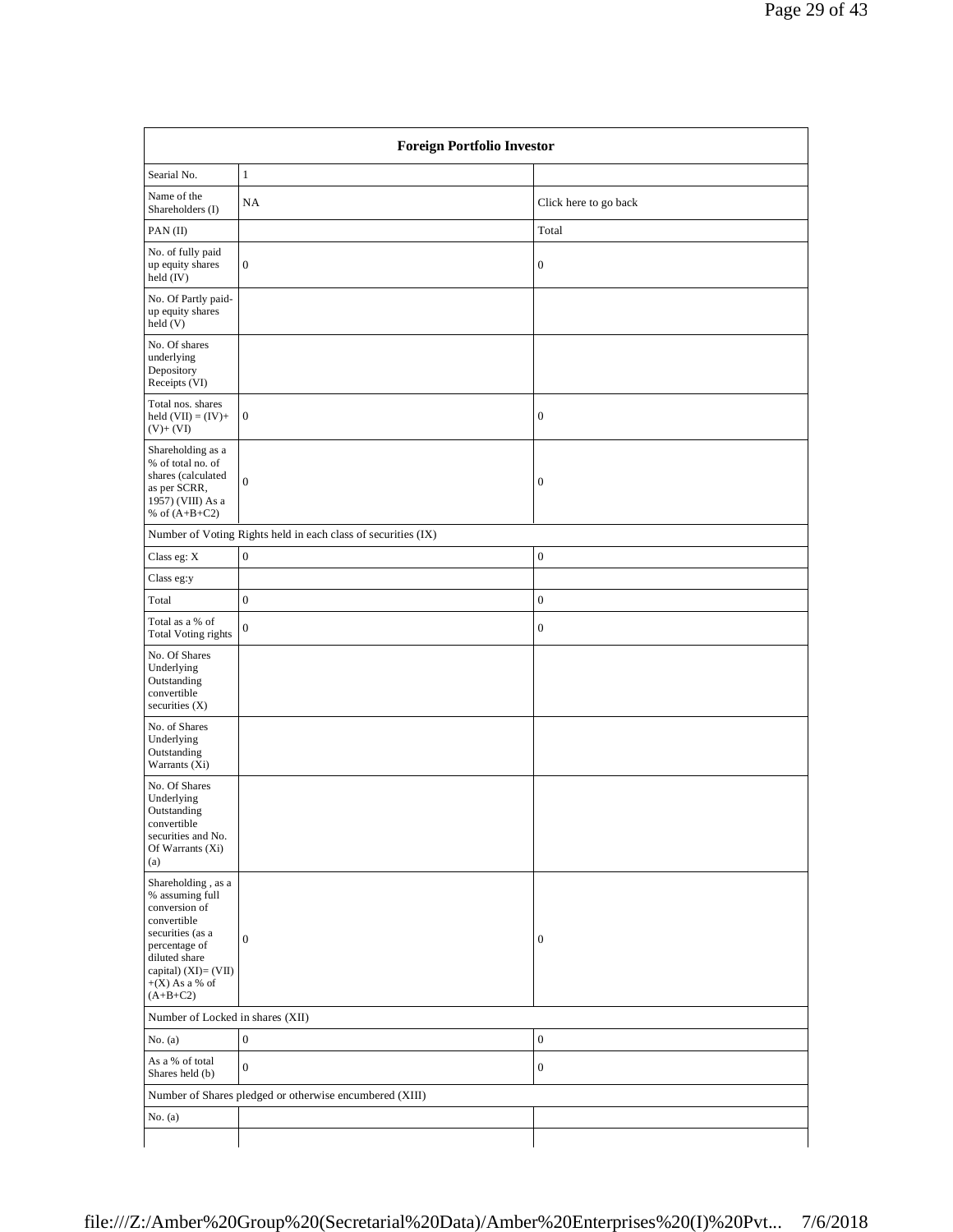| As a % of total<br>Shares held (b)                                   |                        |   |
|----------------------------------------------------------------------|------------------------|---|
| Number of equity<br>shares held in<br>dematerialized<br>form $(XIV)$ | $\theta$               | 0 |
| Reason for not providing PAN                                         |                        |   |
| Reason for not<br>providing PAN                                      | Textual Information(1) |   |
| Shareholder type                                                     |                        |   |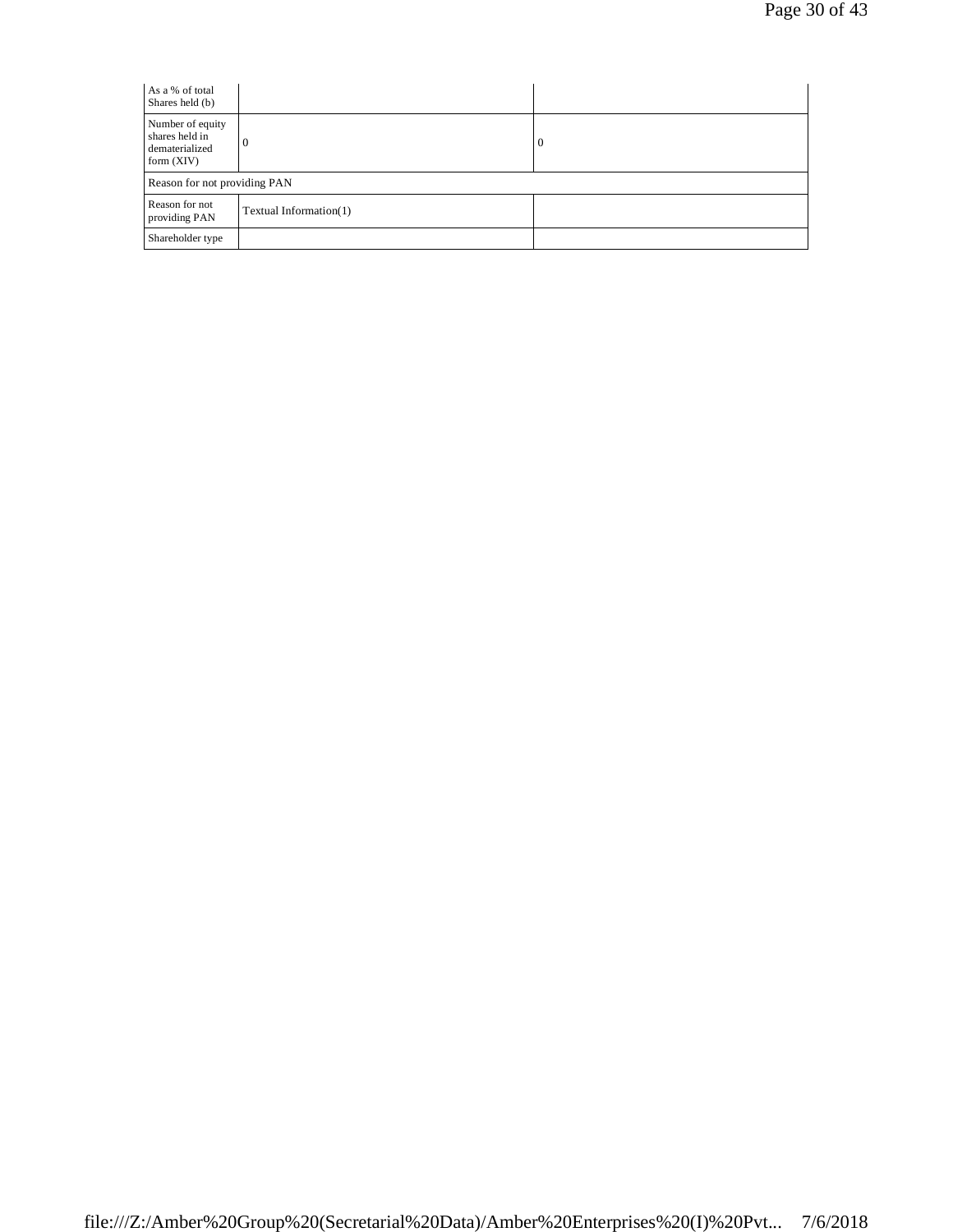| <b>Text Block</b>      |    |  |
|------------------------|----|--|
| Textual Information(1) | NA |  |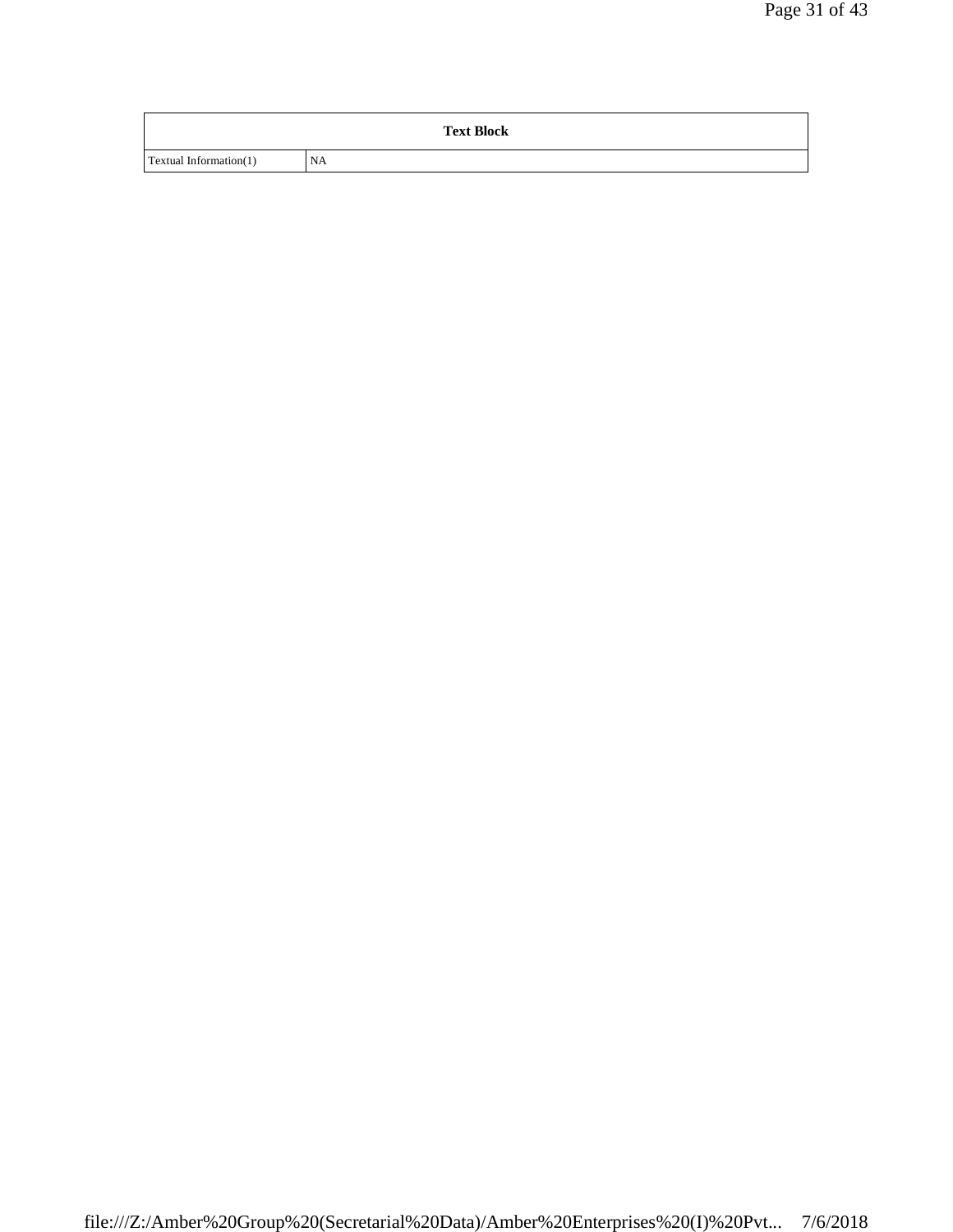|                     |                       | Page 32 of 43 |
|---------------------|-----------------------|---------------|
|                     |                       |               |
|                     |                       |               |
| Any Other (specify) |                       |               |
|                     |                       |               |
|                     |                       |               |
|                     | Click here to go back |               |
|                     | Total                 |               |
|                     | $\overline{0}$        |               |
|                     | $\boldsymbol{0}$      |               |
|                     |                       |               |
|                     |                       |               |
|                     | $\overline{0}$        |               |
|                     |                       |               |
|                     | $\overline{0}$        |               |
| (K)                 |                       |               |
|                     | $\overline{0}$        |               |
|                     |                       |               |

| PAN(II)<br>Total<br>No. of the<br>$\boldsymbol{0}$<br>$\boldsymbol{0}$<br>Shareholders (I)<br>No. of fully paid<br>$\boldsymbol{0}$<br>$\boldsymbol{0}$<br>up equity shares<br>held (IV)<br>No. Of Partly paid-<br>up equity shares<br>held (V)<br>No. Of shares<br>underlying<br>Depository<br>Receipts (VI)<br>Total nos. shares<br>$\boldsymbol{0}$<br>held $(VII) = (IV) +$<br>$\mathbf{0}$<br>$(V)+(VI)$<br>Shareholding as a<br>% of total no. of<br>shares (calculated<br>$\boldsymbol{0}$<br>$\boldsymbol{0}$<br>as per SCRR,<br>1957) (VIII) As a<br>% of $(A+B+C2)$<br>Number of Voting Rights held in each class of securities (IX)<br>$\boldsymbol{0}$<br>$\boldsymbol{0}$<br>Class eg: X<br>Class eg:y<br>$\boldsymbol{0}$<br>$\boldsymbol{0}$<br>Total<br>Total as a % of<br>$\boldsymbol{0}$<br>$\boldsymbol{0}$<br><b>Total Voting rights</b><br>No. Of Shares<br>Underlying<br>Outstanding<br>convertible<br>securities $(X)$<br>No. of Shares<br>Underlying<br>Outstanding<br>Warrants (Xi)<br>No. Of Shares<br>Underlying<br>Outstanding<br>convertible<br>securities and No.<br>Of Warrants (Xi)<br>(a)<br>Shareholding, as a<br>% assuming full<br>conversion of<br>convertible<br>securities (as a<br>$\mathbf{0}$<br>$\boldsymbol{0}$<br>percentage of<br>diluted share<br>capital) $(XI) = (VII)$<br>$+(X)$ As a % of<br>$(A+B+C2)$<br>Number of Locked in shares (XII)<br>$\boldsymbol{0}$<br>$\boldsymbol{0}$<br>No. $(a)$<br>As a % of total<br>$\boldsymbol{0}$<br>$\boldsymbol{0}$<br>Shares held (b) | Name of the<br>Shareholders (I) | NA | Click here to go back |
|------------------------------------------------------------------------------------------------------------------------------------------------------------------------------------------------------------------------------------------------------------------------------------------------------------------------------------------------------------------------------------------------------------------------------------------------------------------------------------------------------------------------------------------------------------------------------------------------------------------------------------------------------------------------------------------------------------------------------------------------------------------------------------------------------------------------------------------------------------------------------------------------------------------------------------------------------------------------------------------------------------------------------------------------------------------------------------------------------------------------------------------------------------------------------------------------------------------------------------------------------------------------------------------------------------------------------------------------------------------------------------------------------------------------------------------------------------------------------------------------------------------------------------|---------------------------------|----|-----------------------|
|                                                                                                                                                                                                                                                                                                                                                                                                                                                                                                                                                                                                                                                                                                                                                                                                                                                                                                                                                                                                                                                                                                                                                                                                                                                                                                                                                                                                                                                                                                                                    |                                 |    |                       |
|                                                                                                                                                                                                                                                                                                                                                                                                                                                                                                                                                                                                                                                                                                                                                                                                                                                                                                                                                                                                                                                                                                                                                                                                                                                                                                                                                                                                                                                                                                                                    |                                 |    |                       |
|                                                                                                                                                                                                                                                                                                                                                                                                                                                                                                                                                                                                                                                                                                                                                                                                                                                                                                                                                                                                                                                                                                                                                                                                                                                                                                                                                                                                                                                                                                                                    |                                 |    |                       |
|                                                                                                                                                                                                                                                                                                                                                                                                                                                                                                                                                                                                                                                                                                                                                                                                                                                                                                                                                                                                                                                                                                                                                                                                                                                                                                                                                                                                                                                                                                                                    |                                 |    |                       |
|                                                                                                                                                                                                                                                                                                                                                                                                                                                                                                                                                                                                                                                                                                                                                                                                                                                                                                                                                                                                                                                                                                                                                                                                                                                                                                                                                                                                                                                                                                                                    |                                 |    |                       |
|                                                                                                                                                                                                                                                                                                                                                                                                                                                                                                                                                                                                                                                                                                                                                                                                                                                                                                                                                                                                                                                                                                                                                                                                                                                                                                                                                                                                                                                                                                                                    |                                 |    |                       |
|                                                                                                                                                                                                                                                                                                                                                                                                                                                                                                                                                                                                                                                                                                                                                                                                                                                                                                                                                                                                                                                                                                                                                                                                                                                                                                                                                                                                                                                                                                                                    |                                 |    |                       |
|                                                                                                                                                                                                                                                                                                                                                                                                                                                                                                                                                                                                                                                                                                                                                                                                                                                                                                                                                                                                                                                                                                                                                                                                                                                                                                                                                                                                                                                                                                                                    |                                 |    |                       |
|                                                                                                                                                                                                                                                                                                                                                                                                                                                                                                                                                                                                                                                                                                                                                                                                                                                                                                                                                                                                                                                                                                                                                                                                                                                                                                                                                                                                                                                                                                                                    |                                 |    |                       |
|                                                                                                                                                                                                                                                                                                                                                                                                                                                                                                                                                                                                                                                                                                                                                                                                                                                                                                                                                                                                                                                                                                                                                                                                                                                                                                                                                                                                                                                                                                                                    |                                 |    |                       |
|                                                                                                                                                                                                                                                                                                                                                                                                                                                                                                                                                                                                                                                                                                                                                                                                                                                                                                                                                                                                                                                                                                                                                                                                                                                                                                                                                                                                                                                                                                                                    |                                 |    |                       |
|                                                                                                                                                                                                                                                                                                                                                                                                                                                                                                                                                                                                                                                                                                                                                                                                                                                                                                                                                                                                                                                                                                                                                                                                                                                                                                                                                                                                                                                                                                                                    |                                 |    |                       |
|                                                                                                                                                                                                                                                                                                                                                                                                                                                                                                                                                                                                                                                                                                                                                                                                                                                                                                                                                                                                                                                                                                                                                                                                                                                                                                                                                                                                                                                                                                                                    |                                 |    |                       |
|                                                                                                                                                                                                                                                                                                                                                                                                                                                                                                                                                                                                                                                                                                                                                                                                                                                                                                                                                                                                                                                                                                                                                                                                                                                                                                                                                                                                                                                                                                                                    |                                 |    |                       |
|                                                                                                                                                                                                                                                                                                                                                                                                                                                                                                                                                                                                                                                                                                                                                                                                                                                                                                                                                                                                                                                                                                                                                                                                                                                                                                                                                                                                                                                                                                                                    |                                 |    |                       |
|                                                                                                                                                                                                                                                                                                                                                                                                                                                                                                                                                                                                                                                                                                                                                                                                                                                                                                                                                                                                                                                                                                                                                                                                                                                                                                                                                                                                                                                                                                                                    |                                 |    |                       |
|                                                                                                                                                                                                                                                                                                                                                                                                                                                                                                                                                                                                                                                                                                                                                                                                                                                                                                                                                                                                                                                                                                                                                                                                                                                                                                                                                                                                                                                                                                                                    |                                 |    |                       |
|                                                                                                                                                                                                                                                                                                                                                                                                                                                                                                                                                                                                                                                                                                                                                                                                                                                                                                                                                                                                                                                                                                                                                                                                                                                                                                                                                                                                                                                                                                                                    |                                 |    |                       |
|                                                                                                                                                                                                                                                                                                                                                                                                                                                                                                                                                                                                                                                                                                                                                                                                                                                                                                                                                                                                                                                                                                                                                                                                                                                                                                                                                                                                                                                                                                                                    |                                 |    |                       |

Searial No.  $\Big| 1$ Category Other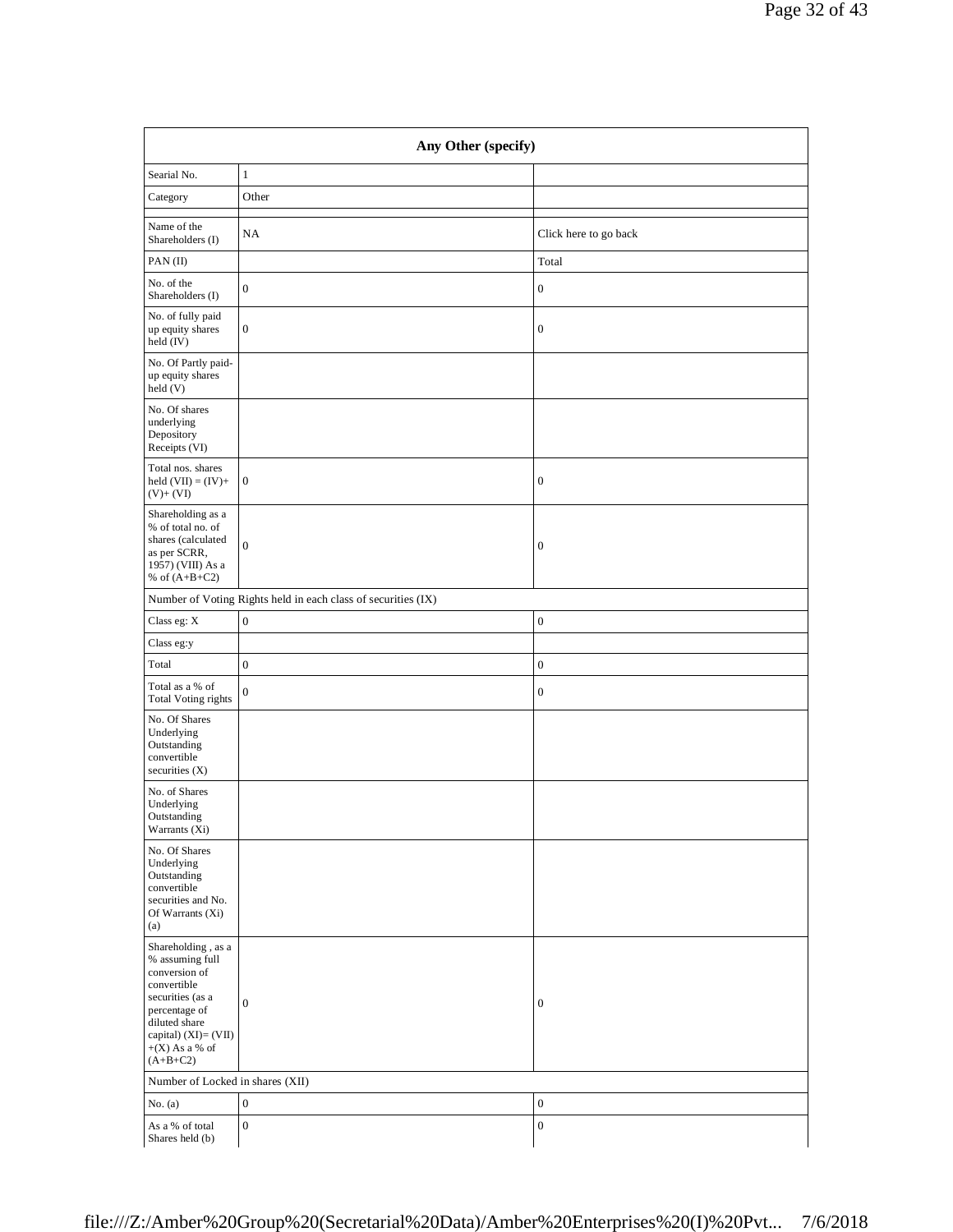| Number of Shares pledged or otherwise encumbered (XIII)              |                        |                  |
|----------------------------------------------------------------------|------------------------|------------------|
| No. (a)                                                              |                        |                  |
| As a % of total<br>Shares held (b)                                   |                        | $\boldsymbol{0}$ |
| Number of equity<br>shares held in<br>dematerialized<br>form $(XIV)$ | $\Omega$               | $\boldsymbol{0}$ |
| Reason for not providing PAN                                         |                        |                  |
| Reason for not<br>providing PAN                                      | Textual Information(1) |                  |
| Shareholder type                                                     |                        |                  |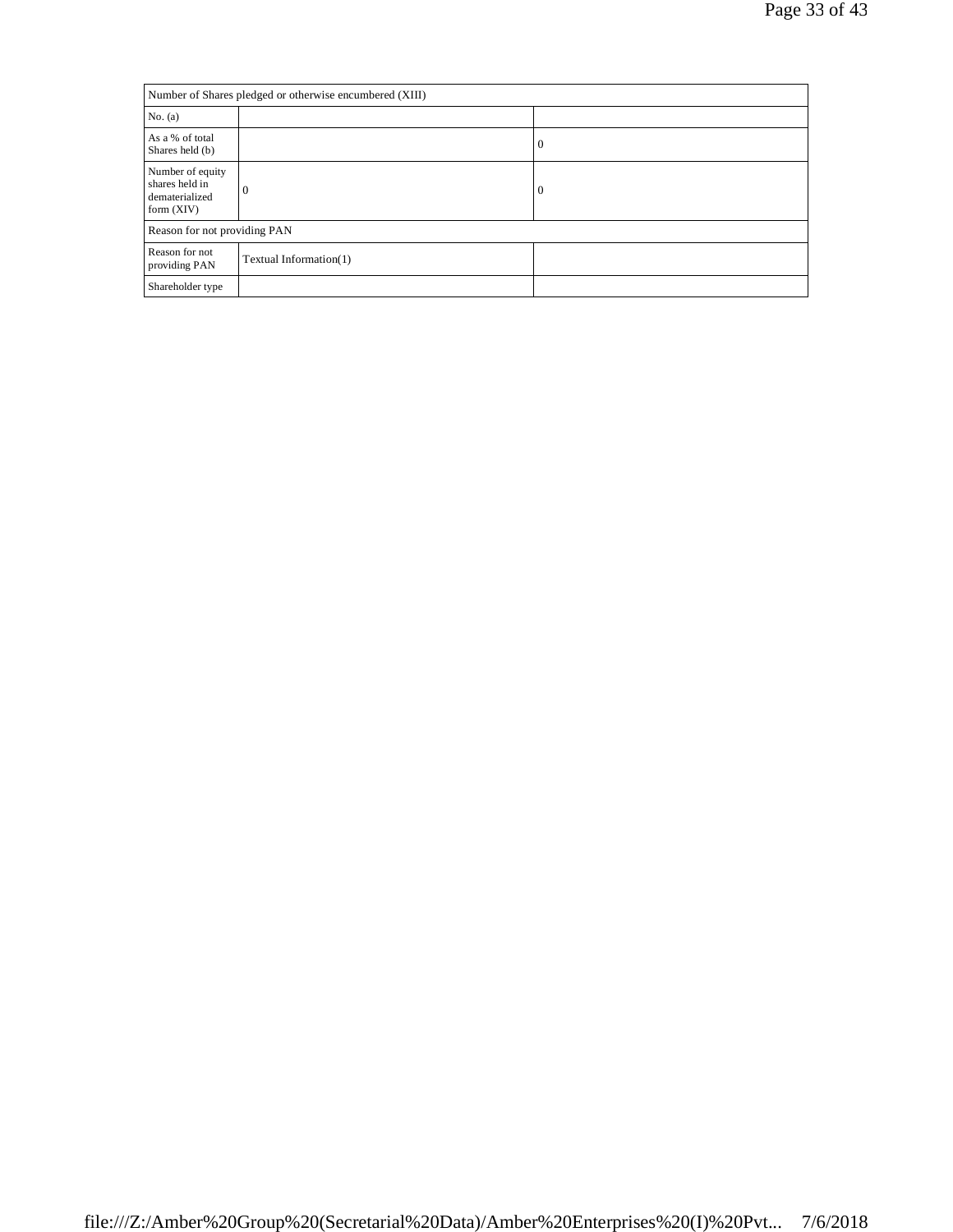| <b>Text Block</b>      |           |  |
|------------------------|-----------|--|
| Textual Information(1) | <b>NA</b> |  |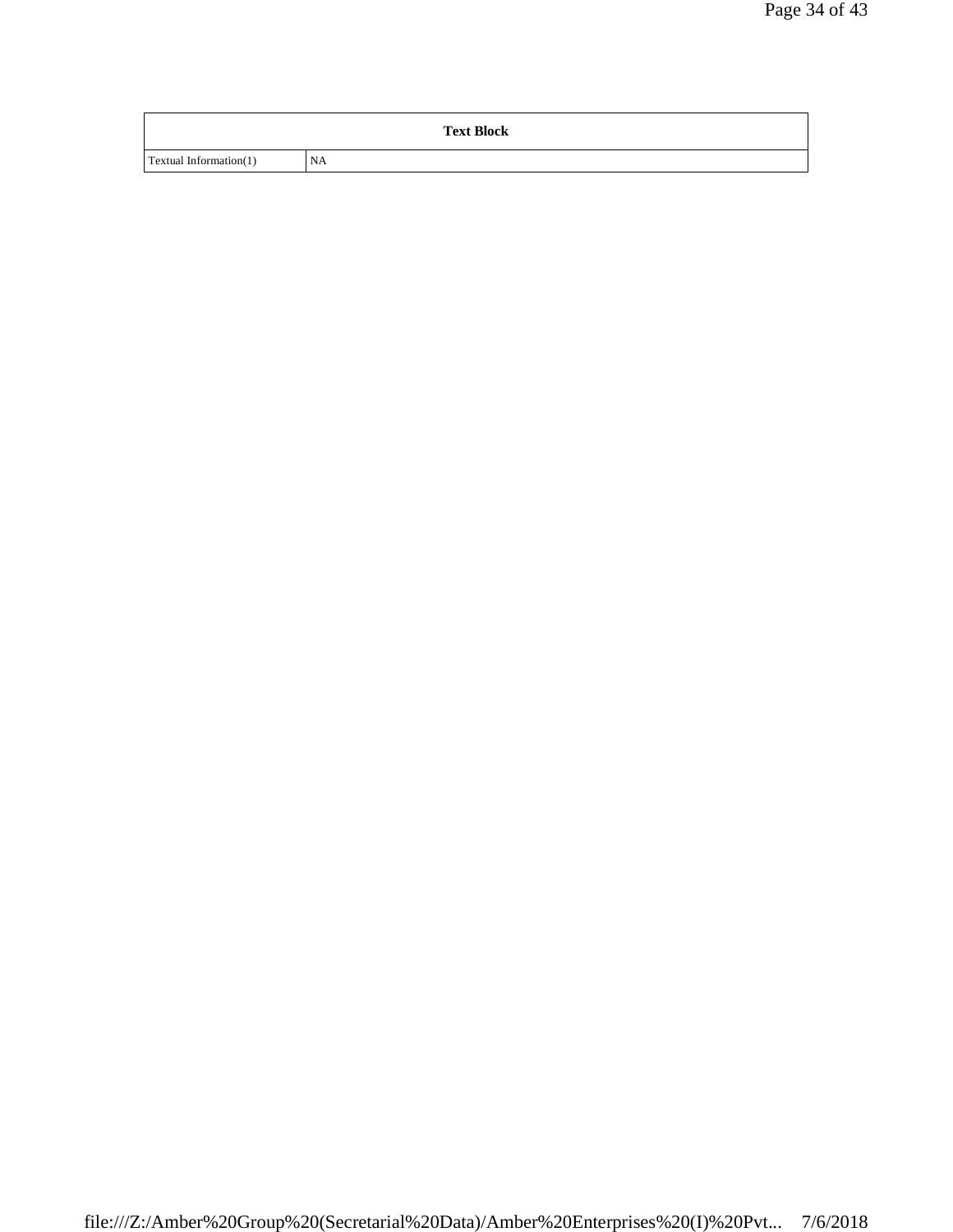| <b>Foreign Portfolio Investors</b>                                                                                                                                                       |                                                                                                          |                                                                                                                    |                                                 |                                                            |                          |  |  |
|------------------------------------------------------------------------------------------------------------------------------------------------------------------------------------------|----------------------------------------------------------------------------------------------------------|--------------------------------------------------------------------------------------------------------------------|-------------------------------------------------|------------------------------------------------------------|--------------------------|--|--|
| Searial No.                                                                                                                                                                              | $\mathbf{1}$                                                                                             | $\overline{c}$                                                                                                     | 3                                               | $\overline{4}$                                             |                          |  |  |
| Name of the<br>Shareholders (I)                                                                                                                                                          | <b>GOLDMAN SACHS</b><br>TRUST - GOLDMAN<br><b>SACHS EMERGING</b><br><b>MARKETS EQUITY</b><br><b>FUND</b> | <b>GOLDMAN SACHS FUNDS -</b><br><b>GOLDMAN SACHS GROWTH</b><br>& EMERGING MARKETS<br><b>BROAD EQUITY PORTFOLIO</b> | GOLDMAN<br><b>SACHS INDIA</b><br><b>LIMITED</b> | <b>KOTAK FUNDS -</b><br><b>INDIA MIDCAP</b><br><b>FUND</b> | Click here<br>to go back |  |  |
| PAN(II)                                                                                                                                                                                  | AAAAG1053C                                                                                               | AACCG2692R                                                                                                         | AADCG0260C                                      | AAGCK4148L                                                 | Total                    |  |  |
| No. of fully paid<br>up equity shares<br>held (IV)                                                                                                                                       | 364477                                                                                                   | 780618                                                                                                             | 814719                                          | 508598                                                     | 2468412                  |  |  |
| No. Of Partly paid-<br>up equity shares<br>held (V)                                                                                                                                      |                                                                                                          |                                                                                                                    |                                                 |                                                            |                          |  |  |
| No. Of shares<br>underlying<br>Depository<br>Receipts (VI)                                                                                                                               |                                                                                                          |                                                                                                                    |                                                 |                                                            |                          |  |  |
| Total nos, shares<br>held $(VII) = (IV) +$<br>$(V)+(VI)$                                                                                                                                 | 364477                                                                                                   | 780618                                                                                                             | 814719                                          | 508598                                                     | 2468412                  |  |  |
| Shareholding as a<br>% of total no. of<br>shares (calculated<br>as per SCRR,<br>1957) (VIII) As a<br>% of $(A+B+C2)$                                                                     | 1.16                                                                                                     | 2.48                                                                                                               | 2.59                                            | 1.62                                                       | 7.85                     |  |  |
|                                                                                                                                                                                          | Number of Voting Rights held in each class of securities (IX)                                            |                                                                                                                    |                                                 |                                                            |                          |  |  |
| Class eg: $X$                                                                                                                                                                            | 364477                                                                                                   | 780618                                                                                                             | 814719                                          | 508598                                                     | 2468412                  |  |  |
| Class eg:y                                                                                                                                                                               |                                                                                                          |                                                                                                                    |                                                 |                                                            |                          |  |  |
| Total                                                                                                                                                                                    | 364477                                                                                                   | 780618                                                                                                             | 814719                                          | 508598                                                     | 2468412                  |  |  |
| Total as a % of<br><b>Total Voting rights</b>                                                                                                                                            | 1.16                                                                                                     | 2.48                                                                                                               | 2.59                                            | 1.62                                                       | 7.85                     |  |  |
| No. Of Shares<br>Underlying<br>Outstanding<br>convertible<br>securities $(X)$                                                                                                            |                                                                                                          |                                                                                                                    |                                                 |                                                            |                          |  |  |
| No. of Shares<br>Underlying<br>Outstanding<br>Warrants (Xi)                                                                                                                              |                                                                                                          |                                                                                                                    |                                                 |                                                            |                          |  |  |
| No. Of Shares<br>Underlying<br>Outstanding<br>convertible<br>securities and No.<br>Of Warrants (Xi)<br>(a)                                                                               |                                                                                                          |                                                                                                                    |                                                 |                                                            |                          |  |  |
| Shareholding, as a<br>% assuming full<br>conversion of<br>convertible<br>securities (as a<br>percentage of<br>diluted share<br>capital) $(XI) = (VII)$<br>$+(X)$ As a % of<br>$(A+B+C2)$ | 1.16                                                                                                     | 2.48                                                                                                               | 2.59                                            | 1.62                                                       | 7.85                     |  |  |
| Number of Locked in shares (XII)                                                                                                                                                         |                                                                                                          |                                                                                                                    |                                                 |                                                            |                          |  |  |
| No. (a)                                                                                                                                                                                  | $\boldsymbol{0}$                                                                                         | $\boldsymbol{0}$                                                                                                   | $\boldsymbol{0}$                                | $\boldsymbol{0}$                                           | $\boldsymbol{0}$         |  |  |
| As a % of total<br>Shares held (b)                                                                                                                                                       | $\boldsymbol{0}$                                                                                         | $\boldsymbol{0}$                                                                                                   | $\boldsymbol{0}$                                | $\boldsymbol{0}$                                           | $\mathbf{0}$             |  |  |
|                                                                                                                                                                                          | 364477                                                                                                   | 780618                                                                                                             | 814719                                          | 508598                                                     | 2468412                  |  |  |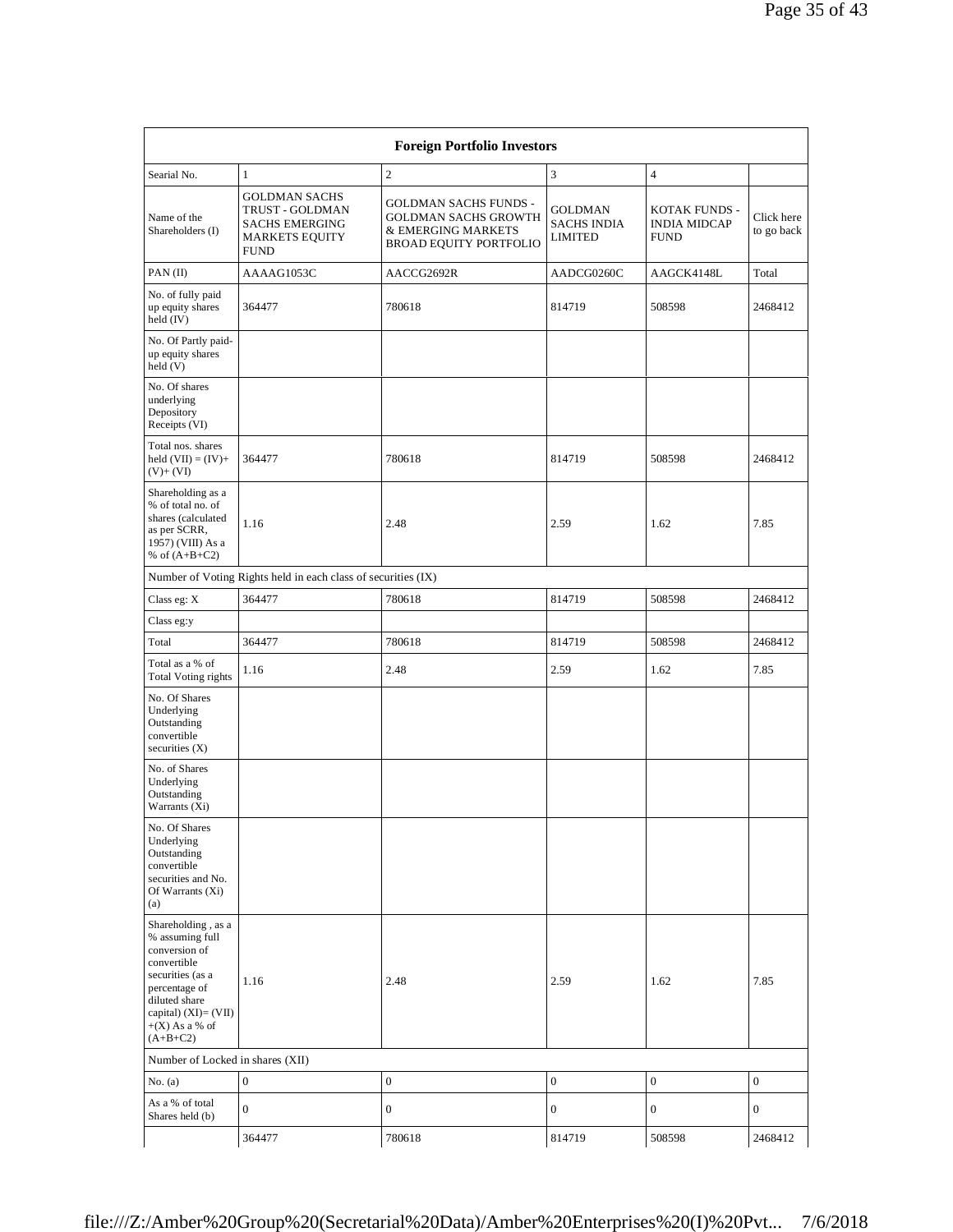| Number of equity<br>shares held in<br>dematerialized<br>form $(XIV)$ |  |  |  |  |  |  |
|----------------------------------------------------------------------|--|--|--|--|--|--|
| Reason for not providing PAN                                         |  |  |  |  |  |  |
| Reason for not<br>providing PAN                                      |  |  |  |  |  |  |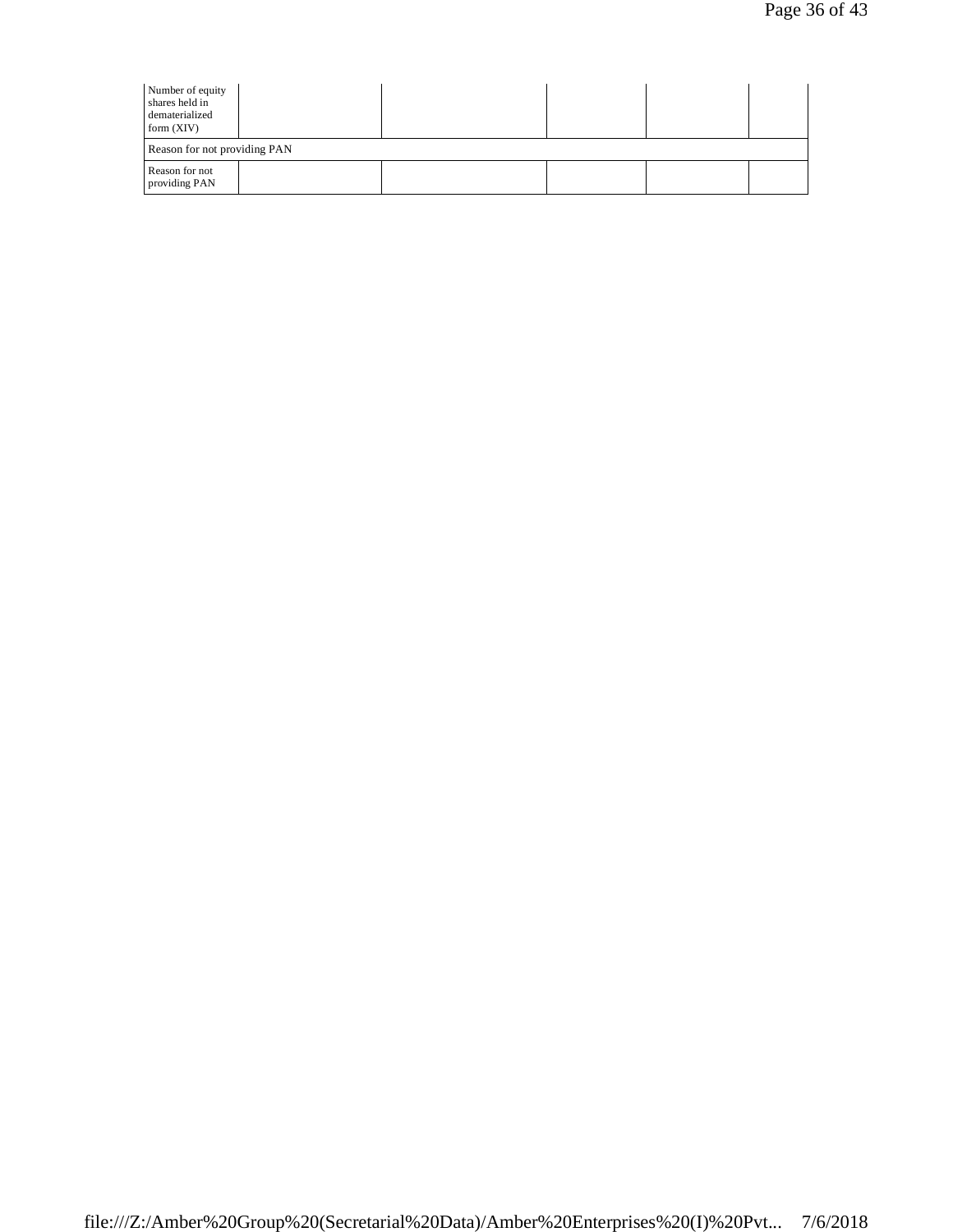| Any Other (specify)                                                                                                                                                                      |                                                               |                                             |                          |  |  |  |  |
|------------------------------------------------------------------------------------------------------------------------------------------------------------------------------------------|---------------------------------------------------------------|---------------------------------------------|--------------------------|--|--|--|--|
| Searial No.                                                                                                                                                                              | $\mathbf{1}$                                                  | $\overline{c}$                              |                          |  |  |  |  |
| Category                                                                                                                                                                                 | <b>Bodies Corporate</b>                                       | <b>Bodies Corporate</b>                     |                          |  |  |  |  |
| Category / More<br>than 1 percentage                                                                                                                                                     | More than 1 percentage of shareholding                        | More than 1 percentage of shareholding      | Click here to go<br>back |  |  |  |  |
| Name of the<br>Shareholders (I)                                                                                                                                                          | GMO EMERGING DOMESTIC OPPORTUNITIES<br>FUND, A SERIES         | DF INTERNATIONAL PRIVATE<br><b>PARTNERS</b> |                          |  |  |  |  |
| PAN(II)                                                                                                                                                                                  | AABTG5059J                                                    | AAFCD2273C                                  | Total                    |  |  |  |  |
| No. of the<br>Shareholders (I)                                                                                                                                                           | 1                                                             | 1                                           | $\boldsymbol{0}$         |  |  |  |  |
| No. of fully paid<br>up equity shares<br>held (IV)                                                                                                                                       | 499595                                                        | 499602                                      | $\boldsymbol{0}$         |  |  |  |  |
| No. Of Partly paid-<br>up equity shares<br>held (V)                                                                                                                                      |                                                               |                                             |                          |  |  |  |  |
| No. Of shares<br>underlying<br>Depository<br>Receipts (VI)                                                                                                                               |                                                               |                                             |                          |  |  |  |  |
| Total nos, shares<br>held $(VII) = (IV) +$<br>$(V)+(VI)$                                                                                                                                 | 499595                                                        | 499602                                      | $\boldsymbol{0}$         |  |  |  |  |
| Shareholding as a<br>% of total no. of<br>shares (calculated<br>as per SCRR,<br>1957) (VIII) As a<br>% of $(A+B+C2)$                                                                     | 1.59                                                          | 1.59                                        | $\boldsymbol{0}$         |  |  |  |  |
|                                                                                                                                                                                          | Number of Voting Rights held in each class of securities (IX) |                                             |                          |  |  |  |  |
| Class eg: X                                                                                                                                                                              | 499595                                                        | 499602                                      | $\boldsymbol{0}$         |  |  |  |  |
| Class eg:y                                                                                                                                                                               |                                                               |                                             |                          |  |  |  |  |
| Total                                                                                                                                                                                    | 499595                                                        | 499602                                      | $\boldsymbol{0}$         |  |  |  |  |
| Total as a % of<br><b>Total Voting rights</b>                                                                                                                                            | 1.59                                                          | 1.59                                        | $\boldsymbol{0}$         |  |  |  |  |
| No. Of Shares<br>Underlying<br>Outstanding<br>convertible<br>securities $(X)$                                                                                                            |                                                               |                                             |                          |  |  |  |  |
| No. of Shares<br>Underlying<br>Outstanding<br>Warrants (Xi)                                                                                                                              |                                                               |                                             |                          |  |  |  |  |
| No. Of Shares<br>Underlying<br>Outstanding<br>convertible<br>securities and<br>Warrants $(X)$                                                                                            |                                                               |                                             |                          |  |  |  |  |
| Shareholding, as a<br>% assuming full<br>conversion of<br>convertible<br>securities (as a<br>percentage of<br>diluted share<br>capital) $(XI) = (VII)$<br>$+(X)$ As a % of<br>$(A+B+C2)$ | 1.59                                                          | 1.59                                        | $\boldsymbol{0}$         |  |  |  |  |
| Number of Locked in shares (XII)                                                                                                                                                         |                                                               |                                             |                          |  |  |  |  |
| No. $(a)$                                                                                                                                                                                | 499595                                                        | 499602                                      | $\boldsymbol{0}$         |  |  |  |  |
| As a % of total<br>Shares held (b)                                                                                                                                                       | 100                                                           | 100                                         | $\boldsymbol{0}$         |  |  |  |  |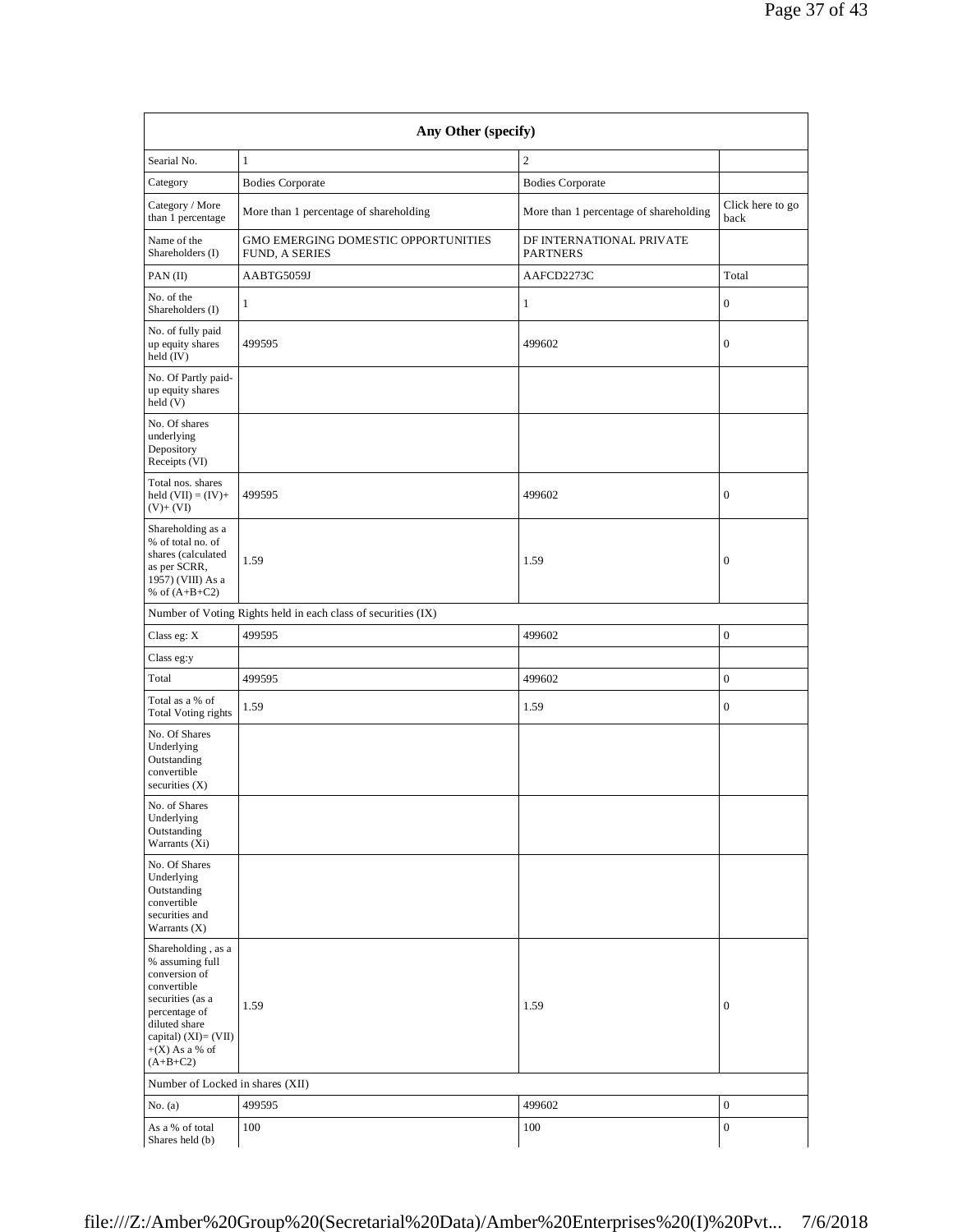| Number of equity<br>shares held in<br>dematerialized<br>form $(XIV)$ | 499595 | 499602 |  |  |  |
|----------------------------------------------------------------------|--------|--------|--|--|--|
| Reason for not providing PAN                                         |        |        |  |  |  |
| Reason for not<br>providing PAN                                      |        |        |  |  |  |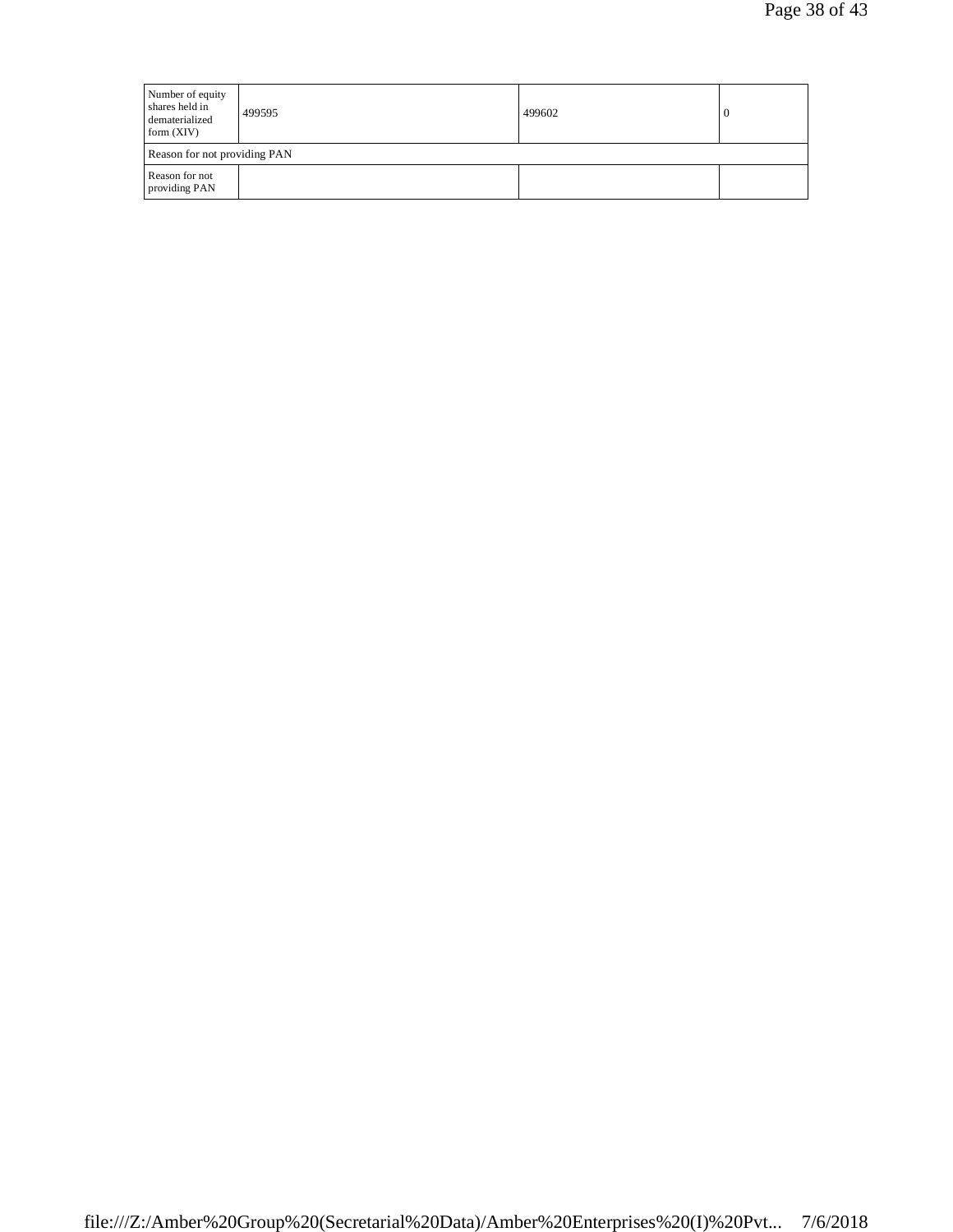| Searial No.                                                                                                                                                                              | $\mathbf{1}$                                                  |                       |
|------------------------------------------------------------------------------------------------------------------------------------------------------------------------------------------|---------------------------------------------------------------|-----------------------|
| Name of the<br>Shareholders (I)                                                                                                                                                          | <b>AKASH BHANSHALI</b>                                        | Click here to go back |
| PAN(II)                                                                                                                                                                                  | AADPB5433H                                                    | Total                 |
| No. of fully paid<br>up equity shares<br>held (IV)                                                                                                                                       | 499602                                                        | 499602                |
| No. Of Partly paid-<br>up equity shares<br>held(V)                                                                                                                                       |                                                               |                       |
| No. Of shares<br>underlying<br>Depository<br>Receipts (VI)                                                                                                                               |                                                               |                       |
| Total nos. shares<br>held $(VII) = (IV) +$<br>$(V)+(VI)$                                                                                                                                 | 499602                                                        | 499602                |
| Shareholding as a<br>% of total no. of<br>shares (calculated<br>as per SCRR,<br>1957) (VIII) As a<br>% of $(A+B+C2)$                                                                     | 1.59                                                          | 1.59                  |
|                                                                                                                                                                                          | Number of Voting Rights held in each class of securities (IX) |                       |
| Class eg: $X$                                                                                                                                                                            | 499602                                                        | 499602                |
| Class eg:y                                                                                                                                                                               |                                                               |                       |
| Total                                                                                                                                                                                    | 499602                                                        | 499602                |
| Total as a % of<br><b>Total Voting rights</b>                                                                                                                                            | 1.59                                                          | 1.59                  |
| No. Of Shares<br>Underlying<br>Outstanding<br>convertible<br>securities $(X)$                                                                                                            |                                                               |                       |
| No. of Shares<br>Underlying<br>Outstanding<br>Warrants (Xi)                                                                                                                              |                                                               |                       |
| No. Of Shares<br>Underlying<br>Outstanding<br>convertible<br>securities and No.<br>Of Warrants (Xi)<br>(a)                                                                               |                                                               |                       |
| Shareholding, as a<br>% assuming full<br>conversion of<br>convertible<br>securities (as a<br>percentage of<br>diluted share<br>capital) $(XI) = (VII)$<br>$+(X)$ As a % of<br>$(A+B+C2)$ | 1.59                                                          | 1.59                  |
| Number of Locked in shares (XII)                                                                                                                                                         |                                                               |                       |
| No. $(a)$                                                                                                                                                                                | 499602                                                        | 499602                |
| As a % of total<br>Shares held (b)                                                                                                                                                       | 100                                                           | 100                   |
| Number of equity<br>shares held in<br>dematerialized<br>form $(XIV)$                                                                                                                     | 499602                                                        | 499602                |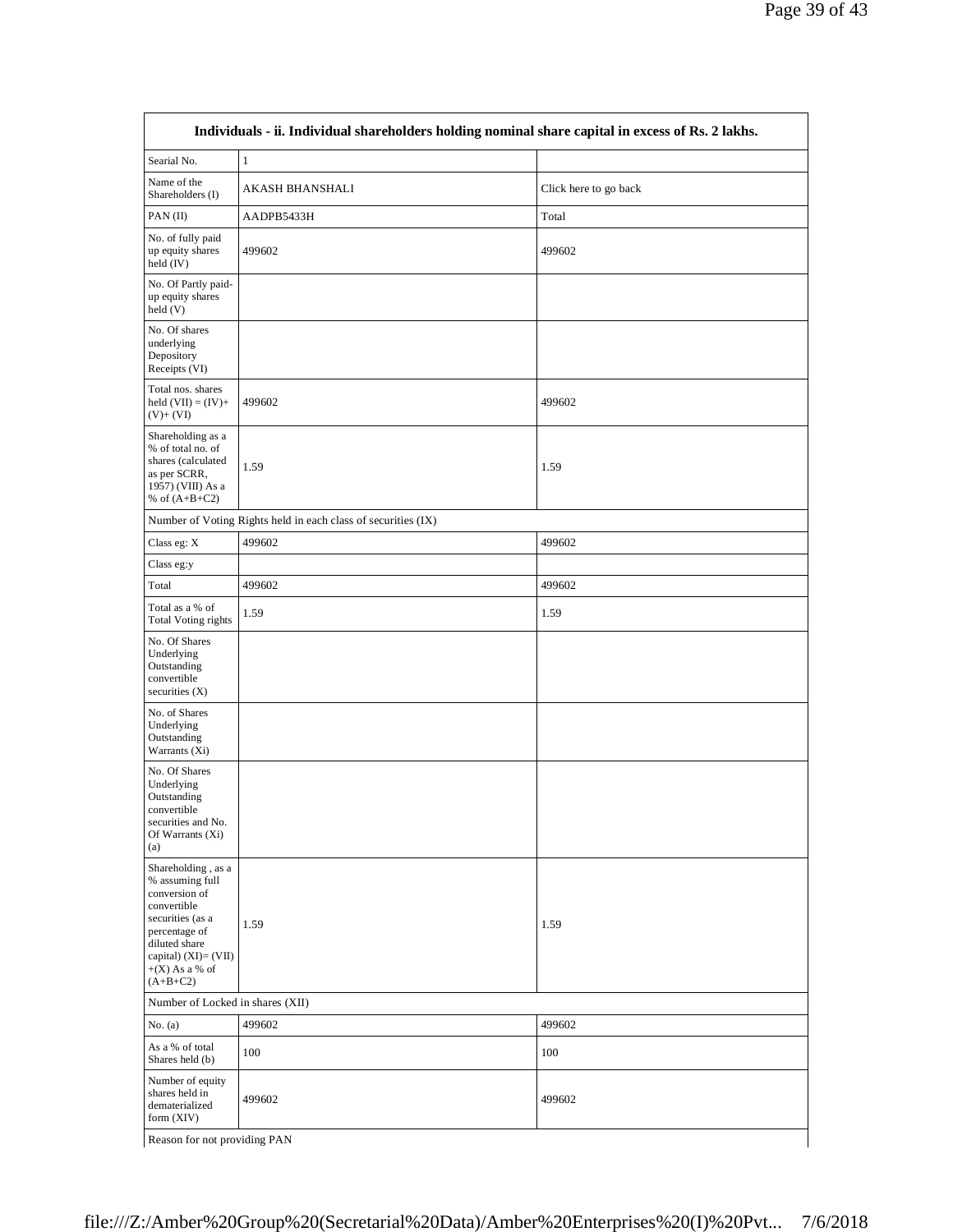| Reason<br>tor not |  |
|-------------------|--|
| providing PAN     |  |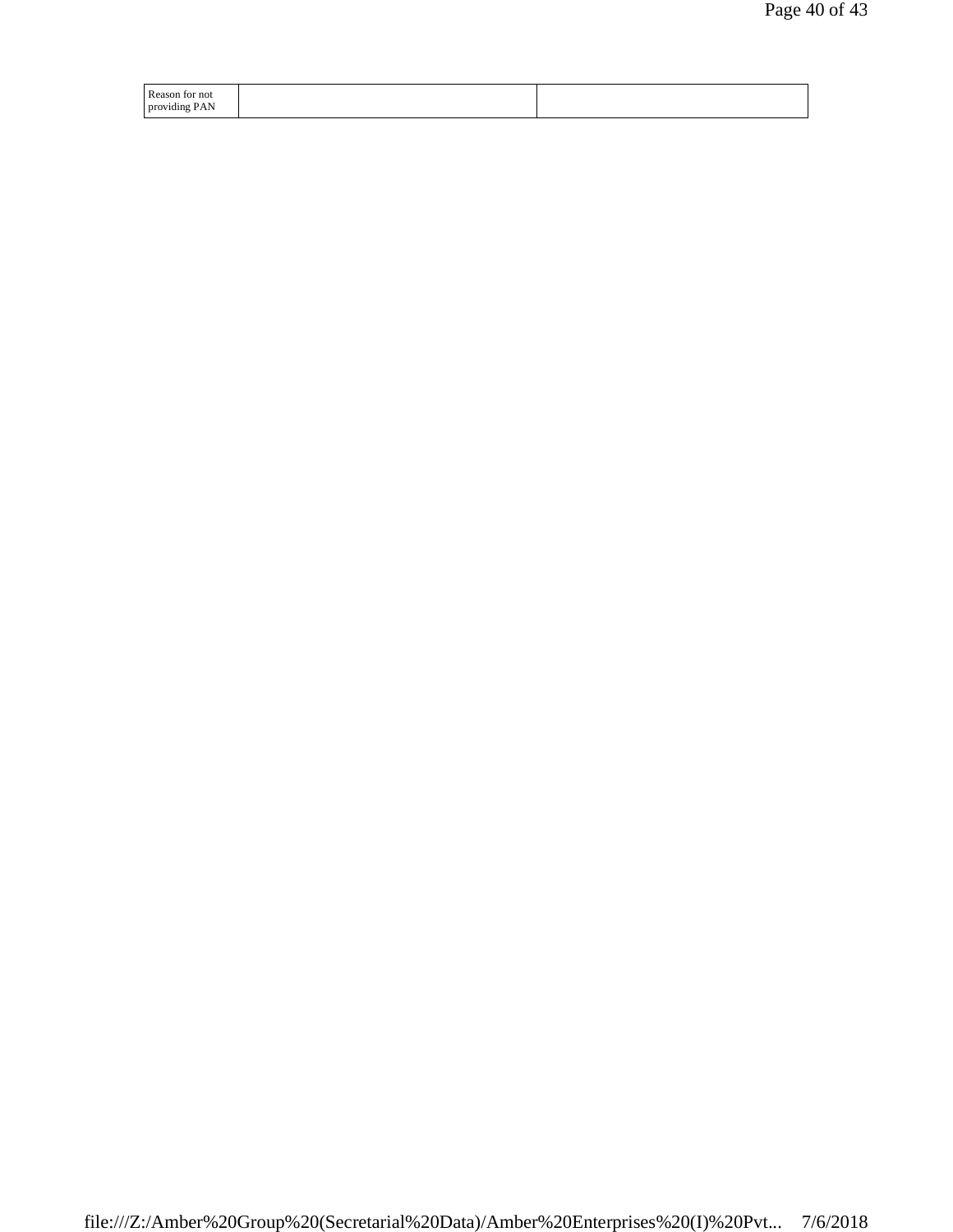| Searial No.                                                                                                                                                                | $\mathbf{1}$                                                                     | $\mathbf{2}$                                                        | 3                                                             | $\overline{4}$                               |                             |
|----------------------------------------------------------------------------------------------------------------------------------------------------------------------------|----------------------------------------------------------------------------------|---------------------------------------------------------------------|---------------------------------------------------------------|----------------------------------------------|-----------------------------|
| Category                                                                                                                                                                   | Trusts                                                                           | <b>Bodies Corporate</b>                                             | <b>Bodies Corporate</b>                                       | <b>Bodies Corporate</b>                      |                             |
| Category / More<br>than 1 percentage                                                                                                                                       | More than 1 percentage of<br>shareholding                                        | More than 1 percentage of<br>shareholding                           | More than 1 percentage<br>of shareholding                     | More than 1<br>percentage of<br>shareholding |                             |
| Name of the<br>Shareholders (I)                                                                                                                                            | <b>EDELWEISS</b><br><b>ALTERNATIVE</b><br><b>INVESTMENT</b><br>OPPORTUNITIES TRU | <b>ICICI PRUDENTIAL</b><br>LIFE INSURANCE<br><b>COMPANY LIMITED</b> | <b>ASCENT</b><br><b>INVESTMENT</b><br><b>HOLDINGS PTE LTD</b> | <b>AADI FINANCIAL</b><br><b>ADVISORS LLP</b> | Click<br>here to<br>go back |
| PAN(II)                                                                                                                                                                    | AAATE8456C                                                                       | AAACI7351P                                                          | AAOCA1951D                                                    | AARFA5161F                                   | Total                       |
| No. of the<br>Shareholders (I)                                                                                                                                             | $\mathbf{1}$                                                                     | 1                                                                   | $\mathbf{1}$                                                  | 1                                            | $\mathbf{0}$                |
| No. of fully paid<br>up equity shares<br>held (IV)                                                                                                                         | 1163725                                                                          | 469230                                                              | 6577639                                                       | 508927                                       | $\mathbf{0}$                |
| No. Of Partly paid-<br>up equity shares<br>held(V)                                                                                                                         |                                                                                  |                                                                     |                                                               |                                              |                             |
| No. Of shares<br>underlying<br>Depository<br>Receipts (VI)                                                                                                                 |                                                                                  |                                                                     |                                                               |                                              |                             |
| Total nos. shares<br>held $(VII) = (IV) +$<br>$(V)+(VI)$                                                                                                                   | 1163725                                                                          | 469230                                                              | 6577639                                                       | 508927                                       | $\mathbf{0}$                |
| Shareholding as a<br>% of total no. of<br>shares (calculated<br>as per SCRR,<br>1957) (VIII) As a<br>% of $(A+B+C2)$                                                       | 3.7                                                                              | 1.49                                                                | 20.92                                                         | 1.62                                         | $\mathbf{0}$                |
|                                                                                                                                                                            | Number of Voting Rights held in each class of securities (IX)                    |                                                                     |                                                               |                                              |                             |
| Class eg: X                                                                                                                                                                | 1163725                                                                          | 469230                                                              | 6577639                                                       | 508927                                       | $\mathbf{0}$                |
| Class eg:y                                                                                                                                                                 |                                                                                  |                                                                     |                                                               |                                              |                             |
| Total                                                                                                                                                                      | 1163725                                                                          | 469230                                                              | 6577639                                                       | 508927                                       | $\boldsymbol{0}$            |
| Total as a % of<br><b>Total Voting rights</b>                                                                                                                              | 3.7                                                                              | 1.49                                                                | 20.92                                                         | 1.62                                         | $\mathbf{0}$                |
| No. Of Shares<br>Underlying<br>Outstanding<br>convertible<br>securities $(X)$                                                                                              |                                                                                  |                                                                     |                                                               |                                              |                             |
| No. of Shares<br>Underlying<br>Outstanding<br>Warrants (Xi)                                                                                                                |                                                                                  |                                                                     |                                                               |                                              |                             |
| No. Of Shares<br>Underlying<br>Outstanding<br>convertible<br>securities and No.<br>Of Warrants (Xi)<br>(a)                                                                 |                                                                                  |                                                                     |                                                               |                                              |                             |
| Shareholding, as a<br>% assuming full<br>conversion of<br>convertible<br>securities (as a<br>percentage of<br>diluted share<br>capital) $(XI) = (VII)$<br>$+(X)$ As a % of | 3.7                                                                              | 1.49                                                                | 20.92                                                         | 1.62                                         | $\mathbf{0}$                |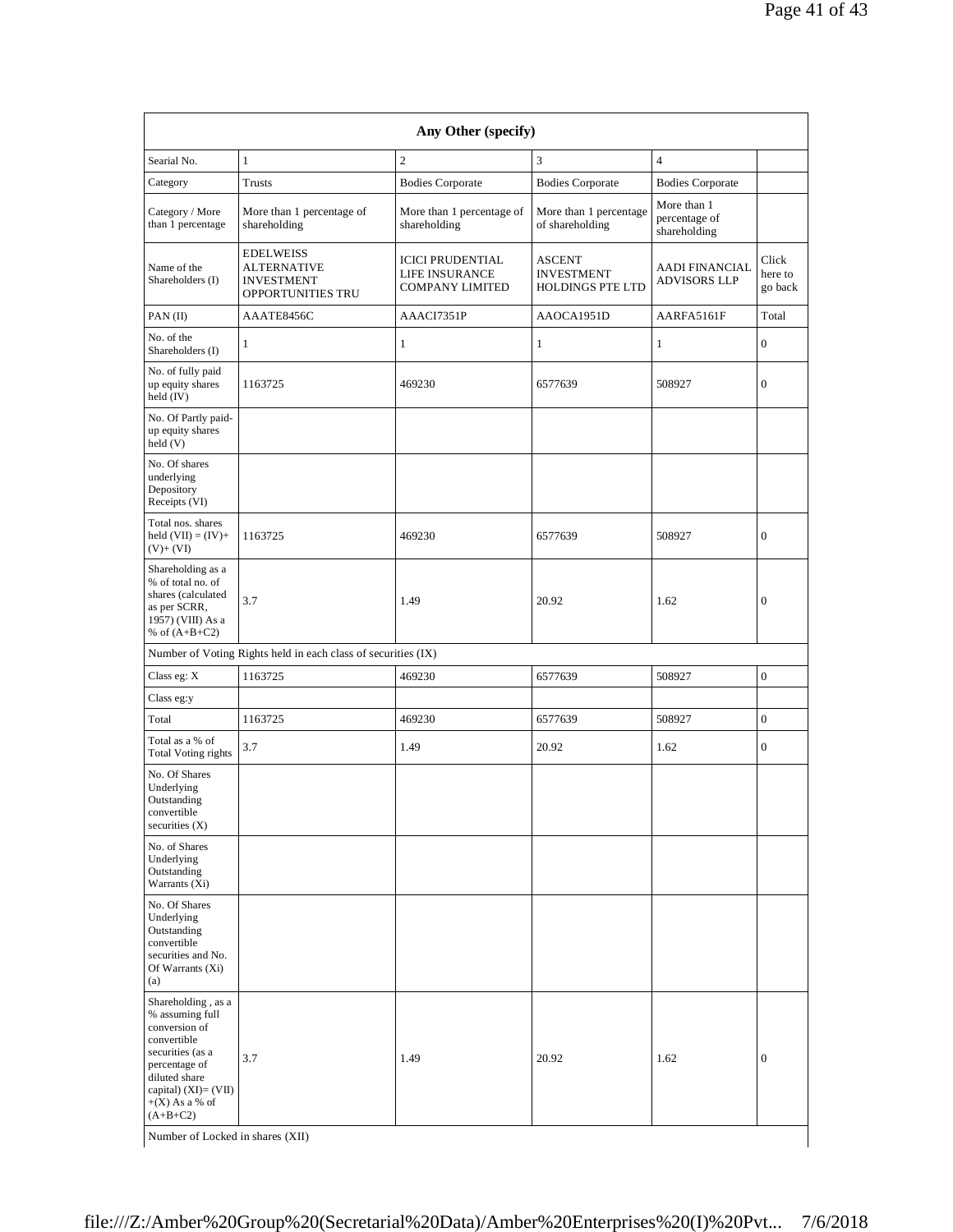| No. $(a)$                                                            | 1124101 | $\Omega$ | 6577639 | 499602 | $\theta$     |  |
|----------------------------------------------------------------------|---------|----------|---------|--------|--------------|--|
| As a % of total<br>Shares held (b)                                   | 96.6    | $\Omega$ | 100     | 98.17  | $\theta$     |  |
| Number of equity<br>shares held in<br>dematerialized<br>form $(XIV)$ | 1163725 | 469230   | 6577639 | 508927 | $\mathbf{0}$ |  |
| Reason for not providing PAN                                         |         |          |         |        |              |  |
| Reason for not<br>providing PAN                                      |         |          |         |        |              |  |